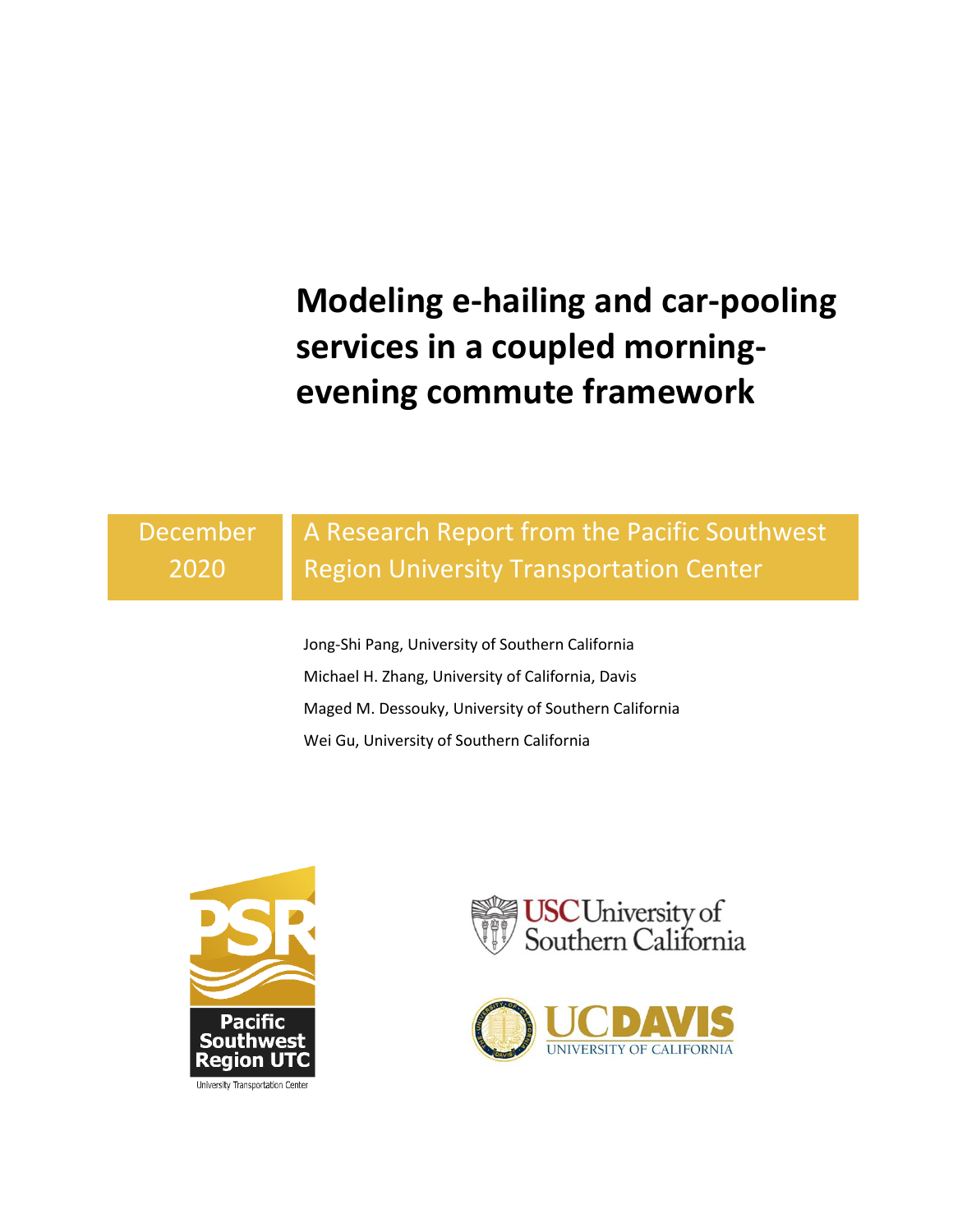# **TECHNICAL REPORT DOCUMENTATION PAGE**

| 1. Report No.                                                                                                                  |  | 2. Government Accession No. |                                       |                                         | 3. Recipient's Catalog No.                |           |  |
|--------------------------------------------------------------------------------------------------------------------------------|--|-----------------------------|---------------------------------------|-----------------------------------------|-------------------------------------------|-----------|--|
| PSR-19-10<br>N/A                                                                                                               |  |                             |                                       | N/A                                     |                                           |           |  |
| 4. Title and Subtitle                                                                                                          |  |                             |                                       | 5. Report Date                          |                                           |           |  |
| Modeling e-hailing and car-pooling services in a coupled morning- evening                                                      |  |                             |                                       | December 2020                           |                                           |           |  |
| commute framework                                                                                                              |  |                             |                                       | 6. Performing Organization Code         |                                           |           |  |
|                                                                                                                                |  |                             |                                       | N/A                                     |                                           |           |  |
| 7. Author(s)                                                                                                                   |  |                             |                                       |                                         | 8. Performing Organization Report No.     |           |  |
| Jong-Shi Pang https://orcid.org/0000-0002-2224-6787                                                                            |  |                             |                                       |                                         | PSR-19-10                                 |           |  |
| Michael H. Zhang                                                                                                               |  |                             |                                       |                                         |                                           |           |  |
| Maged M. Dessouky https://orcid.org/0000-0002-9630-6201                                                                        |  |                             |                                       |                                         |                                           |           |  |
| Wei Gu                                                                                                                         |  |                             |                                       |                                         |                                           |           |  |
|                                                                                                                                |  |                             |                                       |                                         |                                           |           |  |
| 9. Performing Organization Name and Address                                                                                    |  |                             |                                       |                                         | 10. Work Unit No.                         |           |  |
| University of Southern California                                                                                              |  |                             |                                       | N/A                                     |                                           |           |  |
| <b>METRANS Transportation Consortium</b>                                                                                       |  |                             |                                       |                                         | 11. Contract or Grant No.                 |           |  |
| University Park Campus, RGL 216                                                                                                |  |                             |                                       |                                         | <b>USDOT Grant 69A3551747109</b>          |           |  |
| Los Angeles, CA 90089-0626                                                                                                     |  |                             |                                       |                                         | Caltrans 65A0674 TO-020                   |           |  |
| 12. Sponsoring Agency Name and Address                                                                                         |  |                             | 13. Type of Report and Period Covered |                                         |                                           |           |  |
| <b>Caltrans DRISI</b>                                                                                                          |  |                             |                                       | Research Report (Jan. 2020 - Dec. 2020) |                                           |           |  |
| 1727 30 <sup>th</sup> Street, MS 82                                                                                            |  |                             |                                       |                                         | 14. Sponsoring Agency Code                |           |  |
| Sacramento, CA 95816                                                                                                           |  |                             |                                       |                                         | <b>USDOT OST-R</b>                        |           |  |
| <b>15. Supplementary Notes</b>                                                                                                 |  |                             |                                       |                                         |                                           |           |  |
| Project page: https://metrans.org/research/modeling-e-hailing-and-car-pooling-services-in-a-coupled-morning-evening-           |  |                             |                                       |                                         |                                           |           |  |
| commute-framework                                                                                                              |  |                             |                                       |                                         |                                           |           |  |
| 16. Abstract                                                                                                                   |  |                             |                                       |                                         |                                           |           |  |
| In this research project, we develop a general equilibrium model to capture the complex interactions between solo-driving,     |  |                             |                                       |                                         |                                           |           |  |
| rideshare and e-hailing that allows travelers to switch between different transportation modes in a coupled morning-evening    |  |                             |                                       |                                         |                                           |           |  |
| commute. The model is formulated as a mixed complementarity problem. The existence of an equilibrium solution and the          |  |                             |                                       |                                         |                                           |           |  |
| properties of the solution are investigated. The proposed model is then validated with a small network and the renowned Sioux- |  |                             |                                       |                                         |                                           |           |  |
| Falls network. The results show that our model captures the mode switches between morning and evening that are missed by       |  |                             |                                       |                                         |                                           |           |  |
| decoupled morning and evening commute models. In particular, our numerical examples show that modeling morning and             |  |                             |                                       |                                         |                                           |           |  |
| evening commutes separately tends to overestimate the number of drivers and total vehicle miles traveled (VMT) in the network  |  |                             |                                       |                                         |                                           |           |  |
| when accounting for travelers' capabilities for mode switching. With a coupled model, transportation planners can better       |  |                             |                                       |                                         |                                           |           |  |
| understand appropriate incentives to increase vehicle occupancy and reduce VMT, thereby achieving some social benefits         |  |                             |                                       |                                         |                                           |           |  |
| associated with morning and evening commutes.                                                                                  |  |                             |                                       |                                         |                                           |           |  |
| 17. Key Words                                                                                                                  |  |                             | <b>18. Distribution Statement</b>     |                                         |                                           |           |  |
| E-hailing, carpooling, ridesharing, vehicle miles traveled                                                                     |  |                             | No restrictions.                      |                                         |                                           |           |  |
| 19. Security Classif. (of this report)                                                                                         |  |                             | 20. Security Classif. (of this page)  |                                         | 21. No. of Pages                          | 22. Price |  |
| Unclassified                                                                                                                   |  | Unclassified                |                                       | 58<br>N/A                               |                                           |           |  |
| Form DOT F 1700.7 (8-72)                                                                                                       |  |                             |                                       |                                         | Reproduction of completed page authorized |           |  |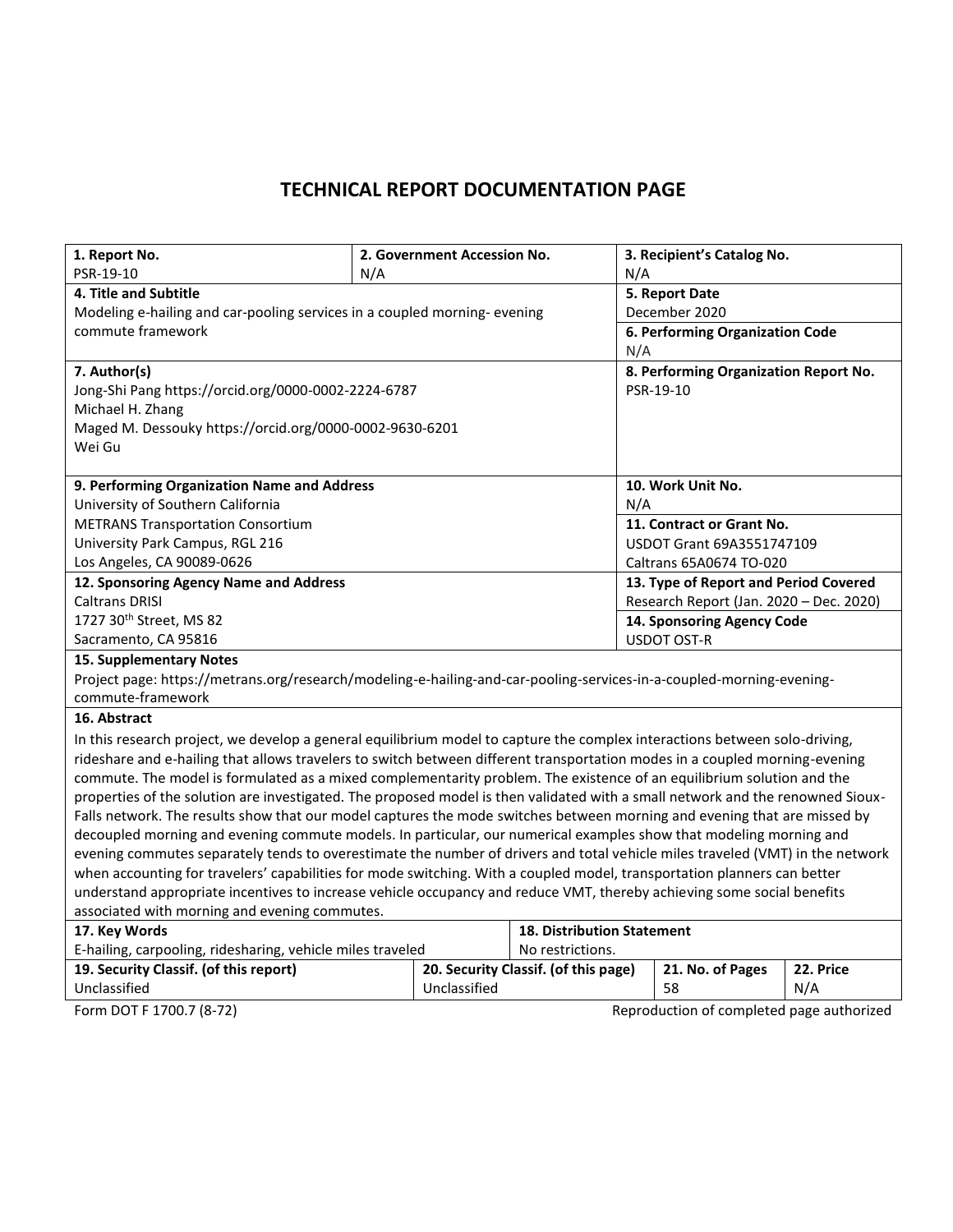# <span id="page-2-0"></span>**Contents**

|          |                   | About the Pacific Southwest Region University Transportation Center                                        | $\overline{\mathbf{4}}$ |
|----------|-------------------|------------------------------------------------------------------------------------------------------------|-------------------------|
|          |                   | U.S. Department of Transportation (USDOT) Disclaimer                                                       | $\bf{5}$                |
|          |                   | California Department of Transportation (CALTRANS) Disclaimer                                              | $\bf{5}$                |
|          | <b>Disclosure</b> |                                                                                                            | $\boldsymbol{6}$        |
|          |                   | Acknowledgement                                                                                            | 7                       |
|          | Abstract          |                                                                                                            | 8                       |
|          |                   | <b>Executive Summary</b>                                                                                   | 9                       |
| 1        |                   | Introduction                                                                                               | 11                      |
| $\bf{2}$ |                   | <b>Literature Review</b>                                                                                   | 14                      |
| 3        |                   | <b>Mathematical Model</b>                                                                                  | 16                      |
|          | 3.1               |                                                                                                            | 16                      |
|          | 3.2               |                                                                                                            | 18                      |
|          | 3.3               | Connections among variables and functions $\ldots \ldots \ldots \ldots \ldots \ldots \ldots \ldots$        | 21                      |
|          | 3.4               | Flow conservation equations $\ldots \ldots \ldots \ldots \ldots \ldots \ldots \ldots \ldots \ldots \ldots$ | 25                      |
|          | $3.5\,$           |                                                                                                            | 25                      |
|          | 3.6               |                                                                                                            | 28                      |
|          | 3.7               | The overall equilibrium model                                                                              | 28                      |
| 4        |                   | <b>Model Analysis</b>                                                                                      | 30                      |
|          | 4.1               |                                                                                                            | 30                      |
|          | 4.2               |                                                                                                            | 31                      |
|          | 4.3               |                                                                                                            | 36                      |
|          |                   |                                                                                                            |                         |

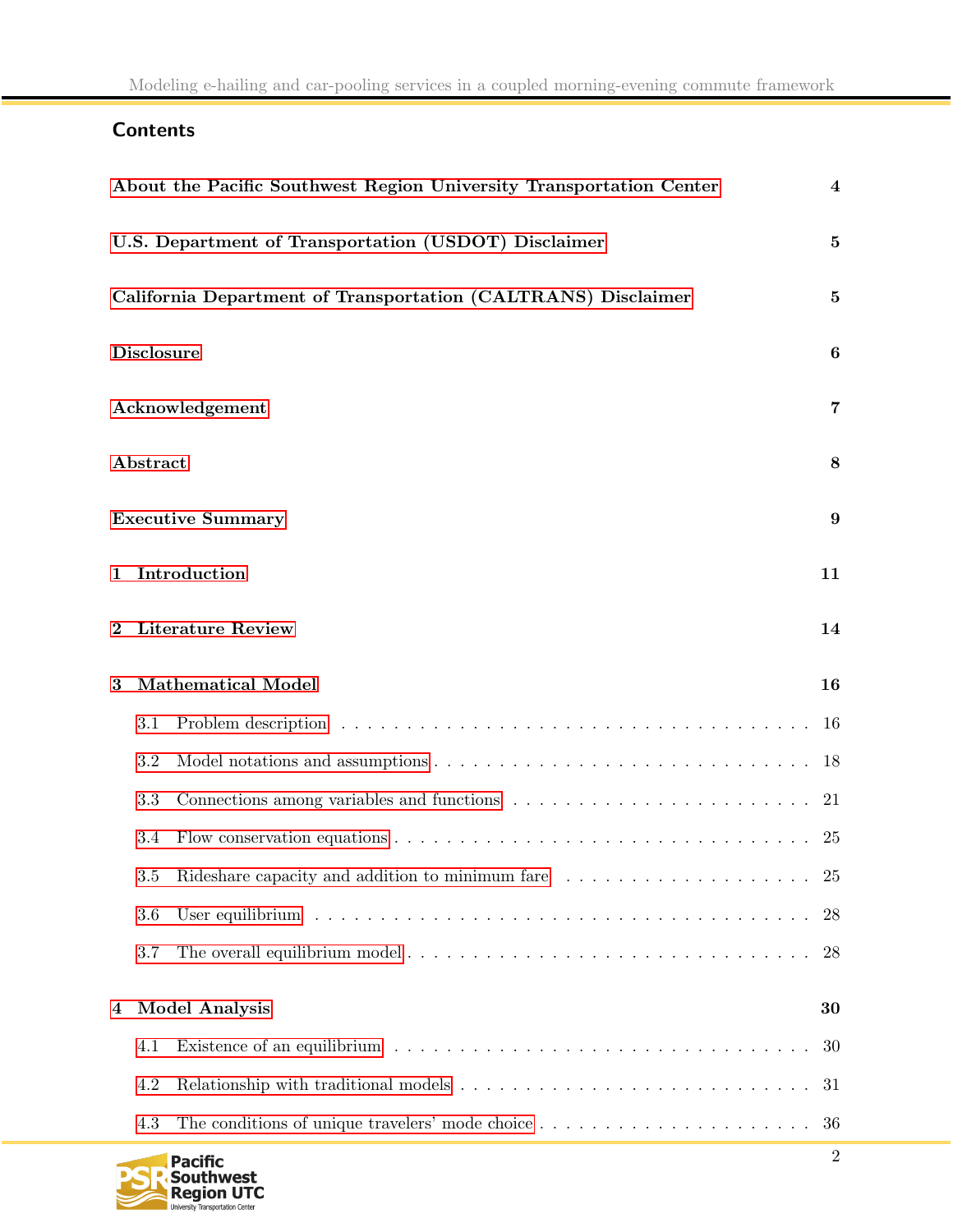|                |     | 5 Computational Results           | 41 |
|----------------|-----|-----------------------------------|----|
|                | 5.1 |                                   |    |
|                | 5.2 |                                   |    |
|                |     | 6 Conclusions and Future Research | 52 |
| $\overline{7}$ |     | References                        | 53 |
|                |     | 8 Data Management Plan            | 58 |

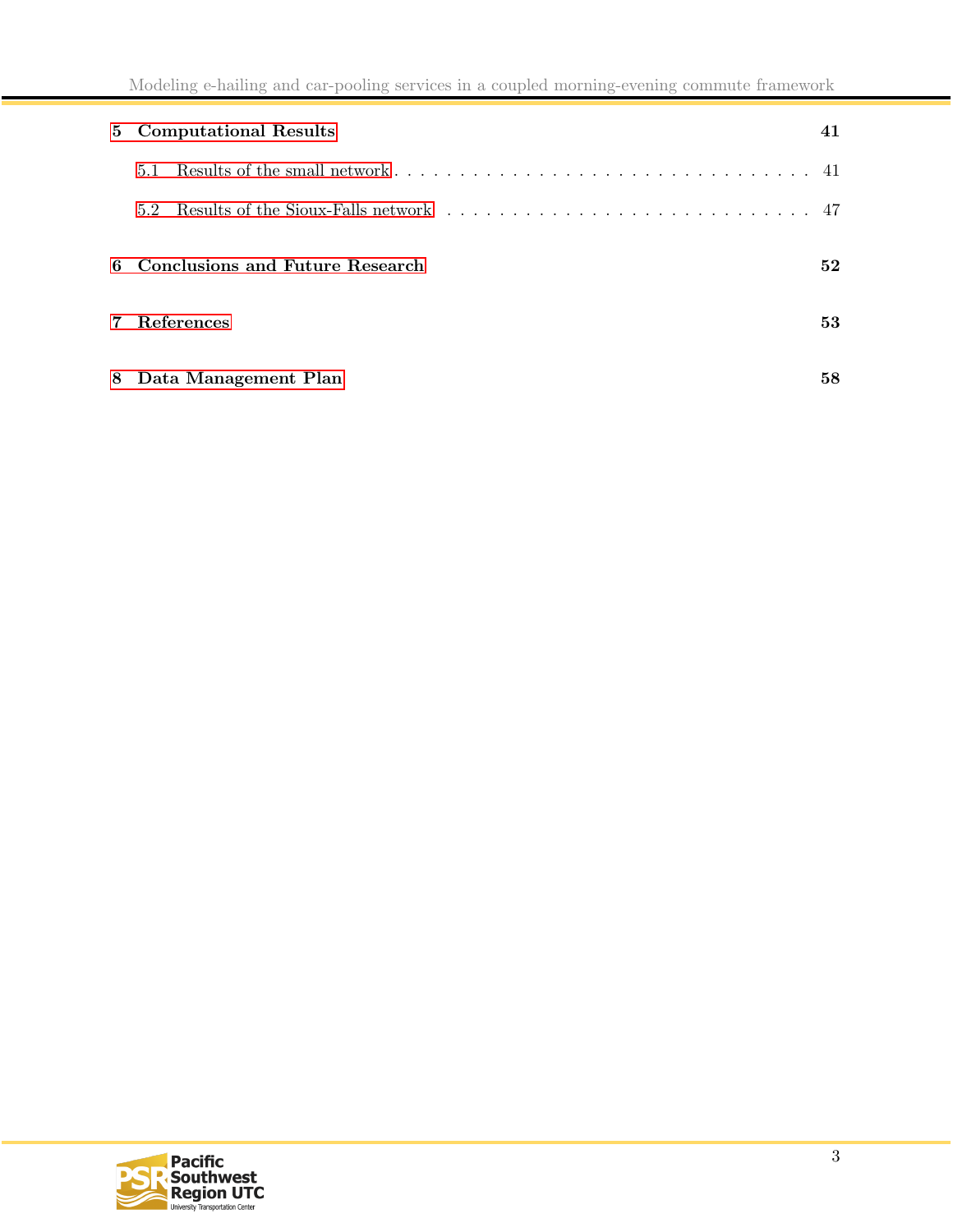# <span id="page-4-0"></span>About the Pacific Southwest Region University Transportation Center

The Pacific Southwest Region University Transportation Center (UTC) is the Region 9 University Transportation Center funded under the US Department of Transportation's University Transportation Centers Program. Established in 2016, the Pacific Southwest Region UTC (PSR) is led by the University of Southern California and includes seven partners: Long Beach State University; University of California, Davis; University of California, Irvine; University of California, Los Angeles; University of Hawaii; Northern Arizona University; Pima Community College.

The Pacific Southwest Region UTC conducts an integrated, multidisciplinary program of research, education and technology transfer aimed at improving the mobility of people and goods throughout the region. Our program is organized around four themes: 1) technology to address transportation problems and improve mobility; 2) improving mobility for vulnerable populations; 3) Improving resilience and protecting the environment; and 4) managing mobility in high growth areas.

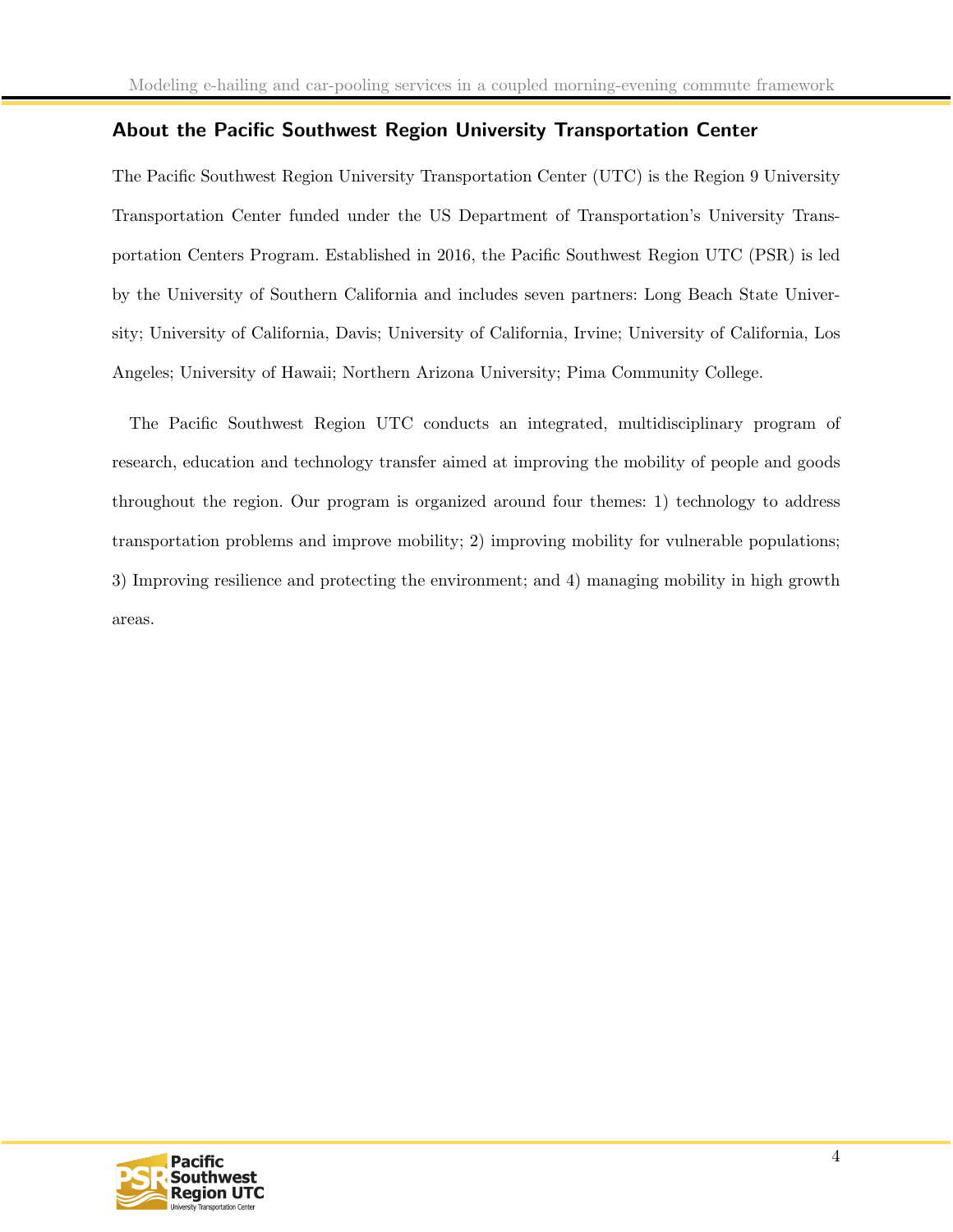# <span id="page-5-0"></span>U.S. Department of Transportation (USDOT) Disclaimer

The contents of this report reflect the views of the authors, who are responsible for the facts and the accuracy of the information presented herein. This document is disseminated in the interest of information exchange. The report is funded, partially or entirely, by a grant from the U.S. Department of Transportation's University Transportation Centers Program. However, the U.S. Government assumes no liability for the contents or use thereof.

# <span id="page-5-1"></span>California Department of Transportation (CALTRANS) Disclaimer

The contents of this report reflect the views of the authors, who are responsible for the facts and the accuracy of the information presented herein. This document is disseminated under the sponsorship of the United States Department of Transportation's University Transportation Centers program, in the interest of information exchange. The U.S. Government and the State of California assumes no liability for the contents or use thereof. Nor does the content necessarily reflect the official views or policies of the U.S. Government and the State of California. This report does not constitute a standard, specification, or regulation. This report does not constitute an endorsement by the California Department of Transportation (Caltrans) of any product described herein.

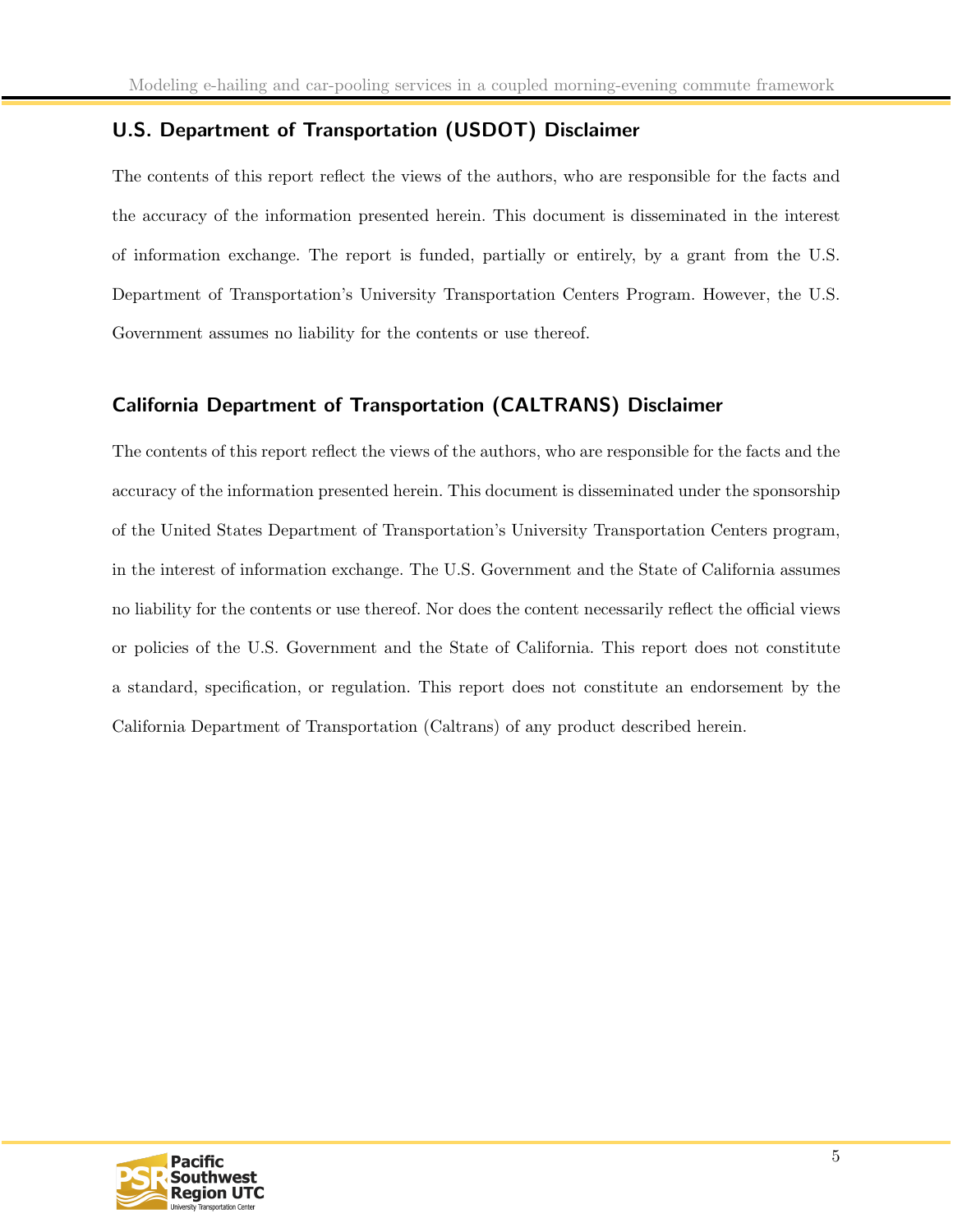# <span id="page-6-0"></span>**Disclosure**

The Principal Investigator and Co-Investigators, with the assistance of a graduate student, conducted this research titled, Modeling e-hailing and car-pooling services in a coupled morningevening commute framework, at the Daniel J. Epstein Department of Industrial & System Engineering, Viterbi School of Engineering, University of Southern California and at the Department of Civil and Environmental Engineering, University of California Davis. The research took place from 01/01/2020 to 12/31/2020 and was funded by a grant from Caltrans in the amount of \$200,642. The research was conducted as part of the Pacific Southwest Region University Transportation Center research program.

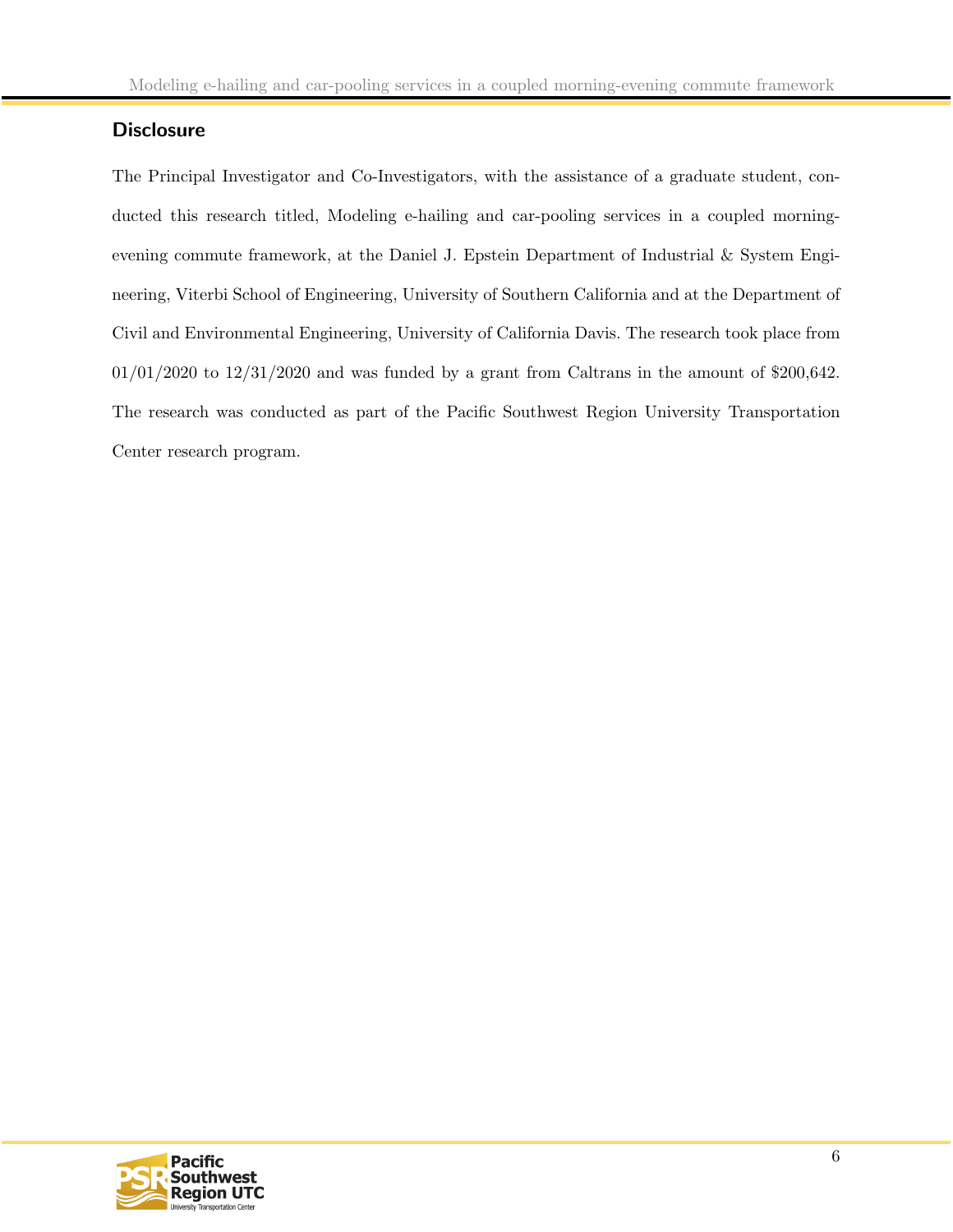# <span id="page-7-0"></span>Acknowledgement

We thank PSR for their support of this project.

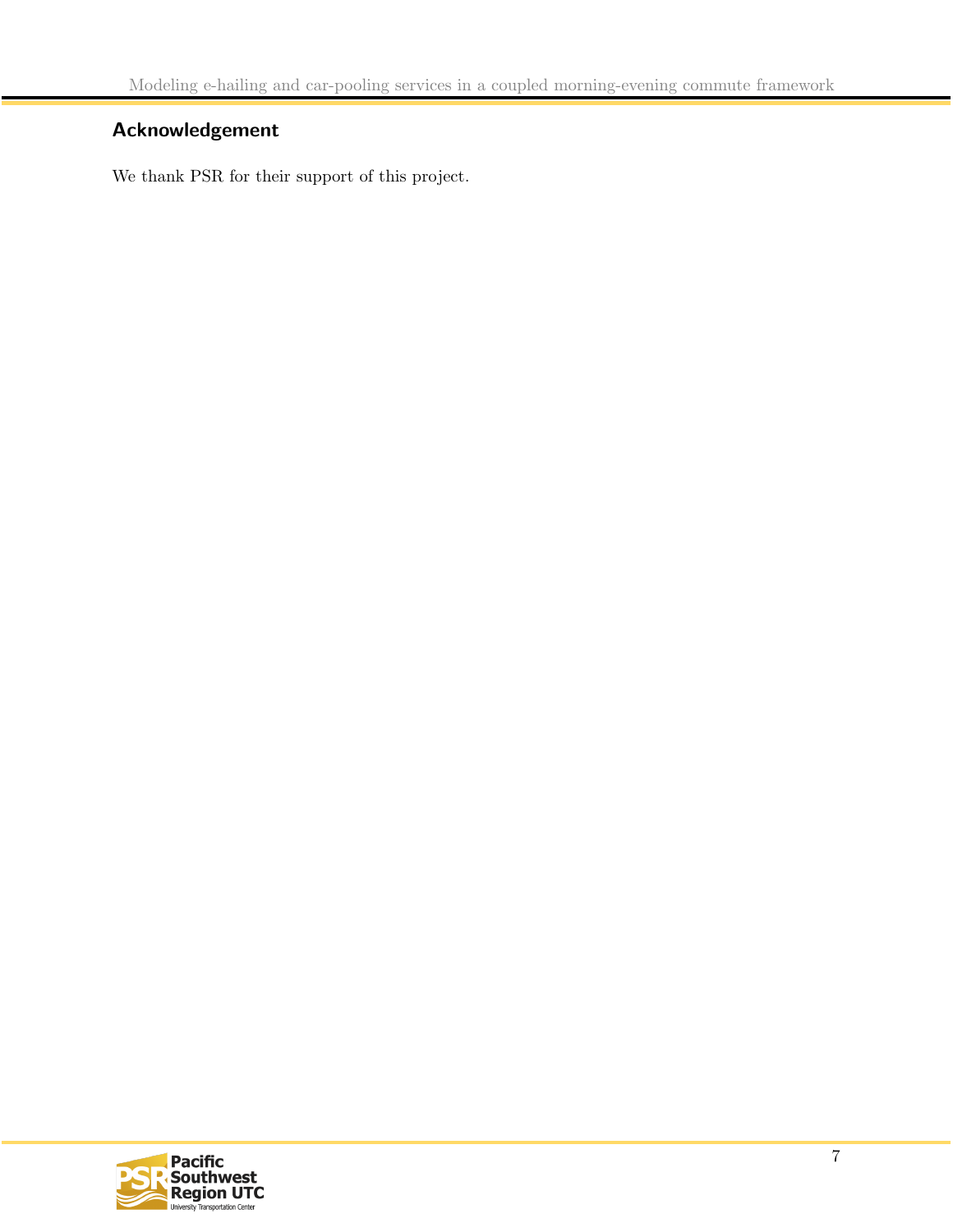# <span id="page-8-0"></span>Abstract

In this research project, we develop a general equilibrium model to capture the complex interactions between solo-driving, rideshare and e-hailing that allows travelers to switch between different transportation modes in a coupled morning-evening commute. The model is formulated as a mixed complementarity problem. The existence of an equilibrium solution and the properties of the solution are investigated. The proposed model is then validated with a small network and the renowned Sioux-Falls network. The results show that our model captures the mode switches between morning and evening that is missed by decoupled morning and evening commute models. In particular, our numerical examples show that modeling morning and evening commutes separately tends to overestimate the number of drivers and total vehicle miles traveled (VMT) in the network when accounting for travelers' capabilities for mode switching. With a coupled model, transportation planners can better understand appropriate incentives to increase vehicle occupancy and reduce VMT, thereby achieving some social benefits associated with morning and evening commutes.

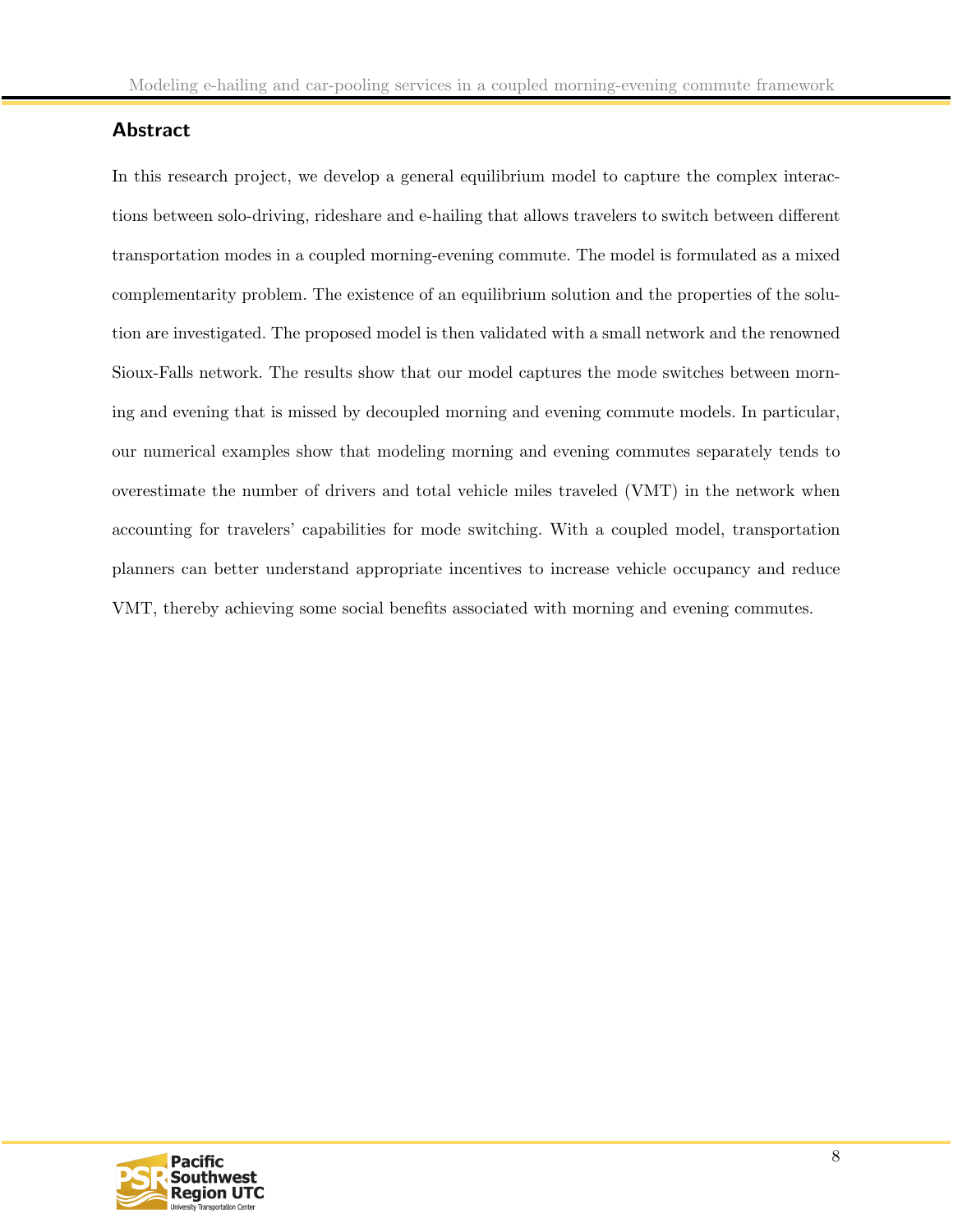### Executive Summary

The emerging shared mobility services, such as e-hailing services provided by Uber, Lyft, Didi, Grab and Ola or rideshare services enabled by SCOOP, WAZE, Zipcar, and Turo provide more travel mode choices for commuters in both morning and evening commutes. Moreover, these new services compete or cooperate in this space to reduce travel demand and hence traffic congestion. There is clearly a need to understand not only how these services are transforming urban transportation network, but also what the impact is on travelers' behavior.

In this research project, we propose a general equilibrium modeling framework, which is capable of capturing the complex interactions between solo-driving, rideshare, and e-hailing, and allows travelers to switch between different transportation modes in a coupled morning-evening commute. Formulated as a mixed complementarity problem, the main constraints of the general equilibrium model include user equilibrium conditions, flow conservation equations, rideshare capacity and a minimum fare threshold.

Then we prove that an equilibrium exists for the proposed model. Also, we show that when the model reaches an equilibrium, (1) the morning (evening) commute also reaches an equilibrium; (2) if travelers' mode choice is fixed, the morning (evening) commute is equivalent to a traditional traffic equilibrium problem; (3) travelers are rational to mode choice, which means that no traveler will choose a more expensive travel mode combination. Furthermore, we provide the conditions under which travelers' mode choice will be unique.

Finally, the proposed model is validated in two networks: a small network and the Sioux-Falls network. The results show that the proposed coupled morning-evening model is effective in capturing the mode switches between morning and evening, which eventually leads to better system performance (e.g., number of drivers, total VMT) compared with a decoupled morning (evening) commute model. For example, in the Sioux-Falls network, the coupled model produces 24.2% fewer drivers and 8.4% less VMT in the system compared with the decoupled model when the inconvenience cost due to ridesharing is higher during the evening commute than in the morning commute.

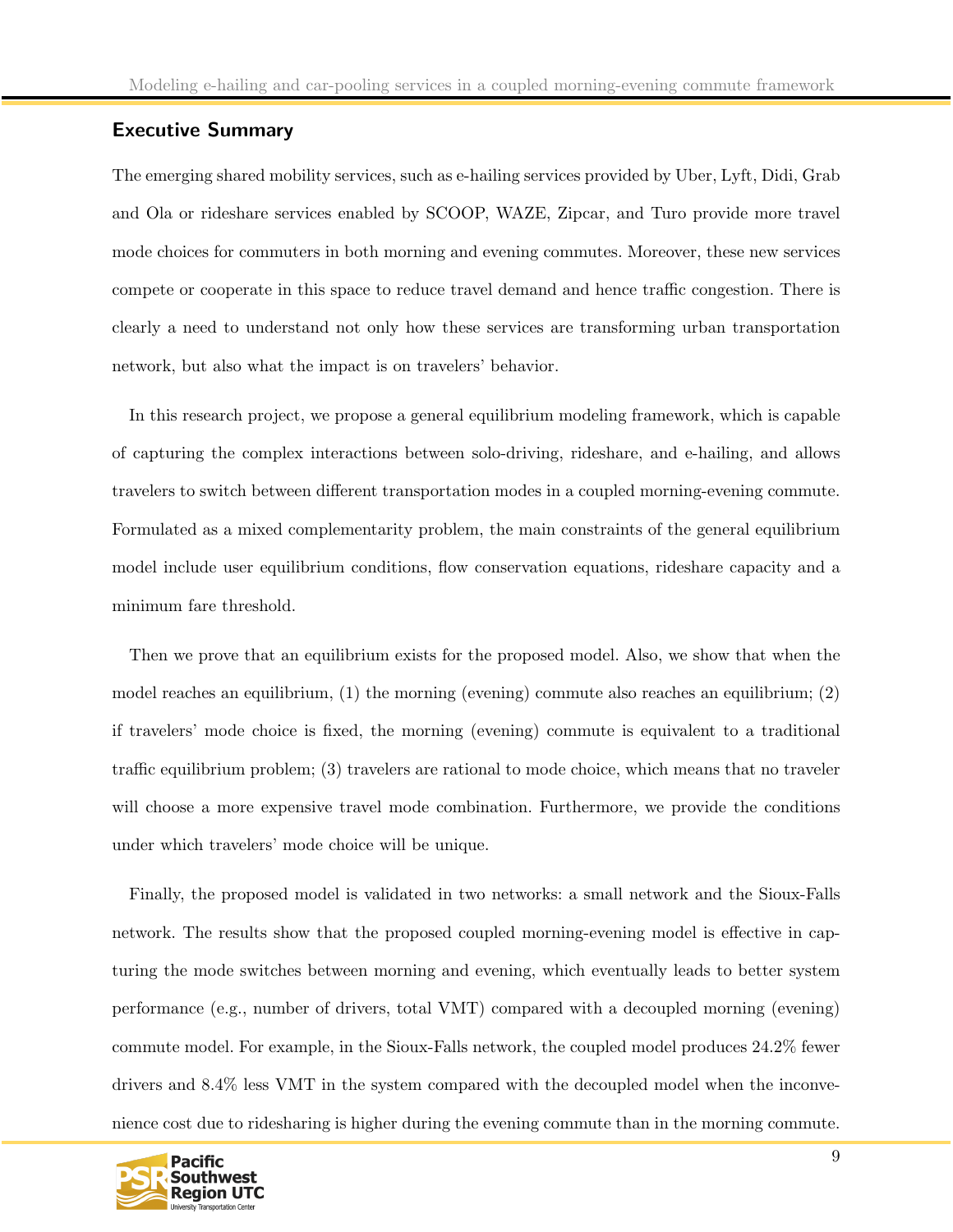This is due to the fact that the coupled model can capture the behavior of travelers' capability to switch to e-hailing in the evening commute when ridesharing in the morning commute. A decoupled model cannot capture this effect and most likely will predict that the traveler will drive to work.

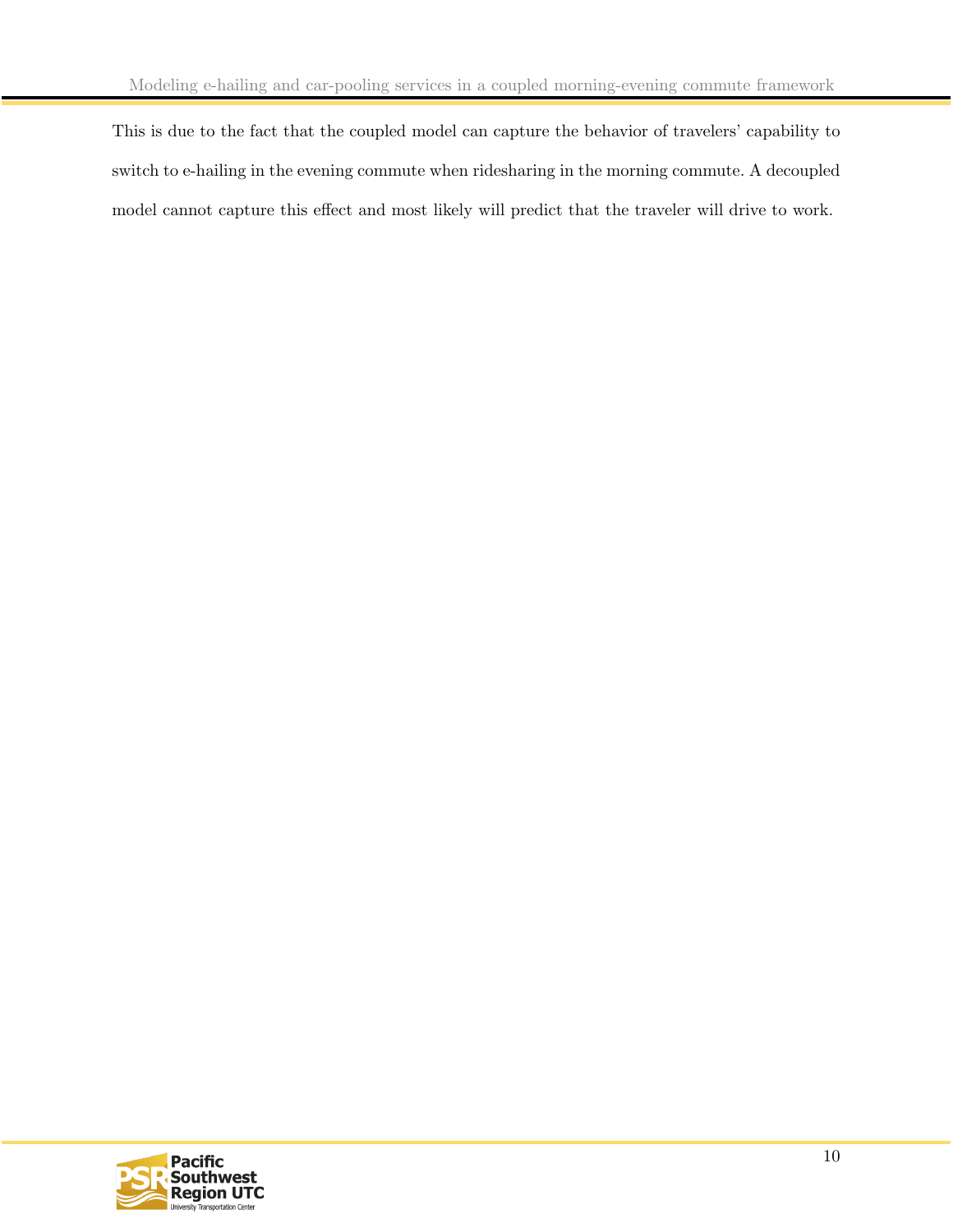# <span id="page-11-0"></span>1. Introduction

App-based transportation services, such as e-hailing services provided by Uber, Lyft, Didi, Grab and Ola or casual rideshare enabled by SCOOP, WAZE, Zipcar, and Turo are growing rapidly. For example, Uber has hit its milestone in 2018 to serve over 10 billion trips within more than 700 cities of 80 countries (Uber, 2018). There are over 75 million riders and 3.9 million drivers in total, producing more than 14.1 billion of annual net revenue for the Uber company (Iqbal, 2020). These emerging transportation services are transforming the travel behavior of individuals and urban mobility patterns, and provide significant challenges to transportation planners and policy makers on how to assess the impact of these services on transportation systems, and how to facilitate or regulate these services because conventional planning tools are inadequate to model their more complex interactions between drivers, riders, and the private enterprises that link the drivers and riders together.

Due to heavy traffic, commuters suffer from long travel delays in both the morning and evening commutes in many urban areas. The emerging shared mobility transportation services, e-hailing and ridesharing, provide more travel mode choices for commuters in both morning and evening commutes. Furthermore, these new modes of travel compete or cooperate in this space to reduce travel demand and hence traffic congestion. For example, a person can combine a rideshare service in the morning, but use an e-hailing service for the evening return trip to reduce the pairing cost, and provide more flexibility in evening trips.

While these new transportation services significantly increase the options that travelers have for their commute and the travel choice in the morning commute directly impacts the feasible options for the evening commute, the net effect of these new services on the long term efficiency, sustainability, and equity of urban transportation systems remain to be better understood. There is a clear need to not only understand the nature and effect of these new mobility services better, but also to understand, model, and study the interactions between the various modes of transportation, and integrate them in a unified transportation planning model that includes morning and evening

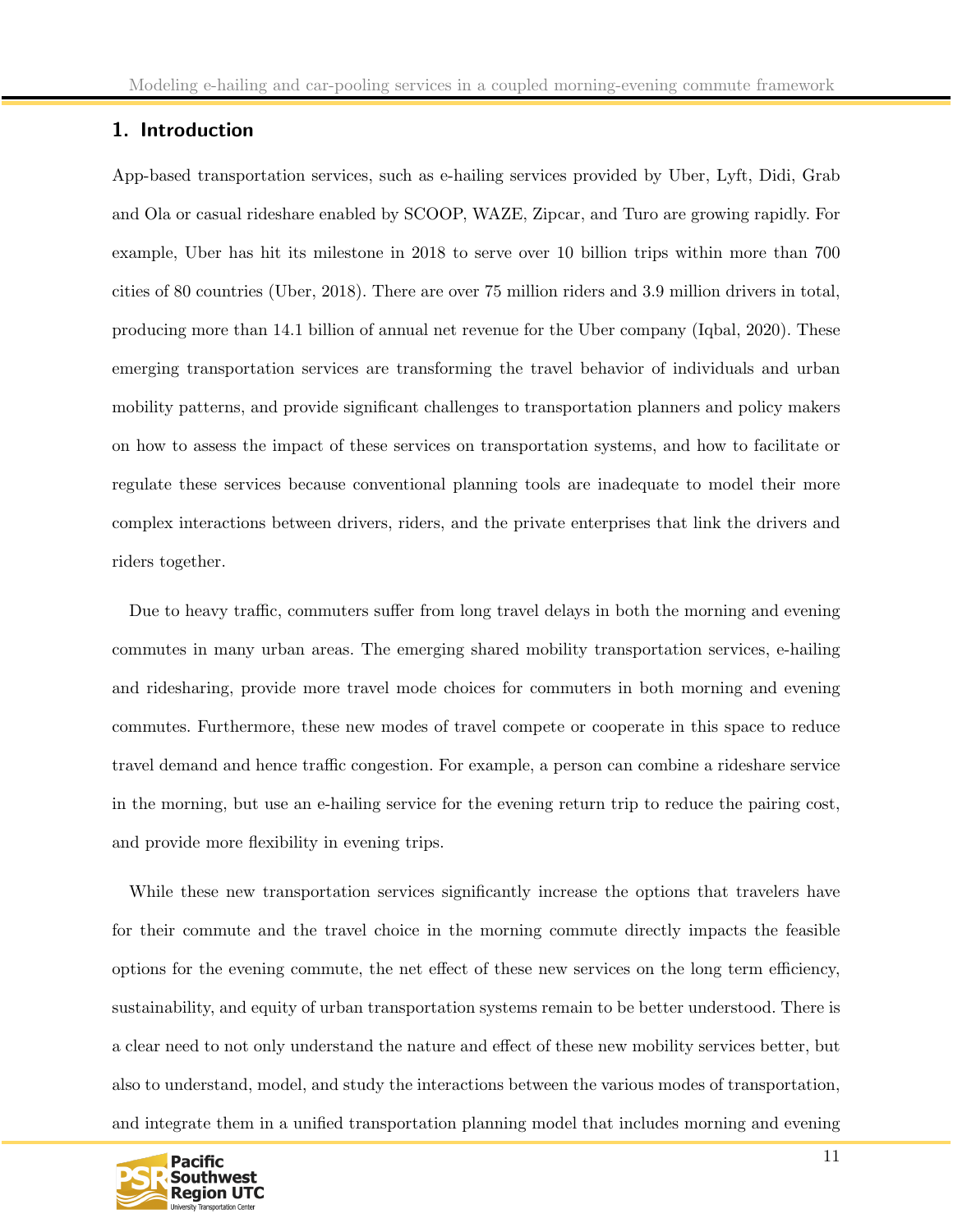commute trips. However, prior research models typically treat these two commute trips separately (Xiao et al., 2016; Ma and Zhang, 2017; Liu and Li, 2017; Su and Wang, 2019; Lin et al., 2020). To the best of our knowledge, there is no research to provide a general equilibrium model to both capture the complex interactions between solo driving, ridesharing, and e-hailing and allow travelers to switch between different transportation modes in a coupled morning-evening commute. In order to address the research gap, we develop a general modeling framework to simultaneously consider the morning and evening commute. The objective of this research is to understand the impact of the new shared mobility modes on the coupling of the morning and evening commute: traffic congestion, travelers' behavior of mode choices, and efficiency of the overall urban transportation systems.

Without a coupled modeling approach, planners could solve a traffic assignment problem using estimated cost and value of time data to predict and understand traveler behavior during the morning commute. The same could be done for the evening commute but there would have to be the added constraint that if an individual chose to drive in the morning that they would also need to drive in the evening. A coupled modelling approach would be able to capture traveler behavior for the entire day and allow for travelers to switch one type of commute mode in the morning to another in the evening. For various reasons, travelers may switch from one type of commute mode in the morning to a different type in the evening: rideshare passengers and e-hailing passengers may switch among these two types. This capturing of mode switches is especially important if the travel cost data is different in the morning and evening times. For example, a traveler with a high inconvenience cost for ridesharing in the afternoon, which may be due to the need to pick up their children from after school activities, will not use this mode in the afternoon, but may consider this option in the morning with the appropriate incentives since they would be able to take e-hailing in the afternoon. With a coupled model, transportation planners can better understand appropriate incentives that captures the entire day to increase vehicle occupancy and reduce vehicles miles traveled. We note that even when the cost structure for the morning and evening commutes are

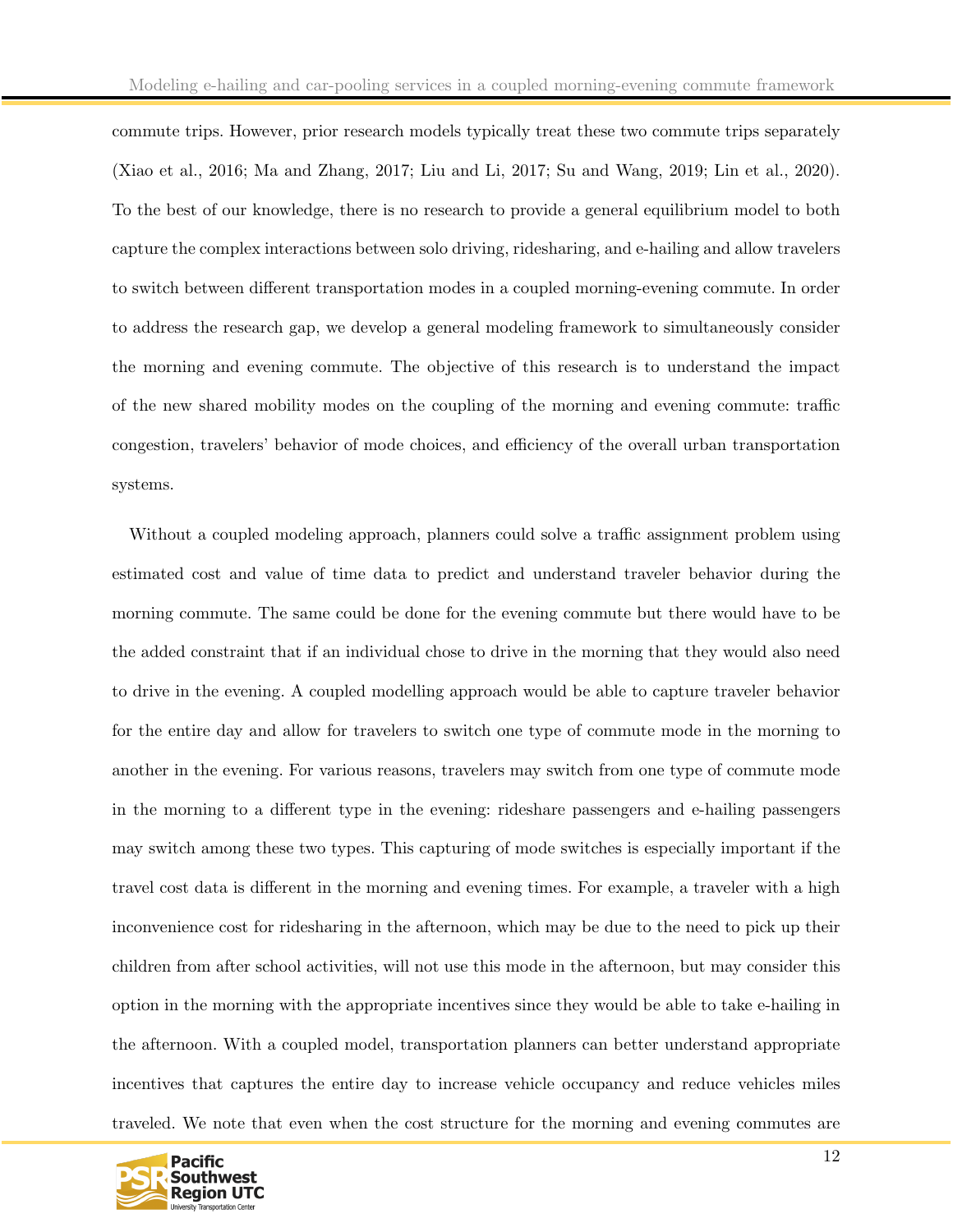the same, a coupled model could yield a different equilibrium solution (e.g., number of drivers, total VMT, etc) than the separate models if the traffic network is not symmetrical.

In this report, we first develop an equilibrium model that considers multiple transportation modes (solo driving, e-hailing and ridesharing) and integrates the morning and evening commutes. Then we show an equilibrium solution exists for our proposed model. Furthermore, we run some experiments to show the effectiveness of our coupled model in capturing possible mode switch behavior with the appropriate incentives compared with treating the commute trips separately. The remainder of the report is organized as follows. In Section 2, we review the relevant literature. Section 3 provides the coupled morning-evening traffic equilibrium model, while Section 4 analyzes mathematical properties of the proposed model. In Section 5, experimental results are given to validate our model. Section 6 concludes this report and points out some possible directions for future research.

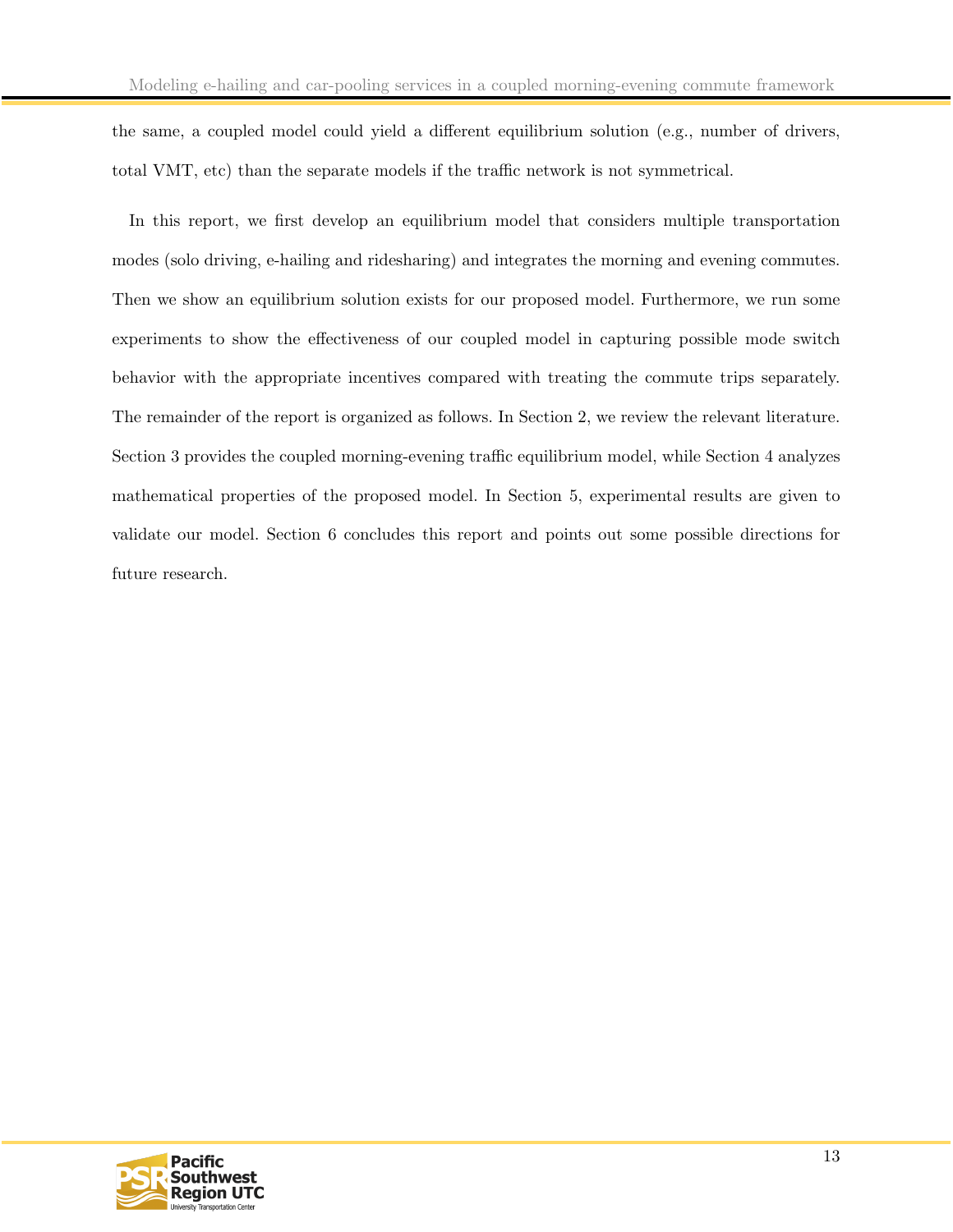## <span id="page-14-0"></span>2. Literature Review

There have been extensive efforts to model the emerging shared mobility transportation services, and many of these papers mainly focus on the transportation network companies' (TNCs') daily operations (Furuhata et al., 2013; Mourad et al., 2019; Wang and Yang, 2019; Yan et al., 2019; Tafreshian et al., 2020). In this section, we review the papers that are most relevant to our research, which includes two categories: (1) equilibrium of shared mobility transportation systems, and (2) shared mobility services in the morning commute.

There has been some research that formulates the new shared mobility modes as a Traffic Assignment Problem (Sheffi, 1985; Patriksson, 2015). Xu et al. (2015b) proposed a traffic equilibrium model with rideshare service, while Ban et al. (2019) considered the e-hailing service in their general equilibrium model. Di and Ban (2019) provided a general traffic equilibrium modeling framework, which included travelers' mode choices, rideshare equilibrium and e-hailing operations. Considering an OD-based surge pricing strategy, Ma et al. (2020) proposed a rideshare user equilibrium model with ride-matching constraints. Li et al. (2020) studied a path-based rideshare equilibrium model to simultaneously produce route choices, mode choices, and matching decisions. Instead of using a mixed complementary formulation, Wang et al. (2020) established a convex programming formulation for the rideshare user equilibrium problem. To better understand vacant trips generated by e-hailing service, Xu et al. (2020) put forward a network equilibrium model to capture both cruising and deadheading trips of e-hailing vehicles.

With the traffic equilibrium including shared mobility services as a lower level problem, researchers extended the literature of the Transportation Network Design Problem (Yang and Bell, 1998; Chen et al., 2011; Farahani et al., 2013; Xu et al., 2016). For example, Di et al. (2018) extended the rideshare equilibrium framework of Xu et al. (2015b) to optimize the deployment of high-occupancy toll (HOT) lanes.

Since the shared mobility transportation market may influence traffic congestion, some research explored the equilibrium in shared mobility transportation market, and its impacts on or interaction

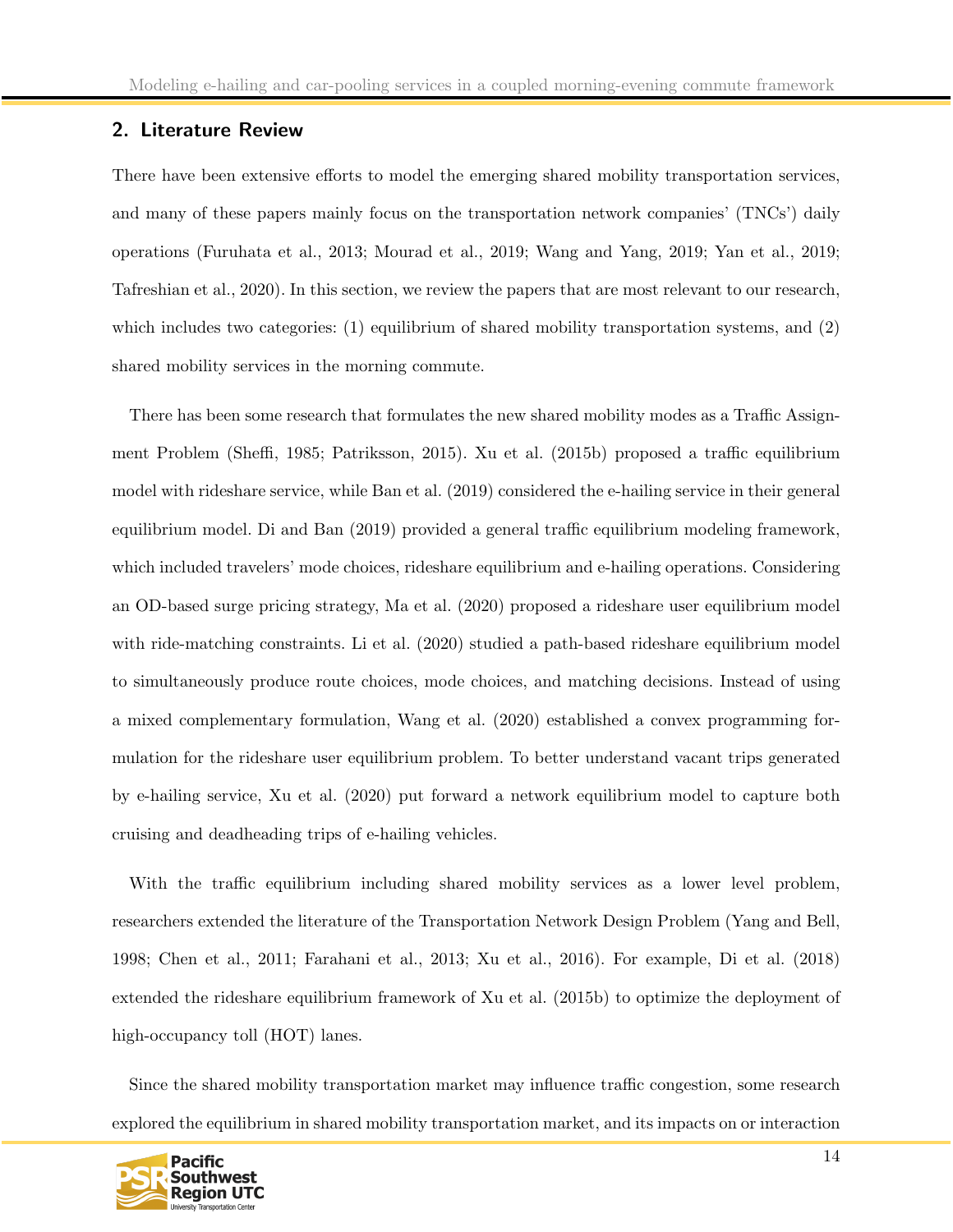with the equilibrium in a traffic network. Xu et al. (2015a) combined an elastic demand traffic equilibrium model with an economic pricing model to determine the rideshare price. Under the scenario of mixed e-hailing and taxi market, He and Shen (2015) established a spatial equilibrium model to balance supply and demand in the market, and at the same time evaluated travelers' possible adoption to the emerging e-hailing service; Qian and Ukkusuri (2017) investigated the equilibrium of the competitive market by modeling it as a multiple-leader-follower game: passengers are the leaders who aim to minimize the cost, while drivers are the followers seeking to maximize the profit. Li et al. (2019) studied the impact of regulation on TNCs based on a queuing theoretic market equilibrium model. Ke et al. (2020a) explored the effects of key decision variables of an e-hailing platform (such as price and vehicle fleet size) on its revenue and social welfare. With a macroscopic fundamental diagram to characterize traffic congestion, Ke et al. (2020b) proposed an e-hailing market equilibrium model with congestion effects. Zhang and Nie (2020) put forward a matching-based market equilibrium model to explore the influence of regulation on both e-hailing and rideshare services.

Some papers extended the Morning Commute Problem (Vickrey, 1969; Newell, 1987, 1988; Daganzo and Garcia, 2000; Nie and Zhang, 2009; Shen and Zhang, 2009; Liu and Nie, 2011; Qian et al., 2012; Xiao and Zhang, 2014) by considering the emerging transportation services. Xiao et al. (2016) explored the morning commute problem with rideshare service and parking space limitation. Ma and Zhang (2017) studied the integration of rideshare in the morning commute from home to the central business district under a dynamic rideshare payment. Liu and Li (2017) investigated the dynamic rideshare user equilibrium during morning commute under the fixed-ratio chargingcompensation scheme (FCS), while Wang et al. (2019) examined an extended version under the variable-ratio charging-compensation scheme (VCS). Considering parking space constraints, Su and Wang (2019) addressed the problem of regulating the supply of rideshare services in the morning commute. Lin et al. (2020) studied the influence of HOV/HOT lines on dynamic rideshare during morning commute.

In summary, we extend the current literature by providing a general equilibrium model framework to capture both e-hailing and rideshare services in the coupled morning-evening commute.

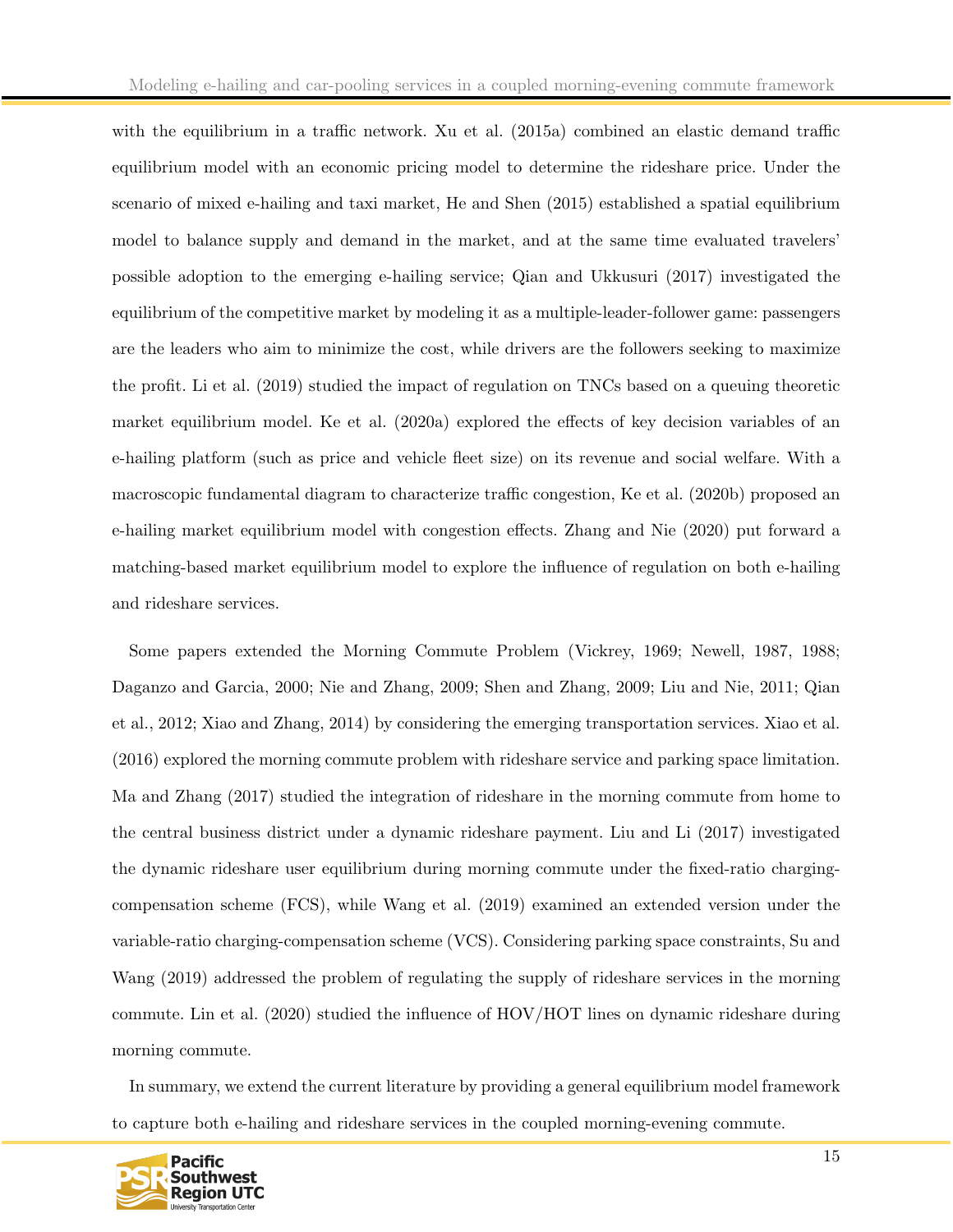# <span id="page-16-1"></span><span id="page-16-0"></span>3. Mathematical Model

### 3.1. Problem description

We propose an extended path-induced cycle-based traffic equilibrium problem of morning and evening commutes, taking into account the emergent travel trends of ridesharing and e-hailing that offer alternative modes of travel supplementing the traditional mode of commute: solo driving. The goal of the model is to study the morning and evening commute trip flows in the network caused by traffic congestion and the travelers' choices of commute types to minimize their disutilities. Most importantly, our approach is holistic, combining morning travel from an origin to a destination and evening return from the same destination (which therefore is the origin of the evening trip) to the morning's origin; this round trip constitutes the commute cycle (cc). Specifically, each such cycle is composed of a morning trip taken on a path and an evening trip taken on a possibly different (reverse) path with possibly a different mode. The cycle flows encompass travelers' commute behavior; the equilibrium will determine the travelers' cycle selections by equilibrating the cycle flows with the travelers' disutilities associated with the particular round-trip (i.e., cycle) choices based on an extension of Wardrop's user equilibrium principle.

As illustrated in Fig. 1, there are 3 types of commuters: (a) drivers, labelled as 1; (b) rideshare passengers, labelled as 2; and (c) e-hailing passengers, labelled as 3. Trip makers travel from home to work in the morning as one of these 3 types of commuters and from work to home in the evening. For various reasons, travelers may switch from one type of commute mode in the morning to a different type in the evening: rideshare passengers and e-hailing passengers may switch among these two types. As a result, there are 5 types of mode combinations between morning commuters and evening commuters in total (see Fig. 1). Labeled by  $j \in \{1, \dots, 5\}$ , each of these 5 mode combination types is incident to a unique pair of commuters, which we label as  $j_{\text{am}}$  and  $j_{\text{pm}}$ , both being indices in  $\{1, 2, 3\}$ , respectively. For instance, the combination  $j = 3$  means morning rideshare passenger (2) switched to evening e-hailing passenger (3); thus for this j, we have  $j_{\rm am} = 2$  and  $j_{\rm pm} = 3$ . Based on a set of travel costs, the model aims to determine a user equilibrium of trips under a set of

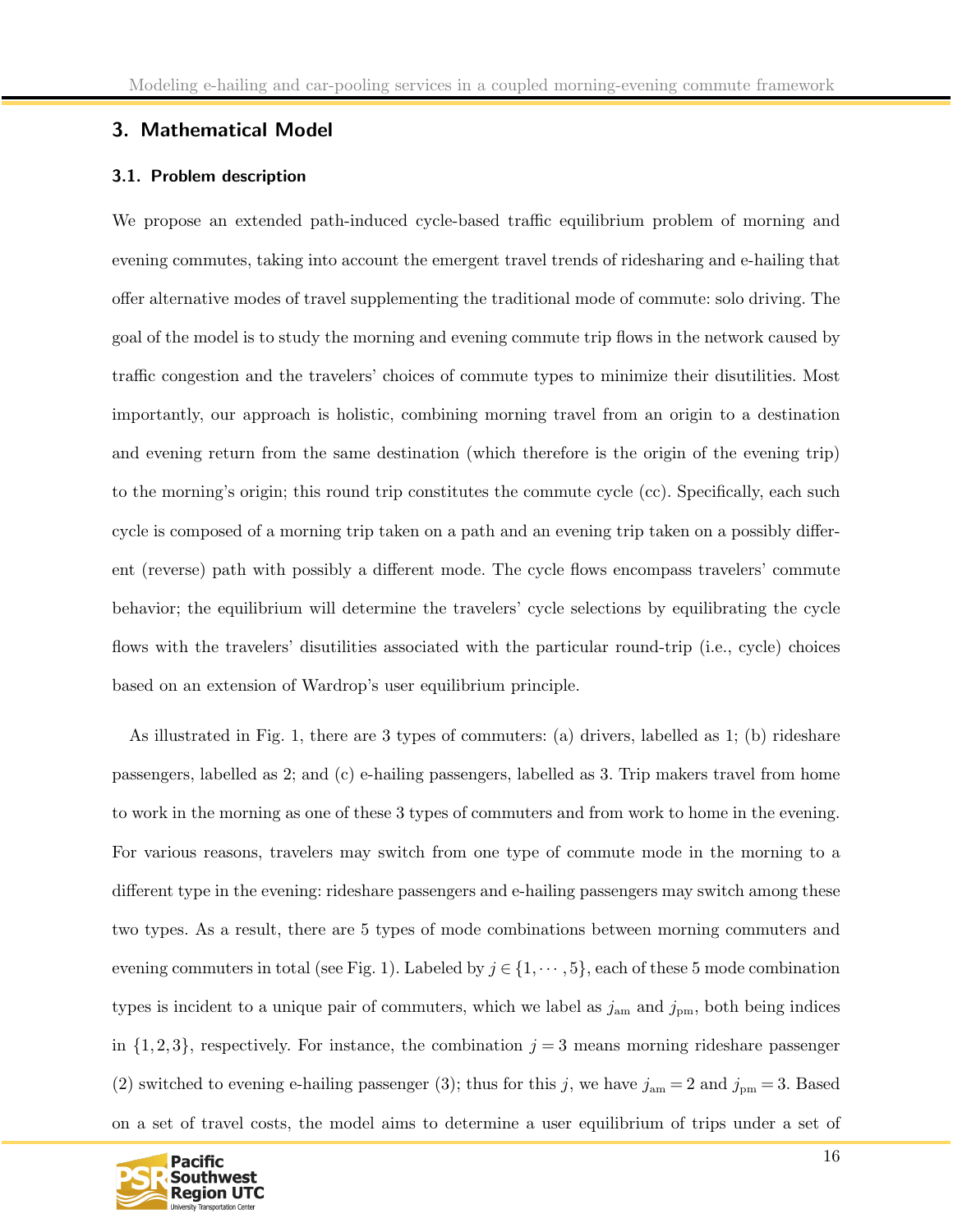reasonable and realistic assumptions and subject to traffic congestion. In the process, the model also determines the switches of the commuter types in the morning and the evening trips. The correspondences between the mode combinations and commuter types are listed in the following table:

| $\dot{q}$<br>., | $j_{\rm am}$   | $j_{\rm pm}$   |
|-----------------|----------------|----------------|
| $\mathbf{1}$    | 1              |                |
| $\overline{2}$  | $\overline{2}$ | $\overline{2}$ |
| 3               | $\overline{2}$ | 3              |
| 4               | 3              | $\overline{2}$ |
| 5               | 3              | 3              |

mode combination morning commuter type evening commuter type

A morning OD pair  $k = (o;d)$  becomes the OD pair  $\bar{k} = (d; o)$  in the evening. That is to say, the origin and destination of morning OD-pair  $k \in \mathcal{K}$  becomes the destination and origin of evening OD-pair  $\bar{k}$ , respectively. Corresponding to each morning OD-pair k and evening reverse OD-pair k is a set  $\mathcal{C}_k$  of **commute cycles**  $c_k$  each consisting of a pair of morning and evening paths used by this cycle; conversely, associated with each commute cycle  $c \in \mathcal{C} \triangleq \left\{ \begin{array}{c} \int \mathcal{C}_k \end{array} \right\}$  is a unique morning k∈K OD-pair and its evening reverse OD-pair. Therefore, the association  $k \in \mathcal{K} \mapsto c_k \in \mathcal{C}$  is multi-valued while its inverse is single-valued. It is possible that two commute cycles  $c_k$  and  $c'_k$  associated with the same OD-pair  $k$  can use the same morning path and yet differ in the evening paths; similarly, it is also possible for these two commute cycles to differ in the morning paths but use the same evening path. Flows on such commute cycles are the primary decision variables of the model.

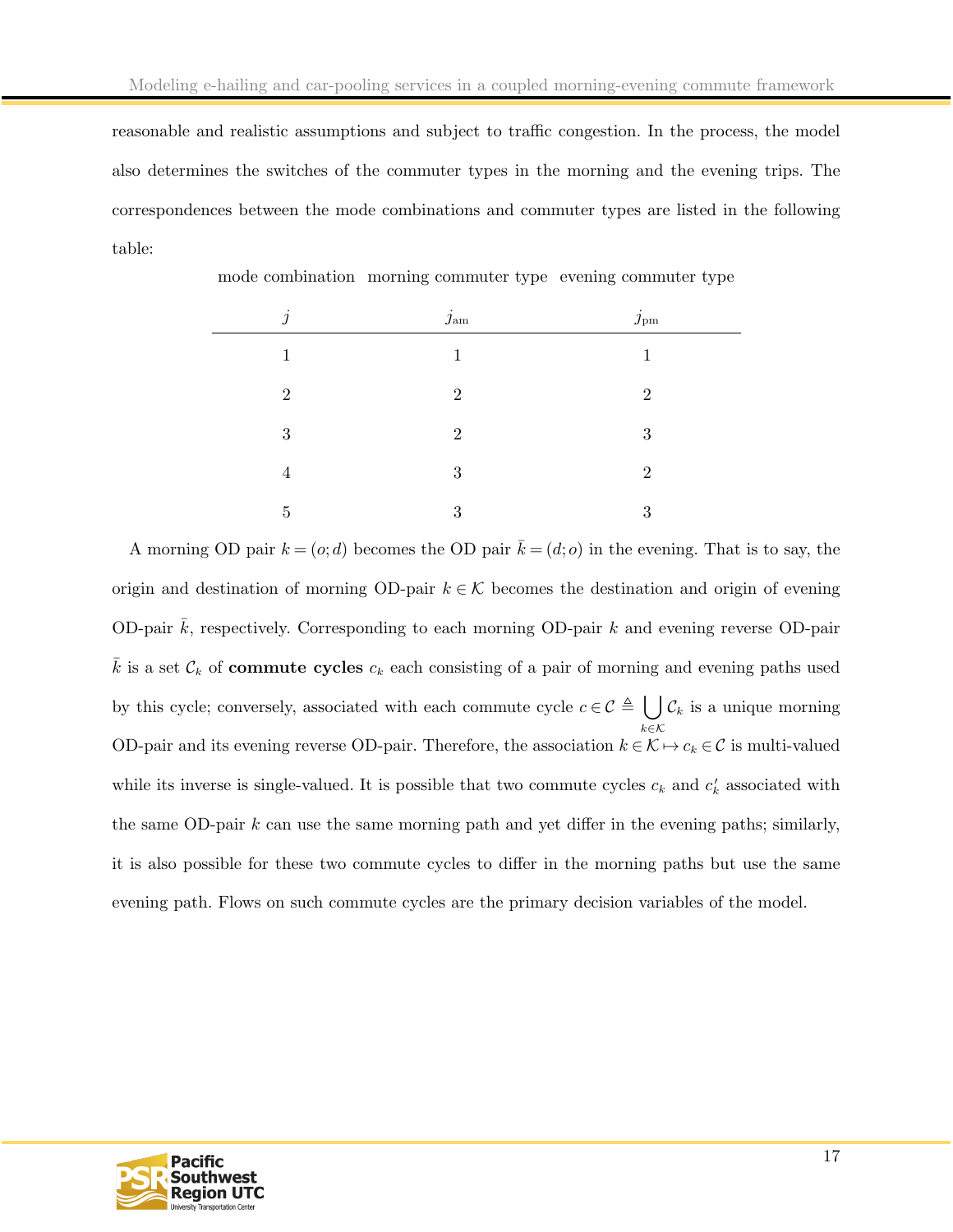

Figure 1. Multiple modes and combinations of morning and evening commutes.

The arrow  $i \rightarrow i'$  means that traveler type  $i \in \{1, 2, 3\}$  in morning

becomes traveler type  $i' \in \{1, 2, 3\}$  in evening.

# <span id="page-18-0"></span>3.2. Model notations and assumptions

Notations used in this study are summarized as follows, including input sets and parameters in Table 1 and decision variables in Table 2.

|  |  |  |  | Table 1. Input sets and parameters |
|--|--|--|--|------------------------------------|
|--|--|--|--|------------------------------------|

| $\cal N$                    | Set of nodes, $n \in \mathcal{N}$                                                             |
|-----------------------------|-----------------------------------------------------------------------------------------------|
| ${\cal A}$                  | Set of (directed) arcs, $a \in \mathcal{A}$                                                   |
| $\cal K$                    | Set of morning origin-destination (OD) pairs; subset of $N \times N$                          |
| $\bar{k}$                   | Evening return OD-pair corresponding to morning OD-pair $k \in \mathcal{K}$                   |
| $\mathcal{C}_k$             | Set of commute cycles associated with OD pair $k$ (and its evening reverse pair $k$ )         |
| $p_c^{\rm am}$              | The morning path used by commute cycle $c \in \mathcal{C}$                                    |
| $p_c^{\rm pm}$              | The evening path used by commute cycle $c \in \mathcal{C}$                                    |
| $d_k$                       | Total trip demand of OD pair $k$ (morning demand $=$ evening return demand)                   |
| $O_k^{1;$ am                | Operation cost of OD pair $k \in \mathcal{K}$ for morning drivers                             |
| $O_{\bar{k}}^{1;\text{pm}}$ | Operation cost of reverse OD pair $\overline{k}$ for evening drivers                          |
| $I_k^{i;am}$                | Unit inconvenience of OD pair $k \in \mathcal{K}$ for morning commuter type $i \in \{1,2,3\}$ |

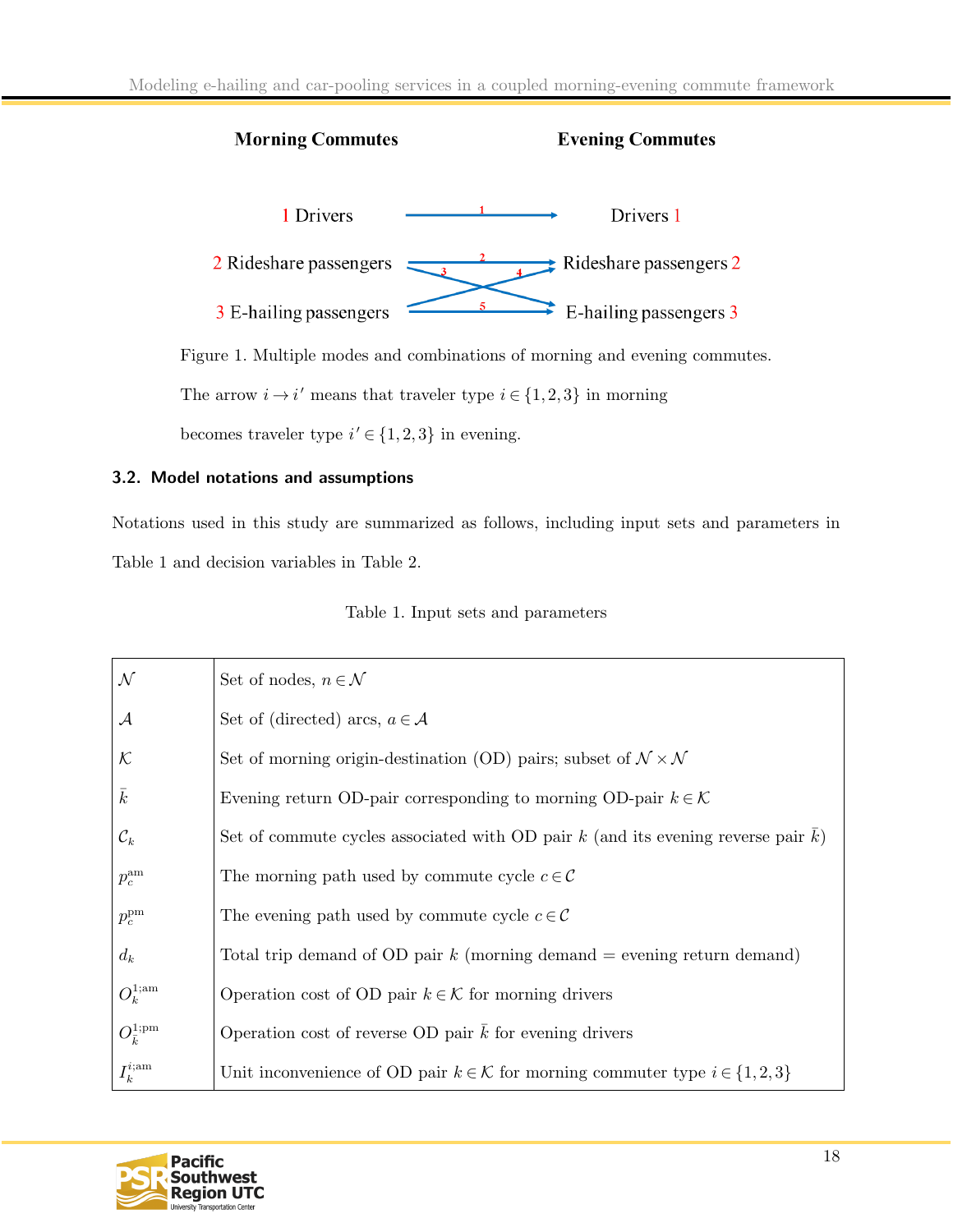# (Table 1 continued)

| $I_{\bar k}^{i;{\rm pm}}$                 | Unit inconvenience of reverse OD pair $\bar{k}$ for evening commuter type $i \in \{1,2,3\}$                                              |
|-------------------------------------------|------------------------------------------------------------------------------------------------------------------------------------------|
| $E_k^{\rm 3;am}$                          | Unit payment of OD pair $k \in \mathcal{K}$ for e-hailing passengers in the morning                                                      |
| $E_{\bar{k}}^{3;\mathrm{pm}}$             | Unit payment of reverse OD pair $\bar{k}$ for e-hailing passengers in the evening                                                        |
| $\underline{E}_k^{2;\text{am}}$           | Minimum unit payment of OD pair $k \in \mathcal{K}$ for morning rideshare commuter                                                       |
| $\underline{E}_{\bar{k}}^{2;\textrm{pm}}$ | Minimum unit payment of reverse OD pair $\bar{k}$ for evening rideshare commuter                                                         |
| $\gamma_k^{2;\text{am}}$                  | Conversion factor of rideshare under-capacity to surcharge over minimum unit pay-                                                        |
|                                           | ment of OD pair $k \in \mathcal{K}$ for morning rideshare commuter                                                                       |
| $\gamma_{\bar{k}}^{2;\text{pm}}$          | Conversion factor of rideshare under-capacity to surcharge over minimum unit pay-                                                        |
|                                           | ment of reverse OD pair $\bar{k}$ for evening rideshare commuter                                                                         |
| $W_k^{i;\mathrm{am}}$                     | Waiting time of OD pair $k \in \mathcal{K}$ for morning commuter type $i \in \{2,3\}$                                                    |
| $W^{i;\text{pm}}_{\bar{k}}$               | Waiting time of reverse OD pair $\bar{k}$ for evening commuter type $i \in \{2,3\}$                                                      |
| $\boldsymbol{M}$                          | Capacity in terms of number of rideshare passengers for each private car                                                                 |
| $\delta_{a;p}$                            | Arc-path incidence indicator; $\delta_{a;p} = \begin{cases} 1 \text{ if path } p \text{ uses arc } a \\ 0 \text{ otherwise} \end{cases}$ |
| $t_a(\bullet)$                            | The Bureau of Public Roads (BPR) travel time function for arc $a \in \mathcal{A}$ as a function                                          |
|                                           | of traffic flow                                                                                                                          |
| $\psi$                                    | Conversion factor of time (minutes) to money (dollars)                                                                                   |

# Table 2. Decision variables

| Primary:                    |                                                                                                    |
|-----------------------------|----------------------------------------------------------------------------------------------------|
| $h_c^j$                     | Flow of travelers of commute cycle $c \in \mathcal{C}$ of mode combination type $j \in \{1, , 5\}$ |
| $E_k^{\rm 2;am}$            | Unit payment of OD pair $k \in \mathcal{K}$ for morning rideshare commuter type                    |
| $E_{\bar{v}}^{2;\text{pm}}$ | Unit payment of the reverse OD pair $\bar{k}$ for evening rideshare commuter type                  |
| $u_k$                       | (Least) disutility of OD pair $k \in \mathcal{K}$                                                  |

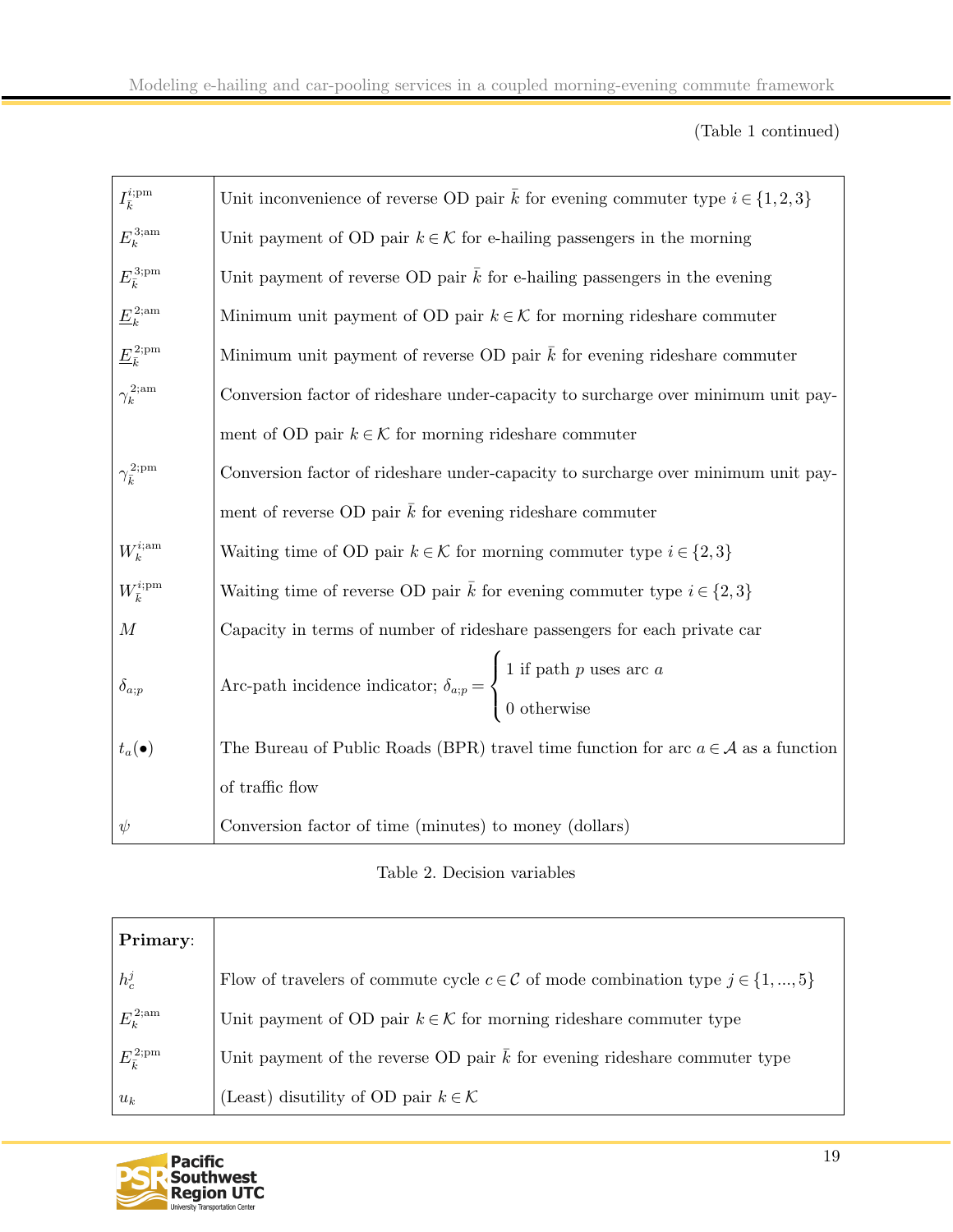(Table 2 continued)

| Derived:                            |                                                                                                                          |
|-------------------------------------|--------------------------------------------------------------------------------------------------------------------------|
| $f_a^{\rm am}$                      | Vehicular flow of arc $a \in \mathcal{A}$ in the morning                                                                 |
| $f_a^{\rm pm}$                      | Vehicular flow of arc $a \in \mathcal{A}$ in the evening                                                                 |
| $d_k^j$                             | Travel demand of OD pair $k \in \mathcal{K}$ of mode combination type $j \in \{1, , 5\}$                                 |
| $\pi_c^j$                           | Total cost on commute cycle $c \in \mathcal{C}$ of mode combination type $j \in \{1, , 5\}$                              |
| $\alpha_k^{\text{am}}$              | Average number of morning rideshare passengers of OD pair $k \in \mathcal{K}$                                            |
| $\alpha_{\overline{k}}^{\text{pm}}$ | Average number of evening rideshare passengers of the reverse OD pair $k$                                                |
| $c_a^{\rm am}(f^{\rm am})$          | Travel cost on arc $a \in \mathcal{A}$ in morning commute as a function of arc flows $fam \triangleq$                    |
|                                     | ${f_a^{\text{am}}}_{a \in A}$                                                                                            |
| $c_a^{\rm pm}(f^{\rm pm})$          | Travel cost on arc $a \in \mathcal{A}$ in evening commute as a function of arc flows $f^{pm} \triangleq$                 |
|                                     | $\{f_a^{\rm pm}\}_{a\in\mathcal{A}}$                                                                                     |
| $C_c^{i;am}(h)$                     | Total cost on morning path $p_c^{\text{am}}$ used by commute cycle $c \in \mathcal{C}$ and commuter type                 |
|                                     | $i \in \{1,,3\}$ as a function of commute cycle flow $h \triangleq \left\{ (h_c^j)_{c \in \mathcal{C}} \right\}_{i=1}^5$ |
| $C_c^{i;pm}(h)$                     | Total cost on evening path $p_c^{\text{pm}}$ used by commute cycle $c \in \mathcal{C}$ and commuter type                 |
|                                     | $i \in \{1, , 3\}$ as a function of commute cycle flow                                                                   |

Assumptions about the model are as follows:

- There is no distinction between rideshare and solo drivers; each is operating a vehicle.
- All drivers are willing to share vehicles and provide rideshare services.

• There is the same passenger capacity in each rideshare vehicle. And the passenger capacity for each e-hailing vehicle is one. That is, each e-hailing vehicle satisfies one unit of demand.

• The rideshare capacity constraints are enforced at the aggregate level, not at the vehicle level.

That is, for each OD pair, the total number of rideshare passengers over the total number of drivers has to be less than or equal to the vehicle capacity.

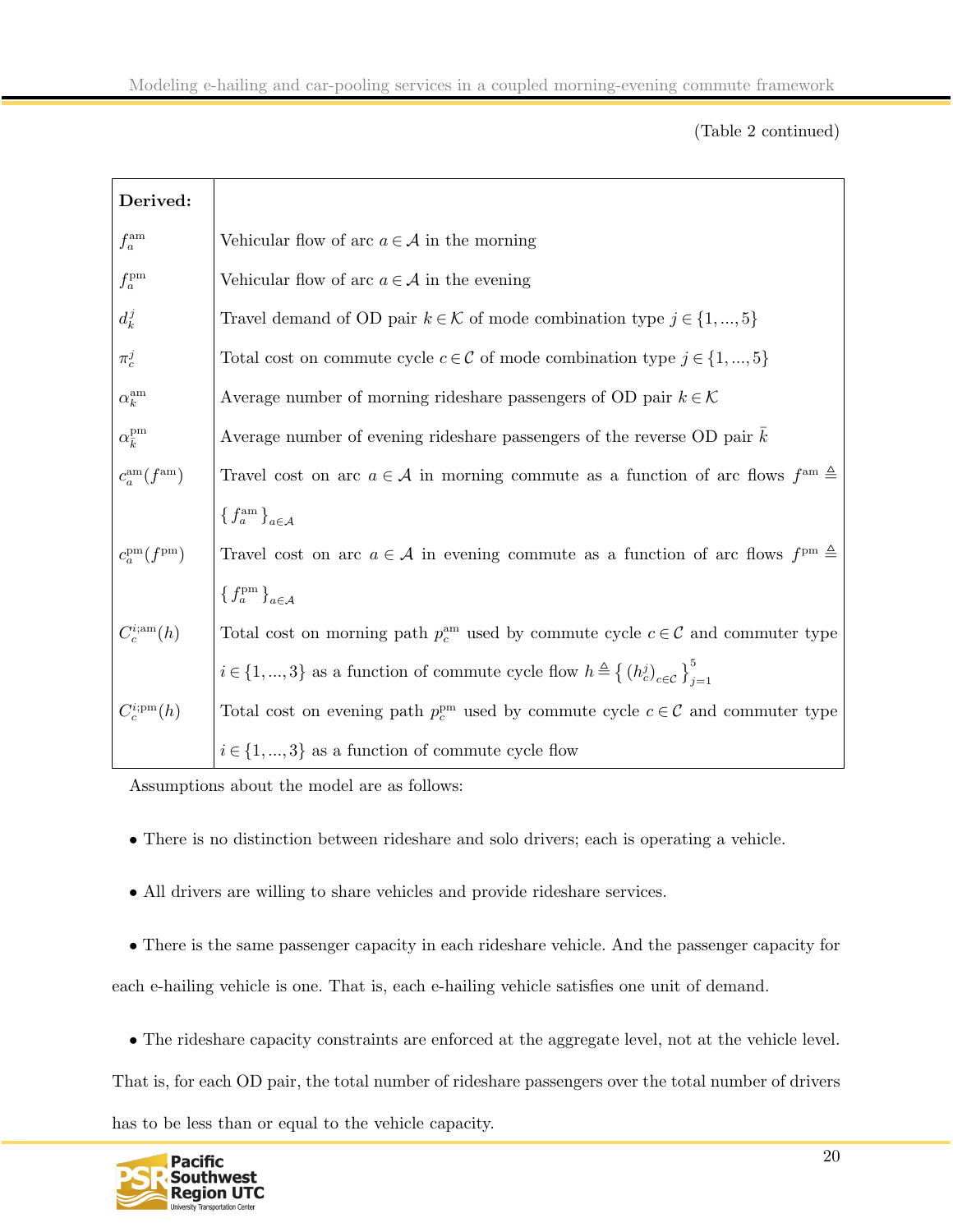Several other remarks about the model:

• All variables are expressed as real numbers; in particular, the travel demands  $d_k$  are considered as traveler (i.e. people) flows, so are  $d_k^j$  and the commute cycle flows  $h_c^j$ . The am and pm arc flows  $f_a^{\text{am}}$  and  $f_a^{\text{pm}}$  are vehicular flows, which are the source of traffic congestion.

• The commute cycle flows  $h_c^j$  for  $j = 1, 3, 4$ , and 5 contribute to the arc flows (either morning or evening or both), thus to congestion, while the other commute types do not.

• Each e-hailing vehicle is assumed to pick up only one passenger.

• We postulate a minimum per-passenger rideshare fee which becomes the charged payment if the rideshare vehicle is at capacity. As a result of this postulate, the unit passenger rideshare payment is a decision variable to be determined from the model. The payment can be equal to the set minimum, or a higher value if the rideshare is below capacity. This addition to the minimum payment (if positive) is equal to a multiplicative factor of the under-capacity.

#### <span id="page-21-0"></span>3.3. Connections among variables and functions

#### (1) Relationships between arc and cycle flows:

Arc flows have 3 components as shown in Fig. 2 and are calculated as the summation of the associated path flows as follows. Here  $\delta_{a;p_c^{\text{pmm}}}$  and  $\delta_{a;p_c^{\text{pmm}}}$  are the arc-path indicators in the morning and in the evening, respectively. Note that the flows of rideshare passengers are not considered here since they have no influence on traffic congestion.

<span id="page-21-1"></span>
$$
\forall a \in \mathcal{A} \quad \begin{cases} f_a^{\text{am}} = \sum_{c \in \mathcal{C}} \left[ \sum_{j=1,4,5} h_c^j \times \delta_{a;p_c^{\text{am}}} \right] \\ f_a^{\text{pm}} = \sum_{c \in \mathcal{C}} \left[ \sum_{j=1,3,5} h_c^j \times \delta_{a;p_c^{\text{pm}}} \right] \end{cases} \tag{1}
$$

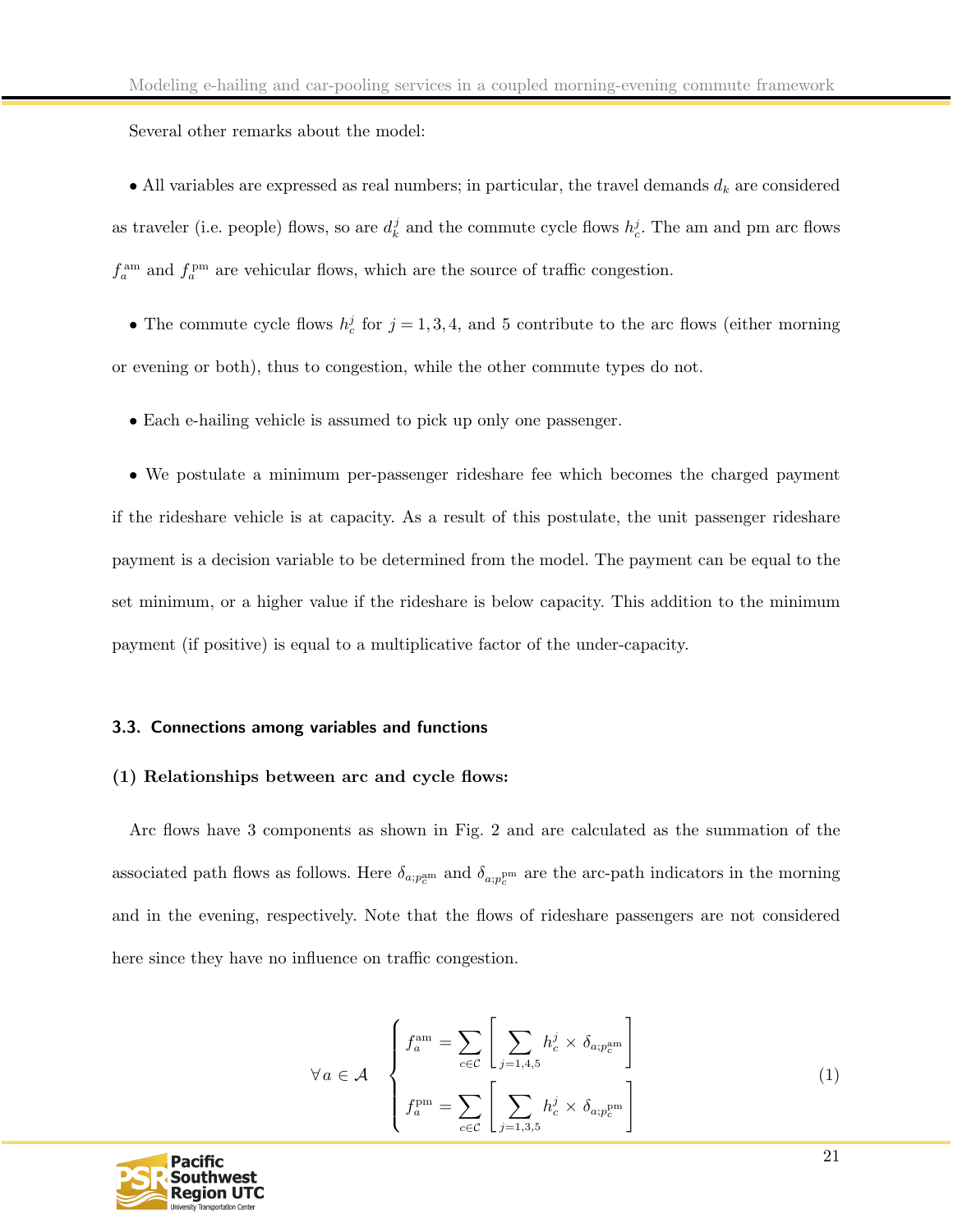

Figure 2. Components of flow between arc  $(x, y)$  in network

(the flows of rideshare passengers do not influence traffic congestion)

### (2) Arc cost functions:

The notations  $c_a^{\text{am}}$  and  $c_a^{\text{pm}}$  offer the possibility that the arc cost on the same arc a may be different in the morning and evening, respectively. Assuming separable arc costs, we have,

$$
c_a^{\text{am}}(f^{\text{am}}) = t_a(f_a^{\text{am}}) \quad \forall a \in \mathcal{A}
$$
  
\n
$$
c_a^{\text{pm}}(f^{\text{pm}}) = t_a(f_a^{\text{pm}}) \quad \forall a \in \mathcal{A}
$$
\n(2)

where  $t_a(\bullet)$  represents the Bureau of Public Roads (BPR) travel time function for arc  $a \in \mathcal{A}$  as a function of traffic flow. The cost on arc a is a function of the flow on that arc only. Note that the arc costs in the morning are different from those in the evening due to the difference in flows, even on the same arc.

#### (3) Cost functions for commuter types:

We assume throughout that the commute cycle costs are additive; that is, each such cycle cost is equal to the sum of the costs on the arcs used by the two morning and evening paths, respectively, in the cycle. Besides the travel cost due to congestion, there are many other components that contribute to the total cost, which differ between the commuter types. For each trip, the total travel cost equals to the summation of travel cost due to congestion and specific costs for the commuter type. The cost structures of different commuter types in our model are as follows. Unlike Xu et al.

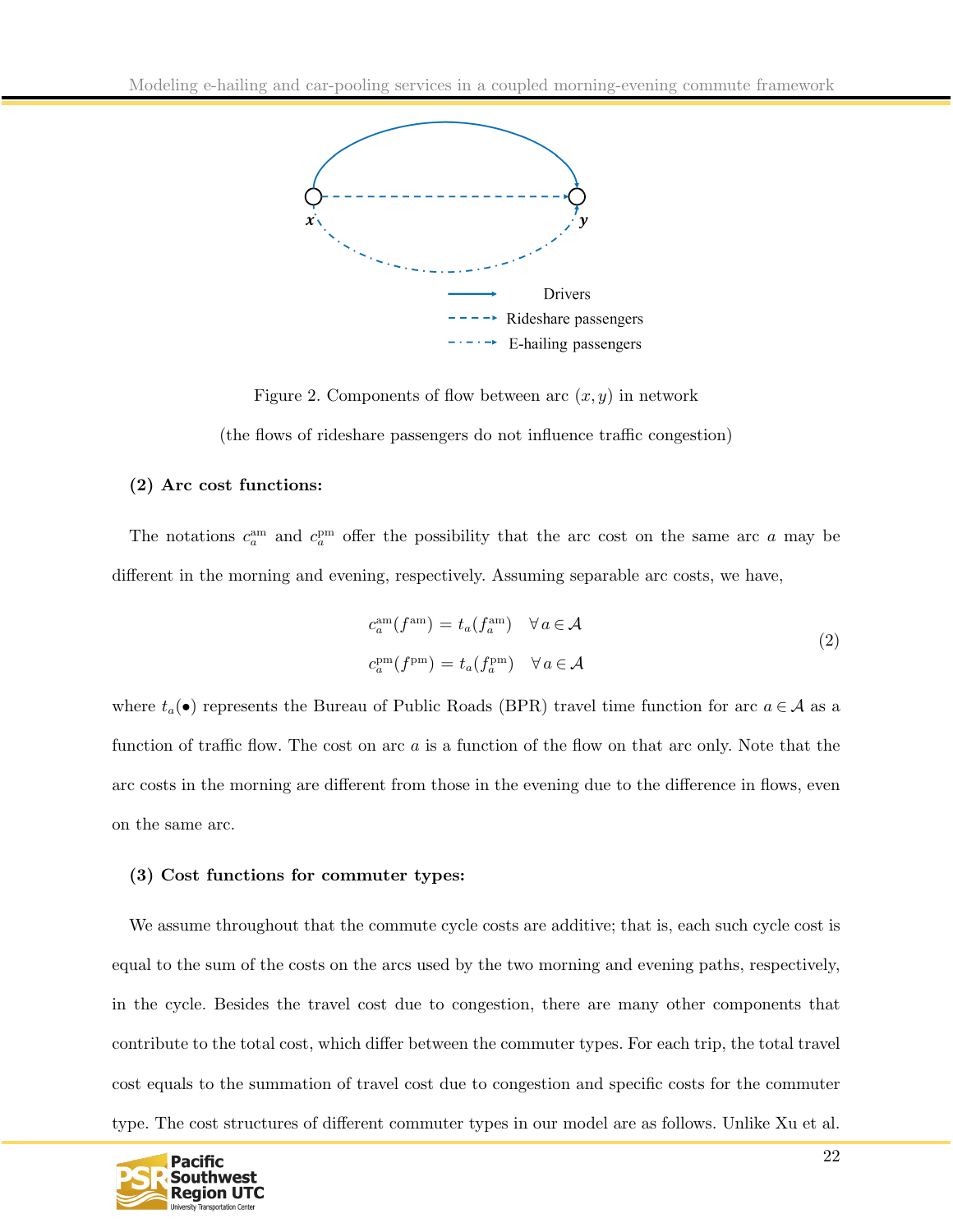(2015) which builds the arc costs in a rideshare model, here we directly formulate the commute cycle cost functions.

#### a) Drivers:

total cost  $=$  travel cost (BPR function)  $+$  operation cost (different constants between ODs) + inconvenience of rideshare (function of number of passengers) - income from rideshare (different constants between ODs, times number of passengers)

$$
C_c^{1;am}(h) = \psi \times \sum_{a \in \mathcal{A}} \left( \delta_{a;p_c^{\text{am}}} \times c_a^{\text{am}}(f^{\text{am}}) \right) + \underbrace{O_k^{1; \text{am}}}_{\text{a constant}} + \underbrace{\alpha_k^{2; \text{am}}}_{\text{a variable}} \times \left( I_k^{1; \text{am}} - \underbrace{E_k^{2; \text{am}}}_{\text{a variable}} \right)
$$
\n
$$
\forall c \in \mathcal{C}_k \quad \forall k \in \mathcal{K}
$$
\n
$$
C_c^{1; \text{pm}}(h) = \psi \times \sum_{a \in \mathcal{A}} \left( \delta_{a;p_c^{\text{pm}}} \times c_a^{\text{pm}}(f^{\text{pm}}) \right) + \underbrace{O_k^{1; \text{pm}}}_{\text{a constant}} + \underbrace{\alpha_k^{2; \text{pm}}}_{\text{a variable}} \times \left( I_k^{1; \text{pm}} - \underbrace{E_k^{2; \text{pm}}}_{\text{a variable}} \right)
$$
\n
$$
\forall c \in \mathcal{C}_k \text{ and associated } \bar{k}
$$
\n(3)

Note that the right-hand sides are functions of the arc flows; yet we write the left-hand sides as functions of the commute cycle flows; this is done with the understanding that once the arc flows in the right-hand sides are substituted by their connections to the commute cycle flows through the expressions [\(1\)](#page-21-1), the substituted left-hand sides are indeed function of the latter flows. The operation cost includes parking, depreciation, insurance, maintenance and so on, which may differ between OD pairs and in the morning and evening; e.g., there is no parking cost in the evening commute.

The inconvenience of drivers with extra passengers includes anxiety for riding with strangers, detours, etc, which is increased with the number of passengers. Income to a driver with extra passengers equals to the total payment by the rideshare passengers in the car. The inconvenience and price of rideshare may differ between OD pairs and could be different between morning and evening. Although the detour is not considered in the model for simplification, it could be viewed as considered here in the inconvenience function: the inconvenience is increased with the number

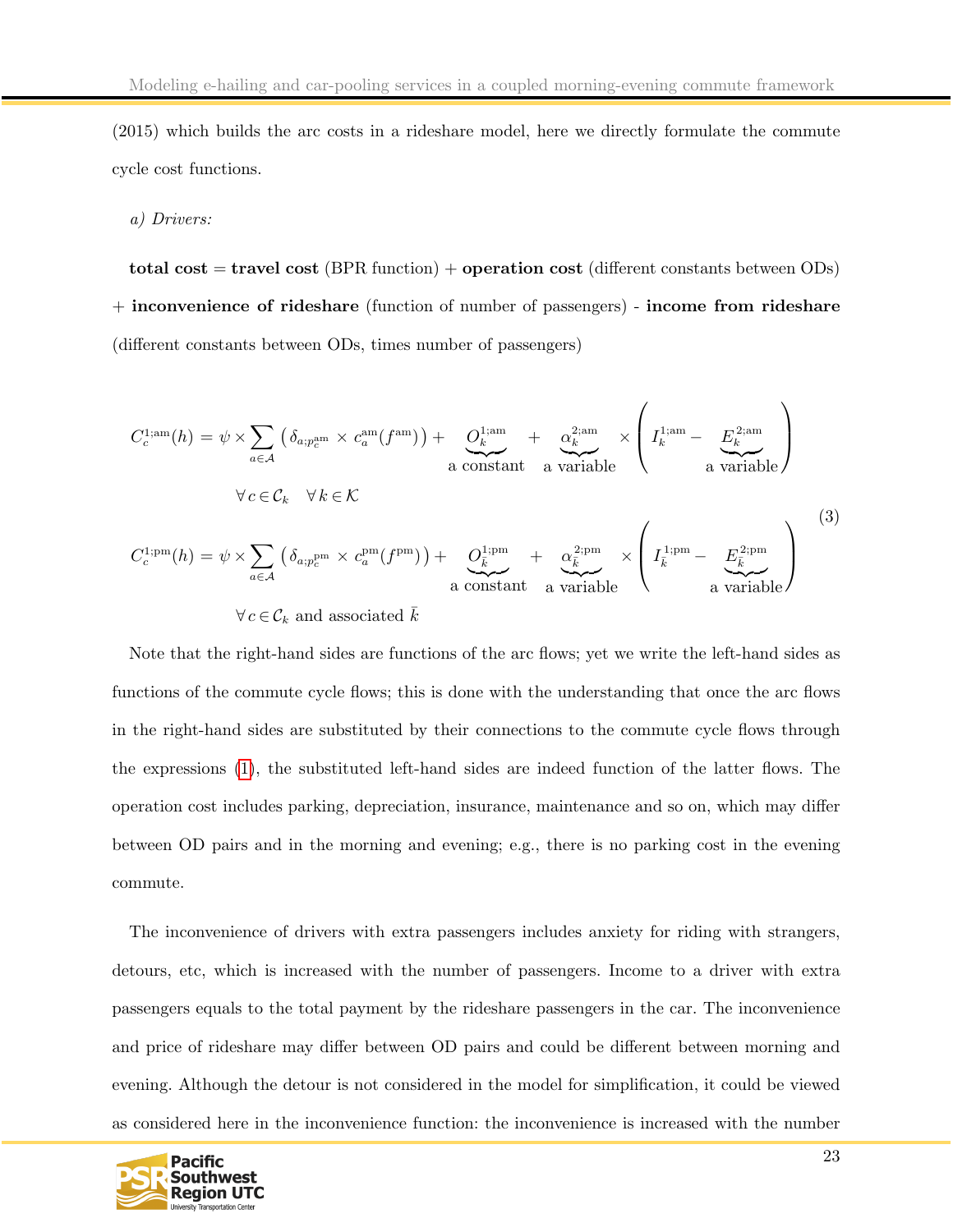of passengers, which is a relationship between inconvenience, detour distance and number of passengers - the more passengers, the more detour distance, at the same time the more inconvenience.

#### b) Rideshare passengers:

total cost  $=$  travel cost (BPR function)  $+$  waiting cost for rideshare (different constants between ODs) + inconvenience of rideshare (function of number of passengers) + payment for rideshare (different constants between ODs)

$$
C_c^{2;am}(h) = \psi \times \sum_{a \in \mathcal{A}} \left( \delta_{a;p_c^{am}} \times c_a^{am}(f^{am}) \right) + \underbrace{W_k^{2;am}}_{\text{a constant}} + \underbrace{\alpha_k^{2;am}}_{\text{a variable}} \times I_k^{2;am} + \underbrace{E_k^{2;am}}_{\text{a variable}}
$$
\n
$$
\forall c \in \mathcal{C}_k \quad \forall k \in \mathcal{K}
$$
\n
$$
C_c^{2;pm}(h) = \psi \times \sum_{a \in \mathcal{A}} \left( \delta_{a;p_c^{pm}} \times c_a^{pm}(f^{pm}) \right) + \underbrace{W_k^{2;pm}}_{\text{a constant}} + \underbrace{\alpha_k^{2;pm}}_{\text{a variable}} \times I_k^{2;pm} + \underbrace{E_k^{2;am}}_{\text{a variable}}
$$
\n
$$
(4)
$$

 $\forall c \in \mathcal{C}_k$  and associated  $\overline{k}$ 

Here we treat the waiting cost as different constants between ODs. The inconvenience of rideshare passengers, similar to the inconvenience of drivers, increases with the number of passengers. The total payment of rideshare passengers is the same as the income received by the drivers with extra passengers.

#### c) E-hailing passengers:

total cost = travel cost (BPR function) + waiting cost for e-hailing (different constants between ODs) + inconvenience of e-hailing (different constants between ODs) + payment for e-hailing (different constants between ODs)

$$
C_c^{3;am}(h) = \psi \times \sum_{a \in \mathcal{A}} \left( \delta_{a;p_c^{\text{am}}} \times c_a^{\text{am}}(f^{\text{am}}) \right) + \underbrace{W_k^{3;am} + I_k^{3;am} + E_k^{3;am}}_{\text{a constant}} \forall c \in \mathcal{C}_k \quad \forall k \in \mathcal{K}
$$
  

$$
C_c^{3;pm}(h) = \psi \times \sum_{a \in \mathcal{A}} \left( \delta_{a;p_c^{\text{pm}}} \times c_a^{\text{pm}}(f^{\text{pm}}) \right) + \underbrace{W_k^{3;pm} + I_k^{3;pm} + E_k^{3;pm}}_{\text{a constant}} \qquad \forall c \in \mathcal{C}_k
$$
  
(5)

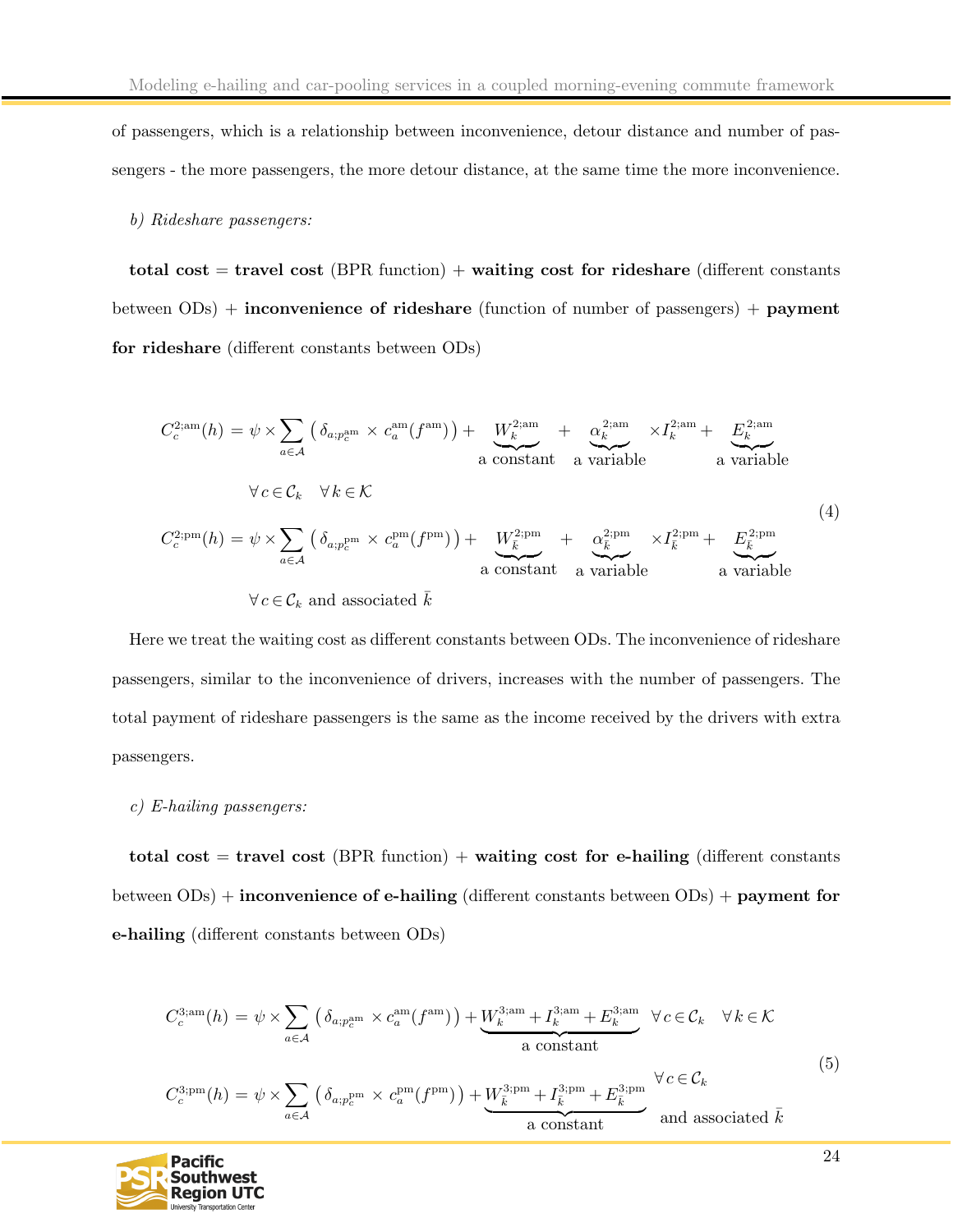The waiting cost is treated as a kind of constant which differs between ODs. Inconvenience of e-hailing is also a constant that differs between ODs since we assume no pooling for e-hailing. Unit payment for e-hailing passengers should be higher than that of rideshare passengers.

#### (4) Cost functions for mode combination types:

The total cost of each mode combination and each commute cycle is the summation of the costs in the morning and evening. We have

$$
\pi_c^j = C_c^{\mu, \text{am}}(h) + C_c^{\nu; \text{pm}}(h) \quad \forall c \in \mathcal{C}, \quad \forall j \in \{1, ..., 5\} \text{ with } u = j_{\text{am}} \text{ and } v = j_{\text{pm}}
$$
 (6)

#### <span id="page-25-0"></span>3.4. Flow conservation equations

Demand distribution equations are used to balance total trip demands with commute cycle flows and ensuring morning trip demands equal evening trip demands

• per mode combination type

$$
d_k^j = \sum_{c \in \mathcal{C}_k} h_c^j = d_k^j \quad \forall j \in \{1, 2, \cdots, 5\}, \quad \forall k \in \mathcal{K}
$$
 (7)

• morning and evening trip demands, aggregated to total trip demands

$$
d_k = \sum_{j=1}^{5} d_k^j = \sum_{j=1}^{5} \sum_{c \in \mathcal{C}_k} h_c^j, \quad \forall k \in \mathcal{K}
$$
 (8)

### <span id="page-25-1"></span>3.5. Rideshare capacity and addition to minimum fare

In this section, we first compute the average number of rideshare passengers in each vehicle for each OD pair and then describe the rideshare payment scheme.

rideshare passenger flow  $=$  average number of rideshare passengers per car  $\times$  number of cars, with the average number slightly adjusted to avoid division by zero

Written as a fraction, the formulas for the (approximate) average number of rideshare passengers per car are as follows: for a small scalar  $\varepsilon > 0$ ,

$$
\alpha_k^{\text{am}} = \frac{d_k^2 + d_k^3}{d_k^1 + \varepsilon} \quad \text{and} \quad \alpha_{\bar{k}}^{\text{pm}} = \frac{d_k^2 + d_k^4}{d_k^1 + \varepsilon} \quad k \in \mathcal{K}, \quad \text{associated } \forall \bar{k} \tag{9}
$$

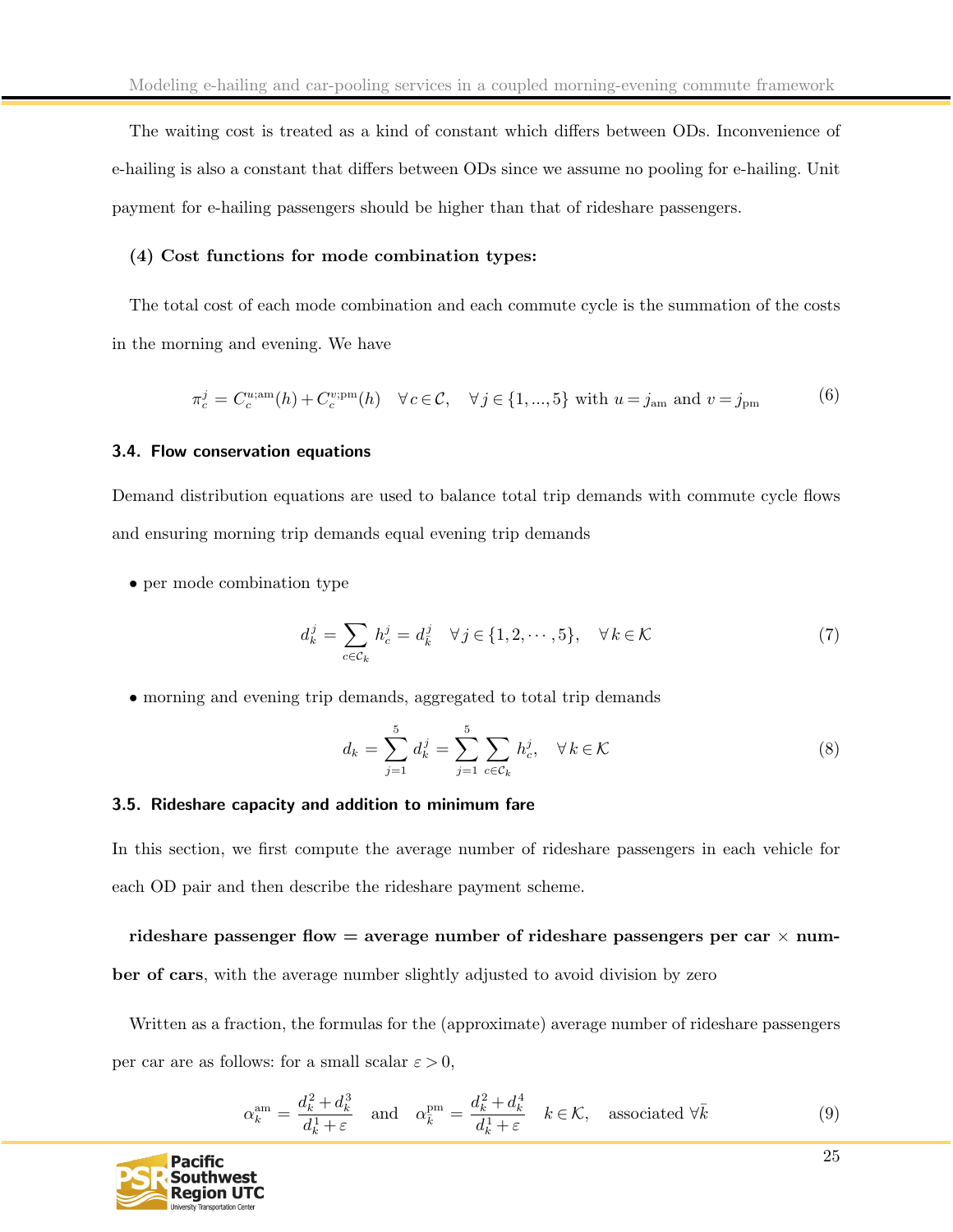For the overall equilibrium model, existence of a solution can be established as long as  $\alpha_k^{\text{am}}$  and  $\alpha_k^{\text{pm}}$  are continuous functions of the commute combination demands  $d_k^j$ , thus of the commute cycle flows  $h_c^j$ . The above are examples of such functions.

Based on the pair of averages  $(\alpha_k^{\text{am}}, \alpha_k^{\text{pm}})$  we propose a corresponding pair additions to the minimum rideshare fares. The averages are decision variables subject to the upper bound  $M$ . The under-capacity will translate into added payment to the minimum rideshare fee. We model this preliminary consideration by the following constraints:

<span id="page-26-0"></span>
$$
0 \le \gamma_k^{2; \text{am}} \left( M - \alpha_k^{\text{am}} \right) - \left( E_k^{2; \text{am}} - \underline{E}_k^{2; \text{am}} \right) \perp E_k^{2; \text{am}} - \underline{E}_k^{2; \text{am}} \ge 0 \ \forall k \in \mathcal{K}
$$
  

$$
0 \le \gamma_{\bar{k}}^{2; \text{pm}} \left( M - \alpha_{\bar{k}}^{\text{pm}} \right) - \left( E_{\bar{k}}^{2; \text{pm}} - \underline{E}_{\bar{k}}^{2; \text{pm}} \right) \perp E_{\bar{k}}^{2; \text{pm}} - \underline{E}_{\bar{k}}^{2; \text{pm}} \ge 0 \ \forall \bar{k}, \tag{10}
$$

where  $\perp$  is the perpendicularity notation, which in this context has several consequences for the morning and evening rideshares; we describe only the morning ones:

• if  $\alpha_k^{\text{am}} = M$  (i.e., if rideshare is at capacity), then  $E_k^{2;\text{am}} = \underline{E}_k^{2;\text{am}}$  (i.e., the payment is at its minimum);

• if  $E_k^{2;am} > \underline{E}_k^{2;am}$  (i.e., if the payment exceeds its minimum), then  $\alpha_k^{am} < M$  (i.e., rideshare must be below capacity) and, more importantly,  $E_k^{2;am} - \underline{E}_k^{2;am} = \gamma_k^{2;am} (M - \alpha_k^{am})$  (i.e., the addition to the minimum payment is a constant factor of the under-capacity);

• in the other two cases, that is, if  $E_k^{2;am} = \underline{E}_k^{2;am}$ , then rideshare may or may not be at capacity; similarly, if  $\alpha_k^{\text{am}} < M$ , then rideshare payment may be equal to or exceed the minimum.

An additional consequence of the above complementarity conditions is that the addition to the minimum payment is bounded above by a constant multiplicative factor of the rideshare undercapacity so that the total payment will not be unreasonably high. Unfortunately, given  $\alpha_k^{\text{am}}$  and  $\alpha_k^{\text{am}}$ , the complementarity conditions [\(10\)](#page-26-0) do not determine the additional payments over the minimum

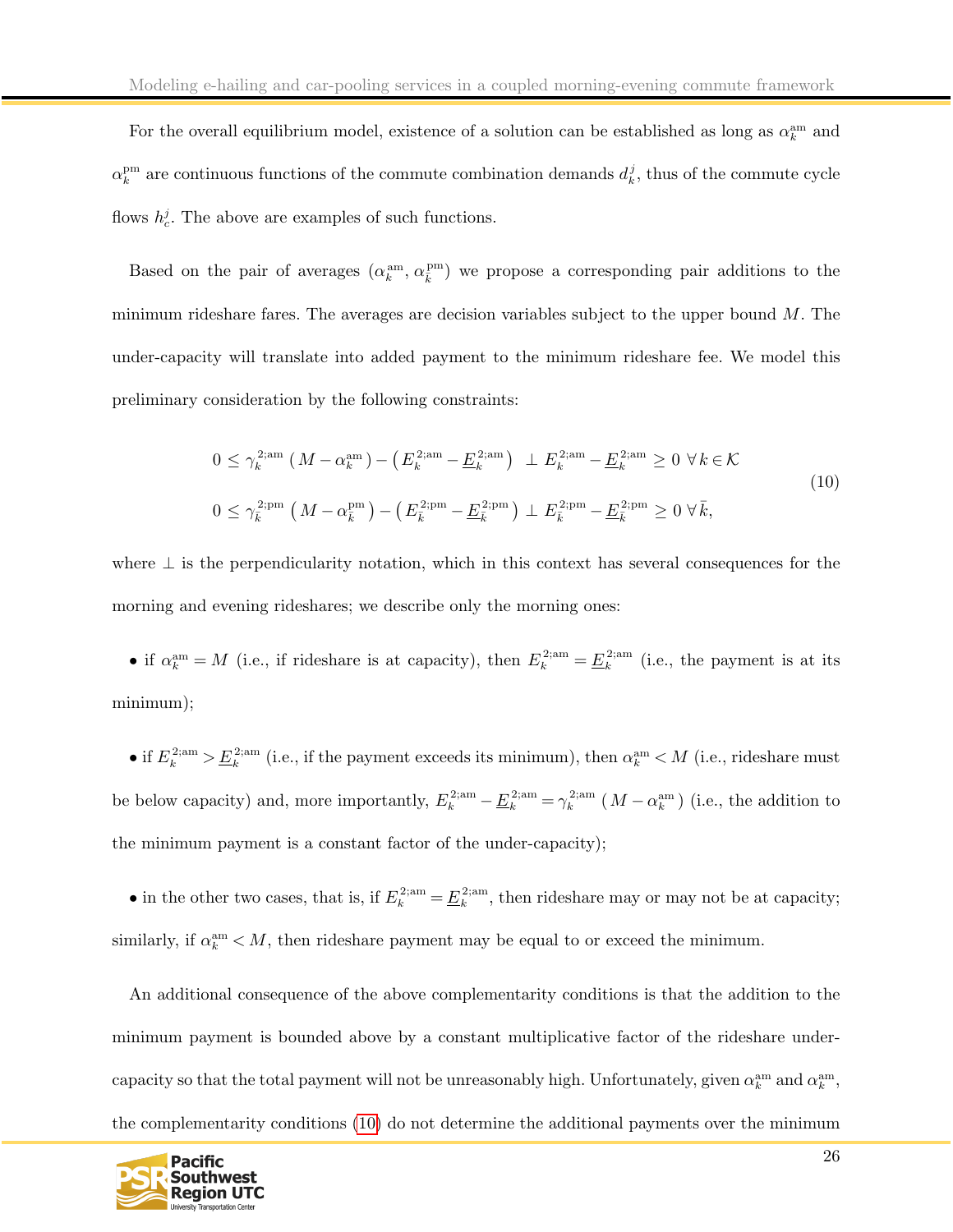payments uniquely. To achieve this uniqueness, we postulate the following models to determine the additional payments, given the average  $\alpha_k^{\text{am}}$  of rideshare passengers,

<span id="page-27-1"></span>
$$
\begin{aligned}\n&\text{minimize}_{E_k^{2;\text{am}}} \quad \frac{1}{2} \left( E_k^{2;\text{am}} - \underline{E}_k^{2;\text{am}} \right)^2 - \left( E_k^{2;\text{am}} - \underline{E}_k^{2;\text{am}} \right) \left[ \gamma_k^{2;\text{am}} \left( M - \alpha_k^{\text{am}} \right) \right] \\
&\text{subject to } 0 \le E_k^{2;\text{am}} - \underline{E}_k^{2;\text{am}} \le \gamma_k^{2;\text{am}} \left( M - \alpha_k^{\text{am}} \right).\n\end{aligned} \tag{11}
$$

In essence, this yields

<span id="page-27-0"></span>
$$
E_k^{2;\text{am}} - \underline{E}_k^{2;\text{am}} = \gamma_k^{2;\text{am}} \left( M - \alpha_k^{\text{am}} \right), \quad \text{if } \alpha_k^{\text{am}} \le M,\tag{12}
$$

which essentially fixes the excess payment to be equal to the multiplicative factor  $\gamma_k^{2;am}$  times the under-capacity when the ratio  $\alpha_k^{\text{am}}$ , which is a decision variable of the model, satisfies the upper bound M. Since such a bound is guaranteed to be satisfied only through a solution of the model, we need to impose the bound explicitly in defining the model. Thus instead of using [\(12\)](#page-27-0) directly, we employ the Karush-Kuhn-Tucker optimality conditions of the above simple bounded quadratic program [\(11\)](#page-27-1) which we write in the form of the following complementarity conditions, where  $\lambda_k^{\text{2;am}}$ is a multiplier for the upper bound constraint of  $E_k^{2;am} - \underline{E}_k^{2;am}$  in this program:

$$
0 \le \gamma_k^{2;\text{am}} \left( M - \alpha_k^{\text{am}} \right) - \left( E_k^{2;\text{am}} - \underline{E}_k^{2;\text{am}} \right) \qquad \perp \lambda_k^{2;\text{am}} \ge 0
$$
  

$$
0 \le \left( E_k^{2;\text{am}} - \underline{E}_k^{2;\text{am}} \right) - \gamma_k^{2;\text{am}} \left( M - \alpha_k^{\text{am}} \right) + \lambda_k^{2;\text{am}} \perp E_k^{2;\text{am}} - \underline{E}_k^{2;\text{am}} \ge 0,
$$
 (13)

where  $\perp$  is the perpendicularity notation, which in this context asserts the complementary slackness condition of the quadratic program [\(11\)](#page-27-1). From quadratic programming and linear complementarity theory (Cottle et al., 2009), we know that the unique  $E_k^{\text{2;am}}$  satisfying the above complementarity conditions is a piecewise affine, thus a Lipschitz continuous function of  $\alpha_k^{\text{am}}$ , and thus of the commute cycle flows  $h_c^j$ . A similar set of pm conditions is as follows:

$$
0 \le \gamma_{\bar{k}}^{2;\text{pm}} \left( M - \alpha_{\bar{k}}^{\text{pm}} \right) - \left( E_{\bar{k}}^{2;\text{pm}} - \underline{E}_{\bar{k}}^{2;\text{pm}} \right) \qquad \perp \lambda_{\bar{k}}^{2;\text{pm}} \ge 0
$$
  

$$
0 \le \left( E_{\bar{k}}^{2;\text{pm}} - \underline{E}_{\bar{k}}^{2;\text{pm}} \right) - \gamma_{\bar{k}}^{2;\text{pm}} \left( M - \alpha_{\bar{k}}^{\text{pm}} \right) + \lambda_{\bar{k}}^{2;\text{pm}} \perp E_{\bar{k}}^{2;\text{pm}} - \underline{E}_{\bar{k}}^{2;\text{pm}} \ge 0,
$$
\n(14)

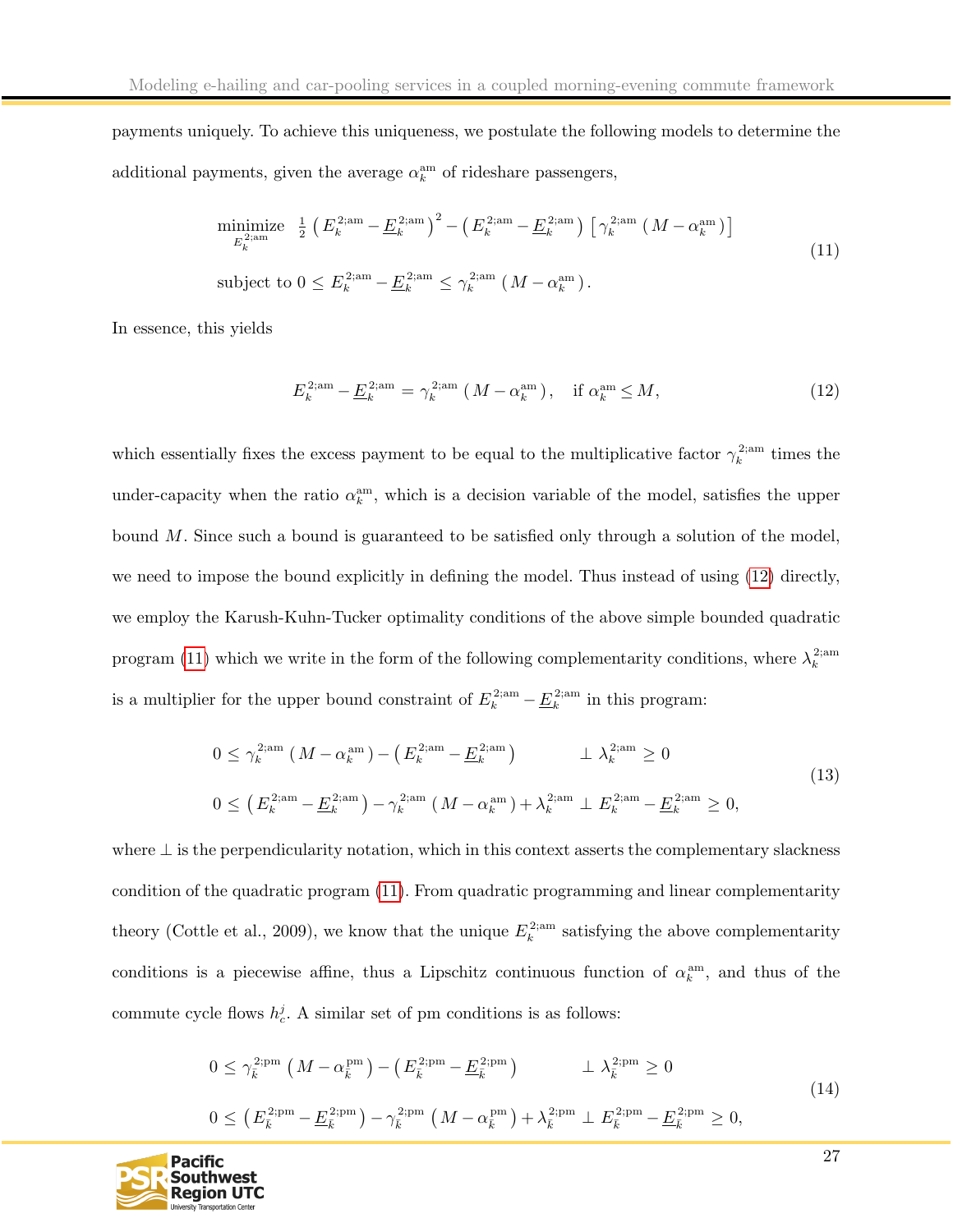#### <span id="page-28-0"></span>3.6. User equilibrium

We apply the user equilibrium principle that describes a complementary relation between the daily commute flows and the travelers' minimum disutiltities; it is based on the combined morningevening round trips, allowing switches of commute types. This type of equilibrium distinguishes itself from the separate morning equilibrium and evening equilibrium. Yet the disutilities pertain to each OD pair k and the flows  $h_c^j$  of all the cycles  $c \in C_k$  joining that OD pair and across the 3 commute types. That is to say, for each OD pair k, the chosen mode combinations  $c \in \mathcal{C}_k$  joining this OD pair among the 3 types in Figure 1 will all have travel costs equal to the least disutility of the OD pair in question, and this common cost is the smaller than the travel costs of the unchosen mode combinations joining the same OD pair. This is exactly Wardrop's user equilibrium principle for the commute cycle flows instead of the path flows in a traditional traffic equilibrium problem. This equilibrating process incorporates the switches of commuter types between morning and evening trips.

Thus the user equilibrium conditions for the combined morning and evening commutes among the 5 mode combination types are:

$$
0 \le h_c^j \perp \pi_c^j - u_k \ge 0, \quad \forall j \in \{1, \cdots, 5\}; \quad \forall k \in \mathcal{K} \text{ and } \forall c \in \mathcal{C}_k,
$$

where  $\perp$  is the perpendicularity notation, which in this context asserts the complementarity between the commute cycle flows and the travelers' deviations from the minimum disutilities. In words, if a traveler chooses the combination  $c \in \mathcal{C}_k$ , then the cycle cost/disutility of this combination must be the minimum of all costs for this OD pair  $k$ .

#### <span id="page-28-1"></span>3.7. The overall equilibrium model

In this section, we summarize the aforementioned sections and develop a general equilibrium model to capture the complicated interactions between drivers, rideshare passengers and e-hailing passengers that allows travelers to switch between different transportation modes in a coupled morningevening commute. The model is formulated as a mixed complementarity problem as follows.

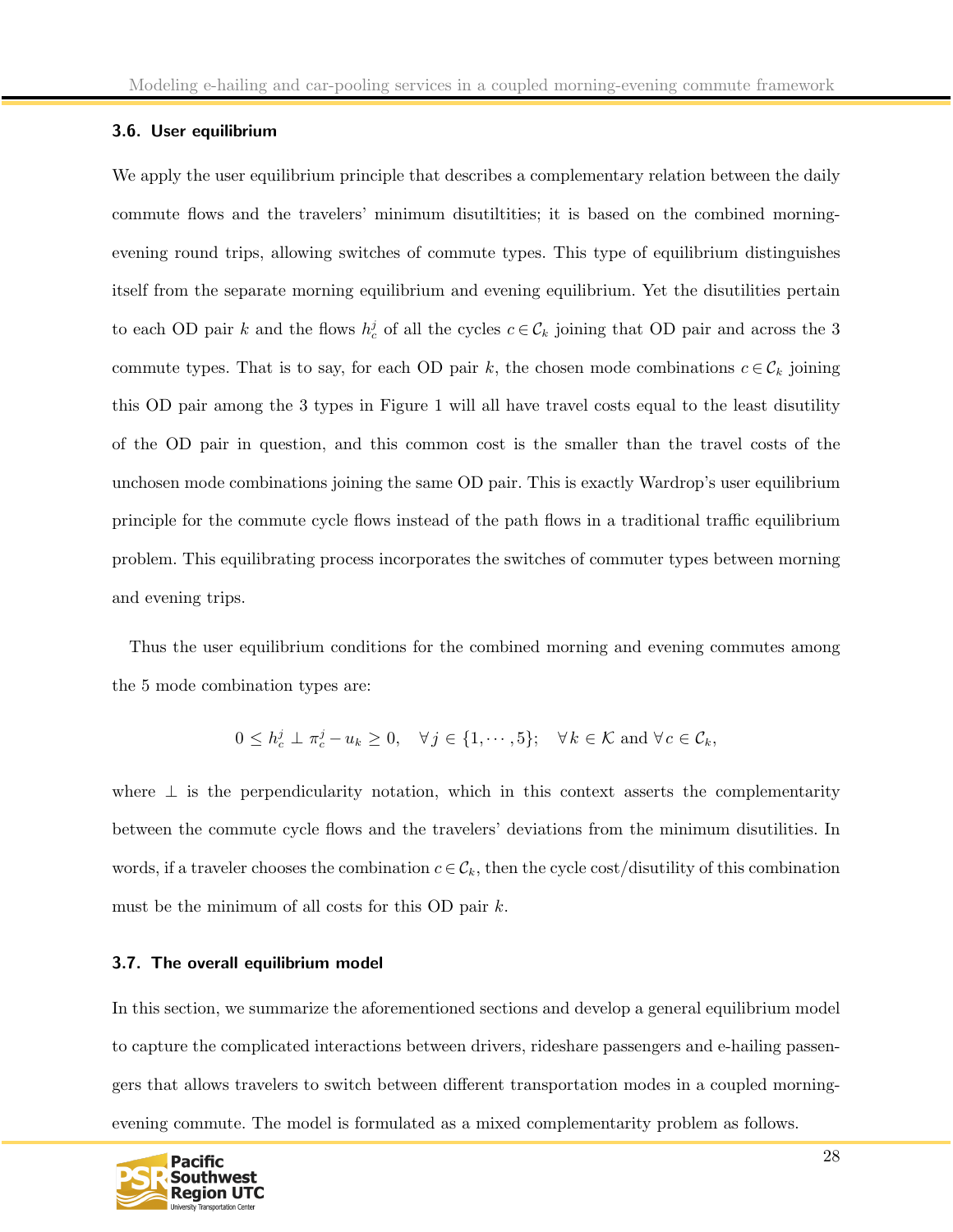<span id="page-29-0"></span>
$$
0 \le h_c^j \perp \pi_c^j - u_k \ge 0, \quad \forall j \in \{1, \cdots, 5\}; \quad \forall k \in \mathcal{K} \text{ and } \forall c \in \mathcal{C}_k,
$$
\n
$$
(15)
$$

<span id="page-29-1"></span>
$$
d_k = \sum_{j=1}^{5} d_k^j = \sum_{j=1}^{5} \sum_{c \in \mathcal{C}_k} h_c^j, \quad \forall k \in \mathcal{K}
$$
 (16)

<span id="page-29-2"></span>
$$
0 \leq \gamma_k^{2;\text{am}} \left( M - \alpha_k^{\text{am}} \right) - \left( E_k^{2;\text{am}} - \underline{E}_k^{2;\text{am}} \right) \qquad \perp \lambda_k^{\text{am}} \geq 0 \qquad \forall k \in \mathcal{K}
$$
  
\n
$$
0 \leq \left( E_k^{2;\text{am}} - \underline{E}_k^{2;\text{am}} \right) - \gamma_k^{2;\text{am}} \left( M - \alpha_k^{\text{am}} \right) + \lambda_k^{\text{am}} \perp E_k^{2;\text{am}} - \underline{E}_k^{2;\text{am}} \geq 0 \ \forall k \in \mathcal{K}
$$
  
\n
$$
0 \leq \gamma_k^{2;\text{pm}} \left( M - \alpha_k^{\text{pm}} \right) - \left( E_k^{2;\text{pm}} - \underline{E}_k^{2;\text{pm}} \right) \qquad \perp \lambda_k^{\text{pm}} \geq 0 \qquad \text{associated } \forall \bar{k}
$$
  
\n
$$
0 \leq \left( E_k^{2;\text{pm}} - \underline{E}_k^{2;\text{pm}} \right) - \gamma_k^{2;\text{pm}} \left( M - \alpha_k^{\text{pm}} \right) + \lambda_k^{\text{pm}} \perp E_k^{2;\text{pm}} - \underline{E}_k^{2;\text{pm}} \geq 0 \qquad \text{associated } \forall \bar{k}
$$
  
\n(17)

where constraints [\(15\)](#page-29-0) are the user equilibrium conditions for the combined morning and evening commutes among the 5 mode combination types; constraints [\(16\)](#page-29-1) are the flow conservation equations to balance total trip demands with commute cycle flows and ensure morning trip demands equal to evening trip demands; constraints [\(17\)](#page-29-2) ensure solution uniqueness for  $E_k^{\text{2;am}}$  and  $E_k^{\text{2;pm}}$  if  $\alpha_k^{\text{am}}$  and  $\alpha_{\overline{k}}^{\text{pm}}$  are determined, and satisfy the rideshare capacity, i.e., number of rideshare passengers must be no larger than capacity for each private car times the number of drivers. Here  $\lambda_k^{\text{am}}$ and  $\lambda_{\bar{k}}^{\text{pm}}$  are multipliers. Actually, constraints [\(17\)](#page-29-2) are equivalent to constraints [\(18\)](#page-29-3) as follows:

<span id="page-29-3"></span>
$$
E_k^{2;am} - \underline{E}_k^{2;am} = \gamma_k^{2;am} \left( M - \alpha_k^{am} \right) \quad \text{if } \alpha_k^{am} \le M \quad \forall k \in \mathcal{K}
$$
  

$$
E_{\bar{k}}^{2;pm} - \underline{E}_{\bar{k}}^{2;pm} = \gamma_{\bar{k}}^{2;pm} \left( M - \alpha_{\bar{k}}^{pm} \right) \quad \text{if } \alpha_{\bar{k}}^{pm} \le M \quad \text{associated } \forall \bar{k}
$$
  
(18)

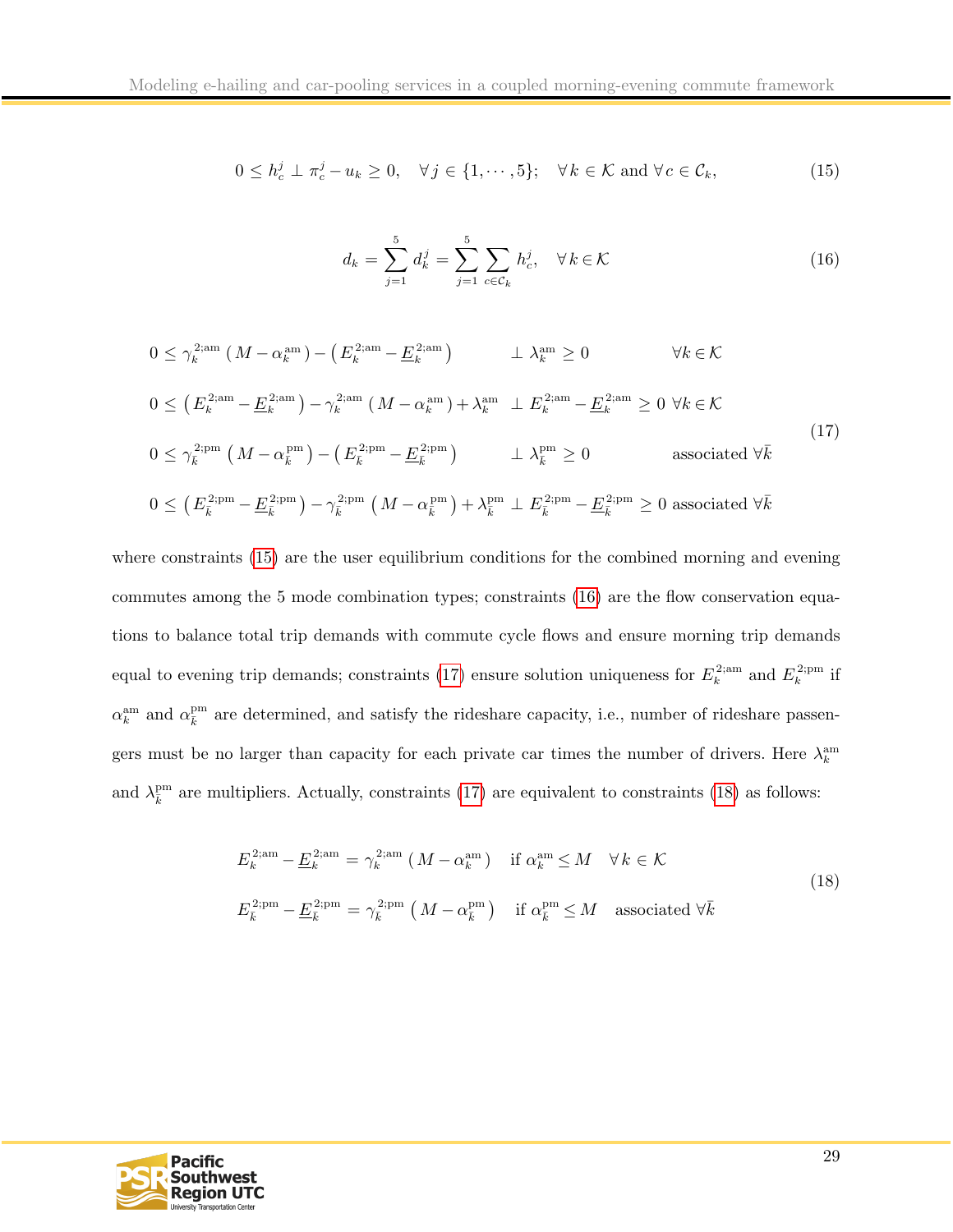# <span id="page-30-0"></span>4. Model Analysis

In this section, properties of our model are analyzed. First, we show that the proposed (mixed) complementarity formulation is equivalent to a variational inequality, and prove the existence of an equilibrium. Then we prove the relationship between the proposed coupled morning-evening traffic equilibrium model and morning (evening) commute problem. Finally, we present some conditions where in equilibrium the travelers' mode choices are unique.

#### <span id="page-30-1"></span>4.1. Existence of an equilibrium

The primary decision variables of the proposed model are:

- commute cycle flows:  $\{h_c^j \mid j = 1, \cdots, 5\}_{c \in \mathcal{C}};$
- $\bullet$  average number of rideshare passengers:  $\left\{\alpha^{\rm am}_{k};\alpha^{\rm pm}_{\bar{k}}\right\}_{k\in\mathcal{K}};$
- $\bullet$  unit rideshare payments:  $\left\{\,E_{k}^{\,2; \text{am}}; \,E_{\bar{k}}^{\,2; \text{pm}}\,\right\}_{k \in \mathcal{K}};$
- least travel disutilities of OD pairs:  ${u_k}_{k \in \mathcal{K}}$ .

Among the above variables, the basic ones are the commute cycle flows  $h_c^j$  and travel disutilities of the OD pairs. After substituting the flow variables into the expressions of  $\{\alpha_k^{\text{am}}; \alpha_{\overline{k}}^{\text{pm}}\}_{k \in \mathcal{K}}$ and also  $\{E_k^{\text{2;am}}; E_{\bar{k}}^{\text{2;pm}}\}_{k\in\mathcal{K}}$  we can in turn substitute the latter variables into the rideshare cost functions  $C_c^{1;am}(h)$ ,  $C_c^{1;pm}(h)$ ,  $C_c^{2;am}(h)$ , and  $C_c^{2;pm}(h)$ . The end result is that all the morning and evening commute cycle cost functions  $C_c^{i;nm}$  and  $C_c^{i;pm}$  for  $i = 1, \dots, 3$  can be expressed as continuous functions of the flow variables  $h_c^j$ . In summarizing the complementarity conditions below, it is understood that all these substitutions are made. This results in the following two sets of conditions for our proposed mathematical model for the combined morning and evening commute user equilibrium problem:

• for all  $k \in \mathcal{K}$ , all  $c \in \mathcal{C}_k$ , and all  $j = 1, \dots, 5$  with  $u = j_{\text{am}}$  and  $v = j_{\text{pm}}$ ,

$$
0 \le h_c^j \perp \underbrace{C_c^{u; \text{am}}(h) + C_c^{v; \text{pm}}(h)}_{\text{denoted }\pi_c^j(h)} - u_k \ge 0, \quad \text{for all } c \in \mathcal{C}_k
$$

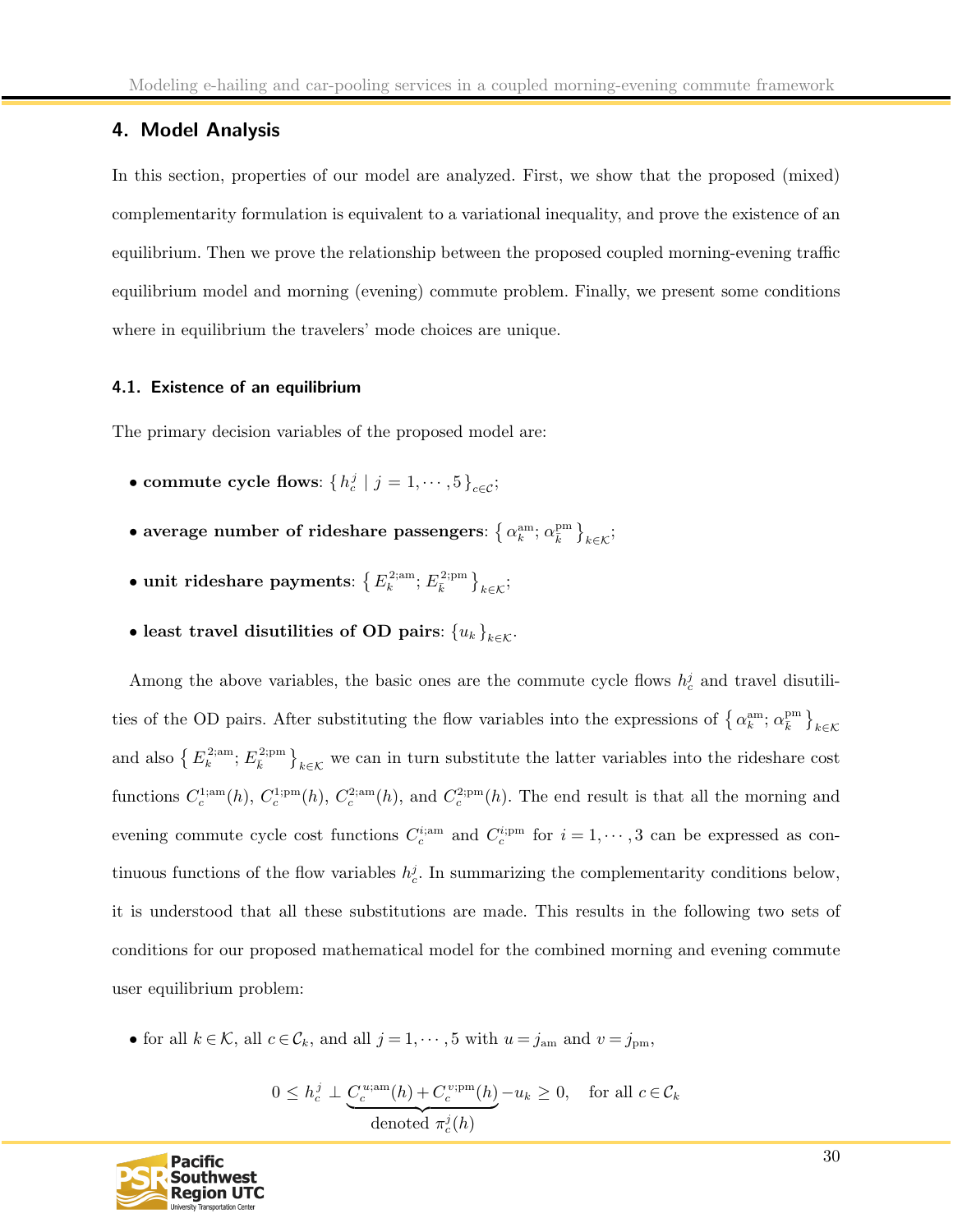• for all  $k \in \mathcal{K}$ ,

$$
d_k = \sum_{j=1}^5 \sum_{c \in \mathcal{C}_k} h_c^j.
$$

Considering the variable  $u_k$  as the multiplier of the OD-demand balancing constraints, this (mixed) complementarity formulation is equivalent to a variational inequality (VI) (Facchinei and Pang, 2003) defined by the pair of mapping  $\Phi$  and polyhedral set  $\mathcal H$  as follows:

$$
\Phi(h) \triangleq (\pi_c^j(h))_{(c,j)\in C\times\{1,\cdots,5\}}
$$
  

$$
\mathcal{H} \triangleq \left\{ (h_c^j)_{(c,j)\in C\times\{1,\cdots,5\}} \ge 0 \mid \sum_{j=1}^5 \sum_{c\in C_k} h_c^j = d_k, \quad \forall k \in \mathcal{K} \right\}.
$$

Since the maping  $\Phi$  is continuous and the set H is compact and convex, it follows VI  $(\Phi, \mathcal{H})$  has a solution, thus so does our combined morning-evening commute model with mode switches.

#### <span id="page-31-0"></span>4.2. Relationship with traditional models

Main highlights of the proposed model include: (1) different from the morning commute problem (Xiao et al., 2016; Ma and Zhang, 2017; Liu and Li, 2017; Su and Wang, 2019; Lin et al., 2020), our model handles coupled morning-evening commute; (2) instead of using a discrete choice model (Ben-Akiva and Lerman, 1985; Train, 2009), the number of travelers for each commuter type is derived directly from our model, as the result of the user equilibrium conditions. In this section, we show that our proposed coupled morning-evening traffic equilibrium model could produce morning (evening) commute equilibrium. Besides, the equilibrium of our model also leads to rational traveler behavior, which means that none of the travel mode combinations with higher cost will be selected. What's more, we prove that under a mild condition, the proposed model is equivalent to two separate traditional traffic equilibrium models.

To prove the aforementioned statements, we first derive an extended network for our problem. For each traveler, the total cost for the coupled morning-evening commute consists of three parts: (1) congestion cost on a selected path (consists of arcs) from home to work place in the morning; (2) specified cost for a selected travel mode combination, including the cost of travel mode from home

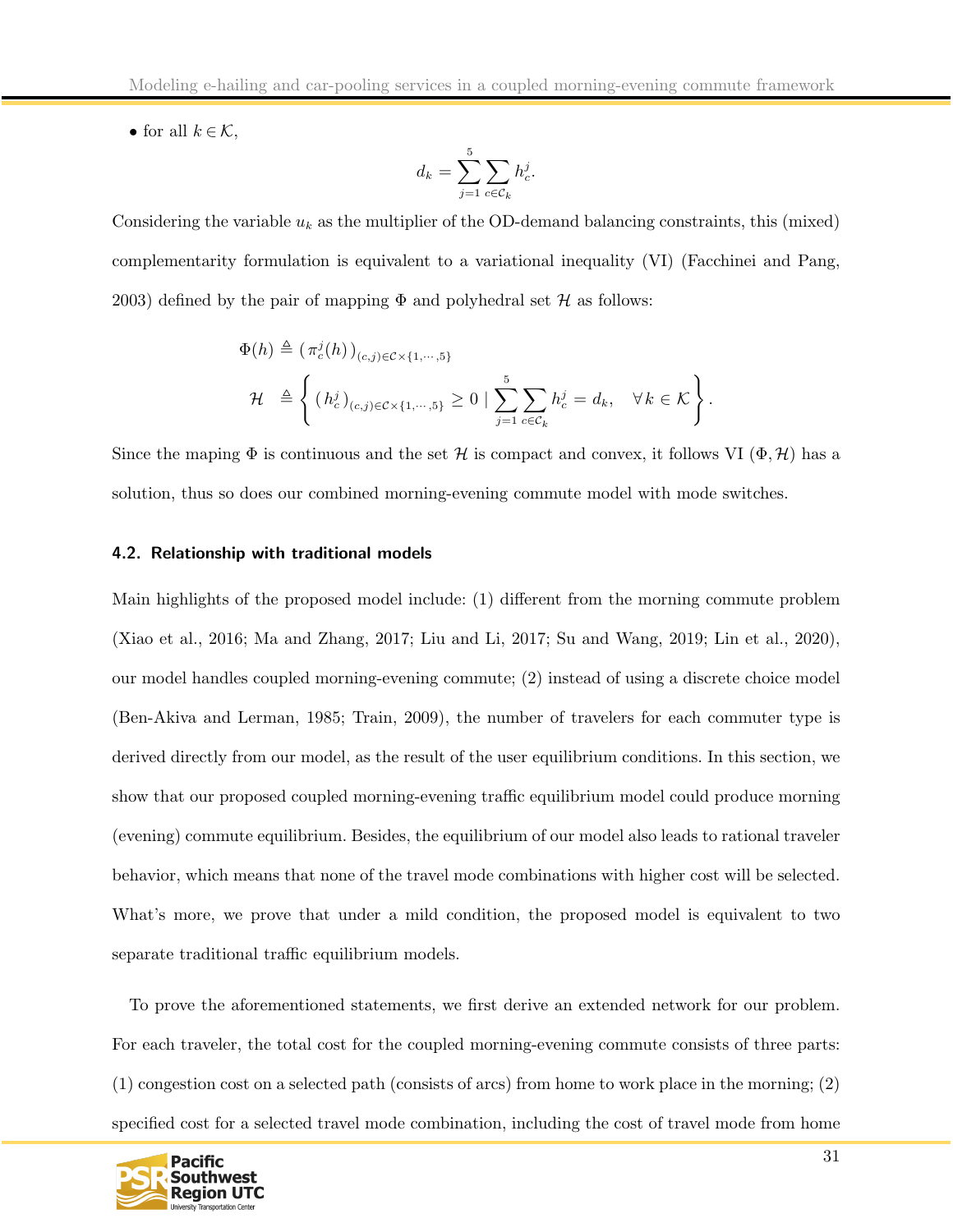to work place in the morning and the cost of travel mode from work place to home in the evening; (3) congestion cost on a selected path (consists of arcs) from work place to home in the evening. As shown in Fig. 3, we construct five virtual arcs representing the five travel mode combinations (am driver + pm driver, am rideshare passenger + pm rideshare passenger, am rideshare passenger + pm e-hailing passenger, am e-hailing passenger + pm rideshare passenger, am e-hailing passenger + pm e-hailing passenger), with the specified cost (travel cost due to congestion excluded) for relevant mode combination type as the cost function. To reach or leave the work place, each traveler must choose one of the five virtual arcs, which means that each traveler need to choose one mode combination for traveling. With the virtual arcs, now we obtain the extended network for our problem, as shown in Fig. 3.



Figure 3. The extended network for our problem

Next, we redefine the cost functions for mode combination types,  $\pi_c^j$ . Here we define the problem of traveling from  $x_1$  to  $y_1$  in Fig. 3 as the **morning commute problem**, and the problem of traveling from  $y_2$  to  $x_2$  in Fig. 3 as the **evening commute problem**. Note that each cycle  $c \in \mathcal{C}$ includes two paths: the morning path  $p_c^{\text{am}}$  with path flow  $P_{p_c^{\text{am}}}^{\text{am}}$  and the afternoon path  $p_c^{\text{pm}}$  with path flow  $P_{\rm pnm}^{\rm pm}$  $p_c^{\text{pm}}$ . Denote the total cost for the morning commute problem as  $\theta_{p_c^{\text{am}}}^{\text{am}}$ , and the total cost for the evening commute problem as  $\theta_{\text{p}^{\text{p}^{\text{m}}}}^{\text{p}^{\text{m}}}$  $p_c^{\text{pm}}$ , then we have,

$$
\theta_{p_c^{\text{am}}}^{\text{am}} = \psi \times \sum_{a \in \mathcal{A}} \left( \delta_{a; p_c^{\text{am}}} \times c_a^{\text{am}}(f^{\text{am}}) \right) \quad \forall c \in \mathcal{C}
$$
\n(19)

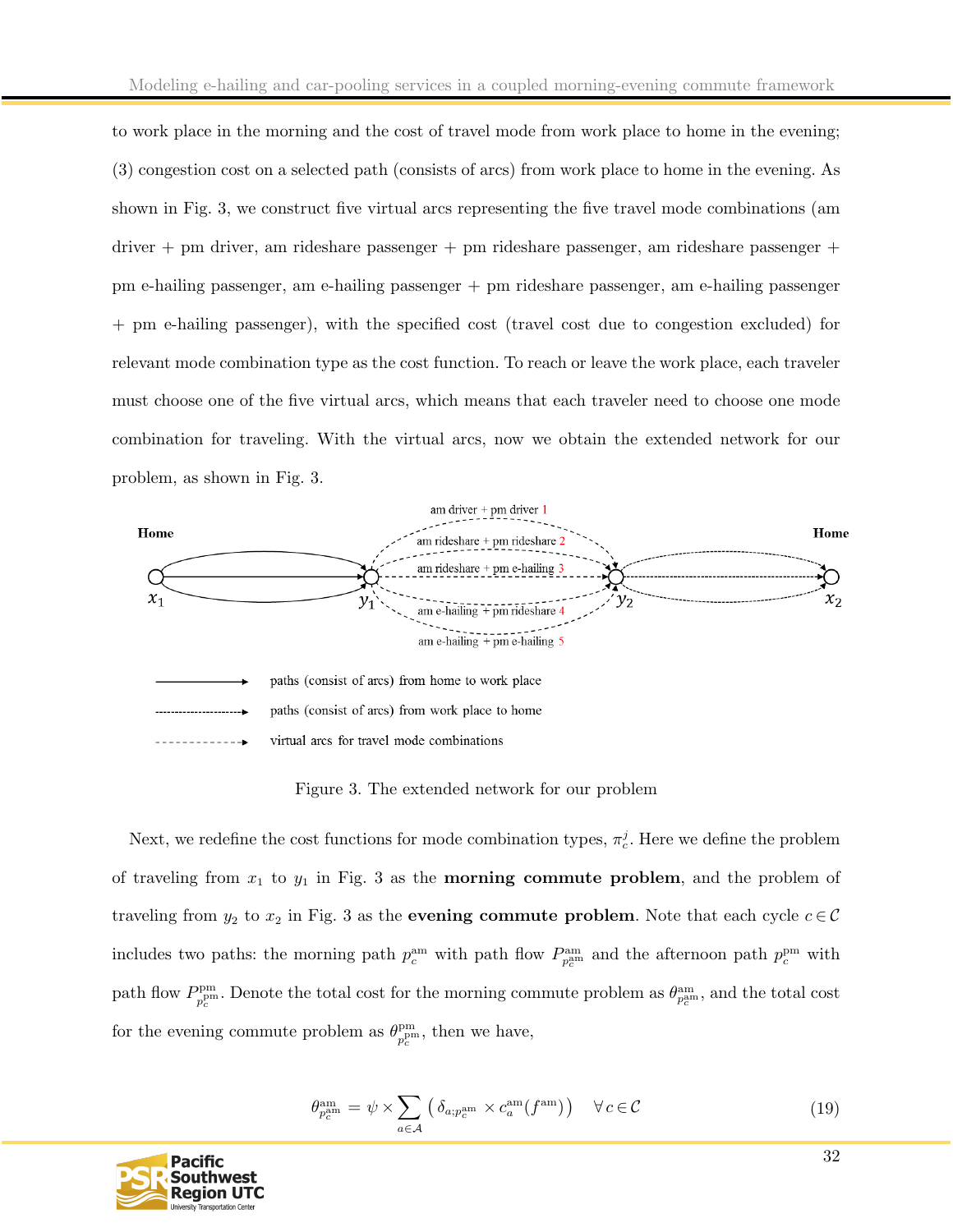$$
\theta_{p_c^{\rm pm}}^{\rm pm} = \psi \times \sum_{a \in \mathcal{A}} \left( \delta_{a; p_c^{\rm pm}} \times c_a^{\rm pm}(f^{\rm pm}) \right) \quad \forall c \in \mathcal{C}
$$
\n(20)

Denote the specified cost for travel mode combination j and commute cycle c as  $\eta_c^j$ , which is the cost from  $y_1$  to  $y_2$  in Fig. 3. Then the total cost of each mode combination and each commute cycle can be represented as

$$
\pi_c^j = \theta_{p_c^{\text{am}}}^{\text{am}} + \eta_c^j + \theta_{p_c^{\text{pm}}}^{\text{pm}} \quad \forall c \in \mathcal{C}, \quad \forall j \in \{1, ..., 5\}
$$
\n(21)

Section 4.1 guarantees the existence of an equilibrium for the proposed coupled morning-evening commute model. In Theorem 1 below, we show the properties of the proposed model when it reaches an equilibrium. Notate  $u_k^{\text{am}}$  and  $u_k^{\text{pm}}$  as the least disutility of OD pair  $k \in K$  for the morning commute problem and the evening commute problem, respectively; notate  $\bar{u}_k$  as the least disutility of OD pair  $k \in \mathcal{K}$  for the mode combinations  $j \in \{1, \ldots, 5\}$ . Here we define that the least cycle disutility  $u_k$  is **decomposable** if it can be decomposed into the least disutility for the morning commute problem  $u_k^{\text{am}}$ , the least disutility for the evening commute problem  $u_k^{\text{pm}}$ , and the least disutility for mode combinations  $\bar{u}_k$ , i.e.,  $u_k = u_k^{\text{am}} + \bar{u}_k + u_k^{\text{pm}}$ .

THEOREM 1. Assume that the least cycle disutility is decomposable. When the coupled morningevening commute problem reaches an equilibrium, we have the following properties:

(1) The morning commute problem reaches an equilibrium;

(2) Given travelers' mode choice is fixed, the morning commute problem is equivalent to a traditional traffic equilibrium problem;

(3) The evening commute problem also has properties  $(1)$  and  $(2)$ ;

 $(4)$  Travelers are rational to mode choice, which means that no traveler will choose a more expensive travel mode combination. It coincides with the basic assumption of economic consumer theory (Mas-Colell et al., 1995).

Proof.

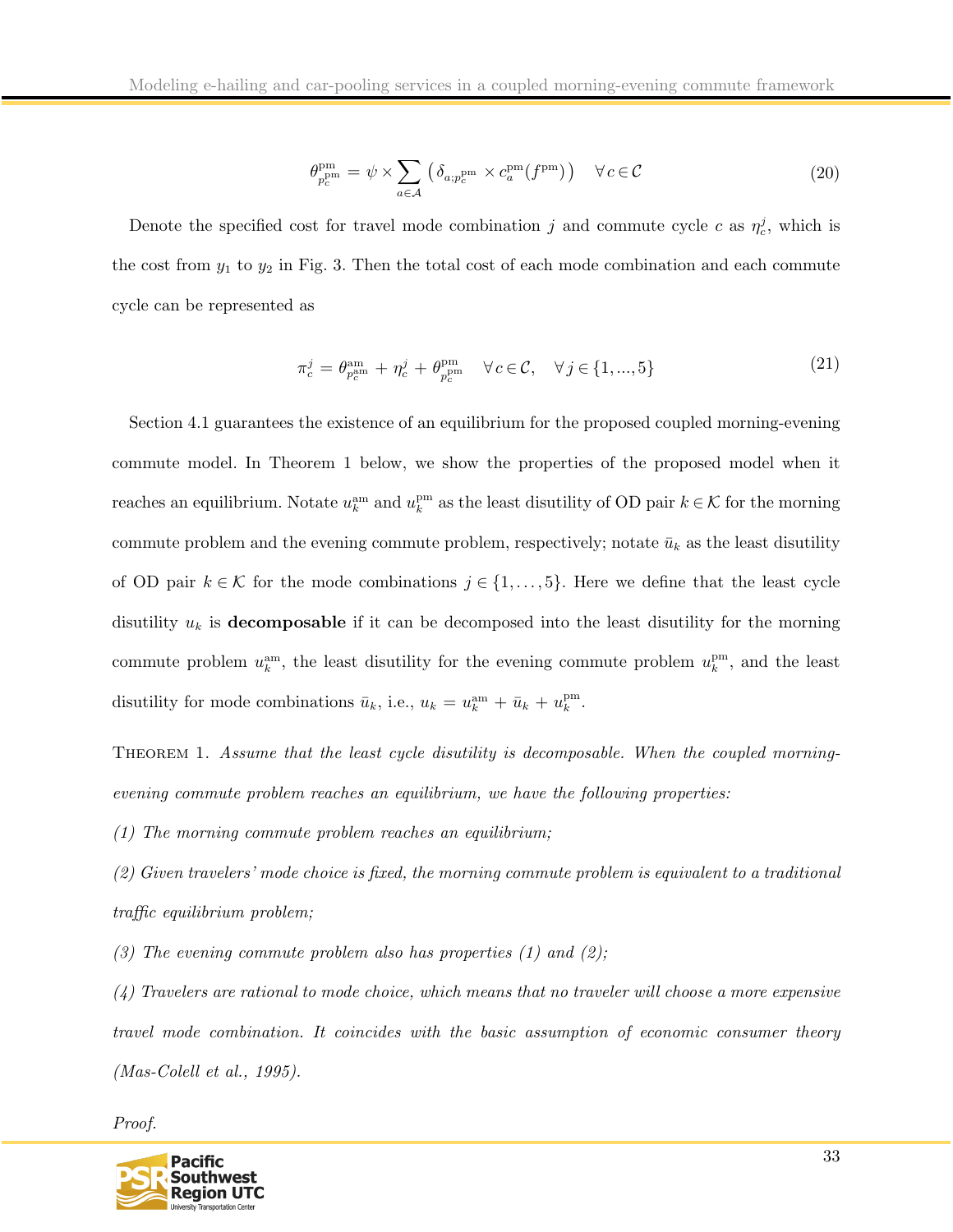(1) As described in Section 3.6, the user equilibrium conditions for the coupled morning-evening commute problem are:

$$
0 \le h_c^j \perp \pi_c^j - u_k \ge 0, \quad \forall j \in \{1, \cdots, 5\}; \quad \forall k \in \mathcal{K} \text{ and } \forall c \in \mathcal{C}_k,
$$

which, by definition, is equivalent to

$$
\begin{cases} \text{if} & \pi_c^j - u_k = 0, \text{ then } h_c^j \ge 0 \\ & \text{if } \pi_c^j - u_k > 0, \text{ then } h_c^j = 0 \end{cases}
$$

Since  $u_k = u_k^{\text{am}} + \bar{u}_k + u_k^{\text{pm}}$ , the user equilibrium conditions for the coupled morning-evening commute problem can be written as:

$$
0 \leq h_c^j \perp (\theta_{p_c^{\text{am}}}^{\text{am}} - u_k^{\text{am}}) + (\eta_c^j - \bar{u}_k) + (\theta_{p_c^{\text{pm}}}^{\text{pm}} - u_k^{\text{pm}}) \geq 0, \quad \forall j \in \{1, \cdots, 5\}; \quad \forall k \in \mathcal{K} \text{ and } \forall c \in \mathcal{C}_k,
$$

Assume that the morning commute problem doesn't reach an equilibrium, which means that  $\exists \theta_{p_c^{\text{am}}}^{\text{am}} - u_k^{\text{am}} > 0$  such that the path flow  $P_{p_c^{\text{am}}}^{\text{am}} > 0$ , i.e., the relevant cycle flow  $h_c^j > 0$ . Since we have  $\eta_c^j - \bar{u}_k \geq 0$  and  $\theta_{p_c^{\text{pm}}}^{\text{pm}}$  $p_c^{\text{pm}} - u_k^{\text{pm}} \geq 0$ , there must exist  $(\theta_{p_c^{\text{am}}}^{\text{am}} - u_k^{\text{am}}) + (\eta_c^j - \bar{u}_k) + (\theta_{p_c^{\text{pm}}}^{\text{pm}})$  $v_{c}^{\text{pm}} - u_{k}^{\text{pm}}$ ) > 0 such that  $h_c^j > 0$ , i.e.,

if 
$$
\pi_c^j - u_k > 0
$$
, then  $h_c^j > 0$ 

which means that the coupled morning-evening commute problem also doesn't reach an equilibrium. Contradiction happens. As a result, the morning commute problem must reach an equilibrium.

(2) From (1) we know that when the coupled morning-evening commute problem reaches an equilibrium, the morning commute problem also reaches an equilibrium. Denote  $u_k^{\text{am}}$  as the (least) disutility of OD pair  $k \in \mathcal{K}$  for the morning commute problem, the equilibrium of morning commute problem can be written as:

 $0 \le P_{p_c^{\text{am}}}^{\text{am}} \perp \theta_{p_c^{\text{am}}}^{\text{am}} - u_k^{\text{am}} \ge 0, \quad \forall k \in \mathcal{K} \text{ and } \forall c \in \mathcal{C}_k,$ 

where  $p_c^{\text{am}}$  is the morning path of cycle c, with relevant path flow  $P_c^{\text{am}}$  and path cost  $\theta_{p_c^{\text{am}}}^{\text{am}}$ .

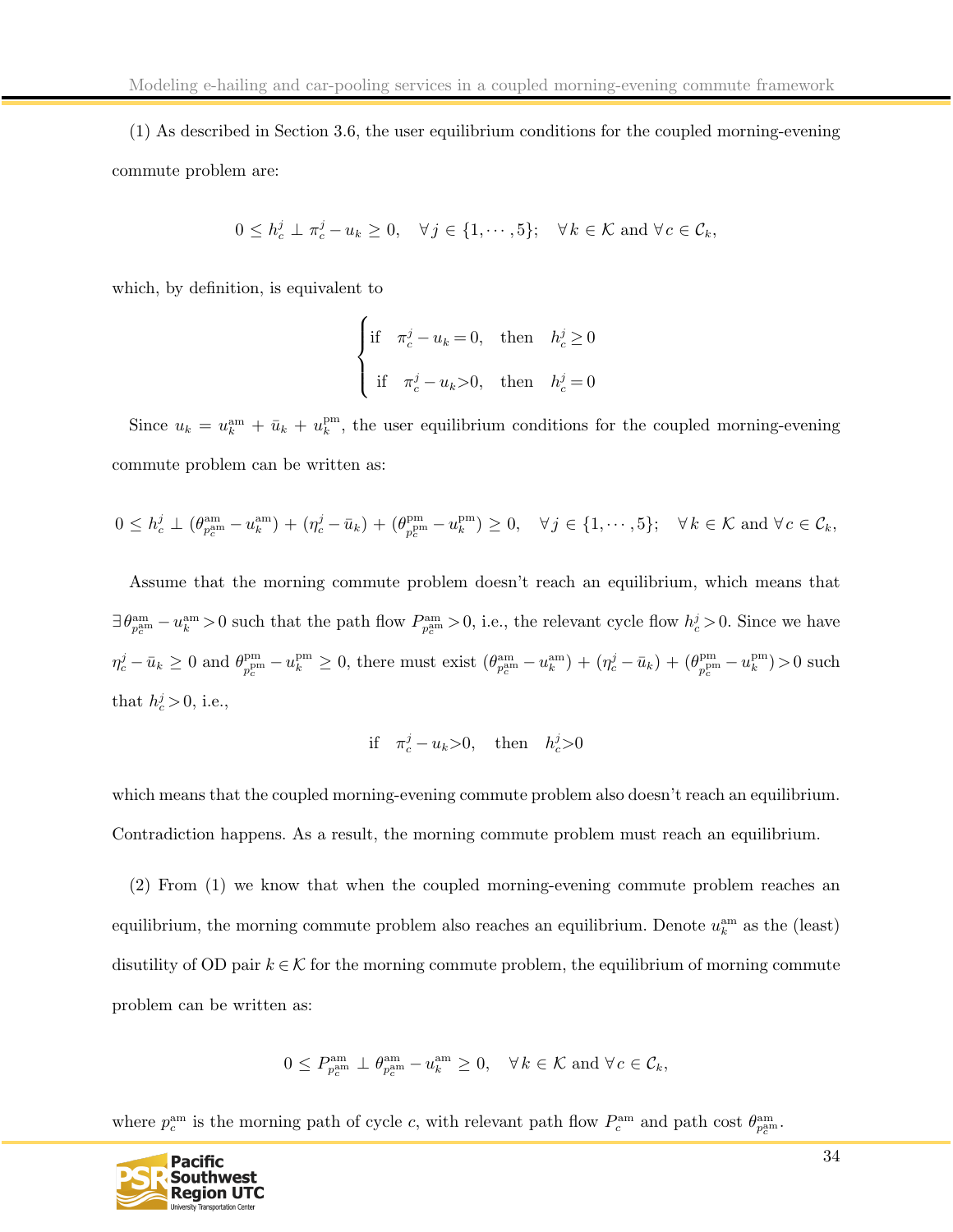Since travelers' mode choice is fixed, we have

$$
\sum_{c\in\mathcal{C}_k}P_{p_c^{\rm am}}^{\rm am}=d_k^1+d_k^4+d_k^5,\quad \forall\,k\in\mathcal{K}
$$

Since  $\delta_{a;p_c^{\text{am}}}$  is the arc-path incidence matrix in the morning, the morning flow on arc a, notate as  $f_a^{\text{am}}$ , can be calculated as

$$
f_a^{\text{am}} = \sum_{c \in \mathcal{C}} \left( P_{p_c^{\text{am}}}^{\text{am}} \times \delta_{a; p_c^{\text{am}}} \right), \quad \forall a \in \mathcal{A}
$$

Then the path cost  $\theta_{p_c^{\text{am}}}^{\text{am}}$  can be written as

$$
\theta_{p_c^{\text{am}}}^{\text{am}} = \psi \times \sum_{a \in \mathcal{A}} \left( \delta_{a; p_c^{\text{am}}} \times c_a^{\text{am}}(f_a^{\text{am}}) \right) \quad \forall c \in \mathcal{C}
$$

Actually, the formulation above is the same as the standard traffic equilibrium. Based on section 1.4.5 of Facchinei and Pang (2007), we can conclude that the morning arc flows  $f_a^{\text{am}}$  are unique. The details about the proof are as follows: the path cost  $\theta_{p_c^{\text{am}}}^{\text{am}}$  is monotone-plus since it is a VI function with the composition of the following kind:  $\Phi(h) = A^T \varphi(Ah)$ , for some (rectangular) matrix A and (square) mapping  $\varphi$  that is strictly monotone. In our case, A is the arc-path incidence matrix,  $\varphi$  is the vector function of arc costs, h is the vector of path flows, and  $\Phi$  is the vector function of path costs. Since the arc costs are separable, then  $c_a^{\text{am}}$  is strictly monotone, and  $\theta_{p_c^{\text{am}}}^{\text{am}}$  becomes monotone. By these properties,  $f_a^{\text{am}} = \sum$ c∈C  $\left(P_{p_c^{\text{am}}}^{\text{am}} \times \delta_{a; p_c^{\text{am}}}\right)$ , which are the morning arc flows, are unique.

(3) Similar to the proof in (1) and (2), we can prove the same properties for the evening commute problem.

(4) Similar to the proof in (1), we can prove that the sub-problem from  $y_1$  to  $y_2$  in Fig. 3 also reaches an equilibrium. Since  $d_k^j$  is the travel demand of OD pair  $k \in \mathcal{K}$  of mode combination type  $j \in \{1,...,5\}$ , and  $\bar{u}_k$  represents the smallest cost of OD pair  $k \in \mathcal{K}$  and travel mode combination  $j \in \{1, \ldots, 5\}$ , by definition of equilibrium, we have,

$$
\begin{cases}\n\text{if} & \eta_c^j - \bar{u}_k = 0, \text{ then } d_k^j \ge 0 \\
\text{if} & \eta_c^j - \bar{u}_k > 0, \text{ then } d_k^j = 0 \text{ (also, the relevant } h_c^j = 0)\n\end{cases}
$$

which means that travelers will not choose a travel mode combination that is more expensive. Thus, they are rational to mode choice.

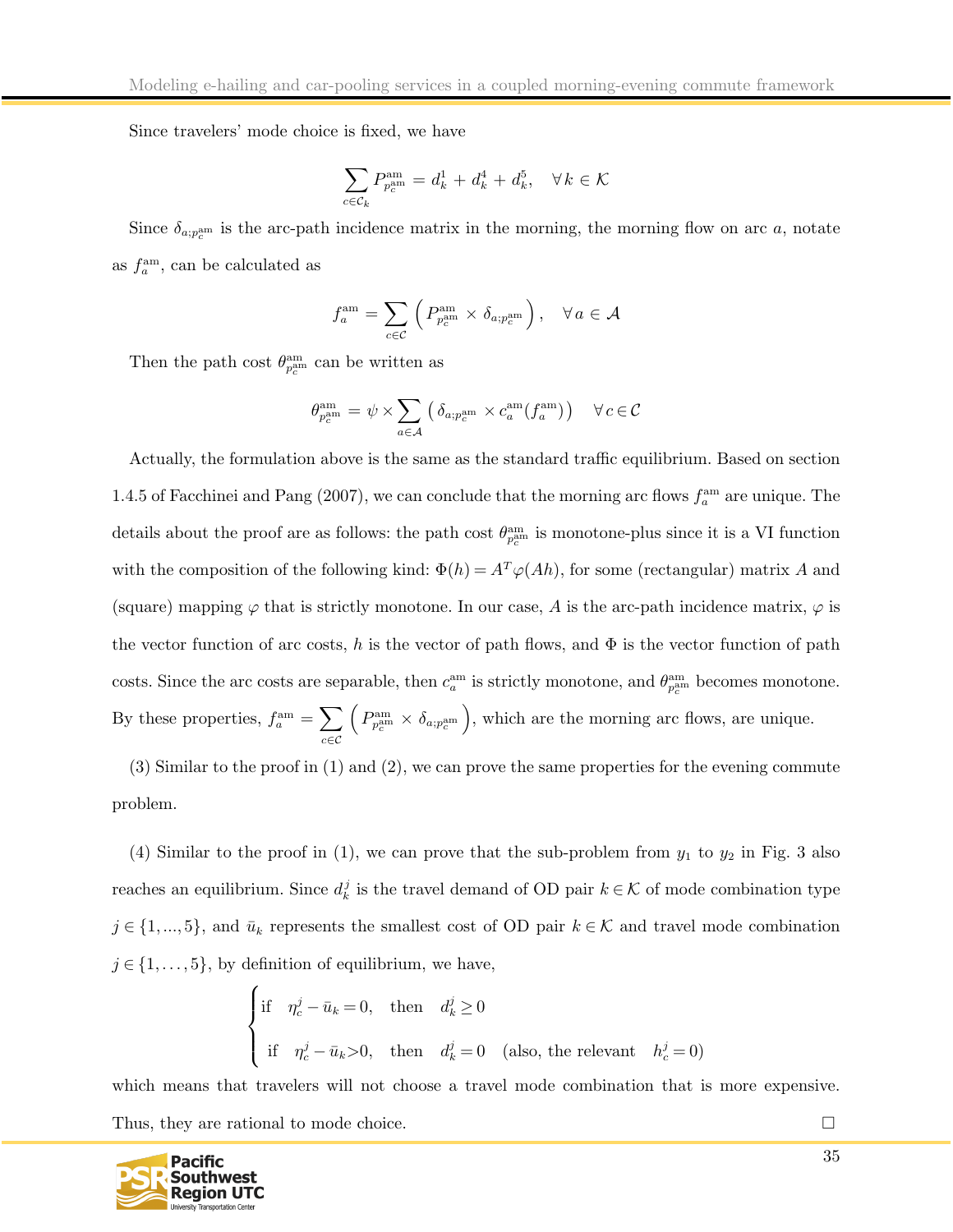### <span id="page-36-0"></span>4.3. The conditions of unique travelers' mode choice

In Section 4.2, we proved that given travelers' mode choice is fixed, the proposed coupled morningevening traffic equilibrium model is equivalent to two separate traditional traffic equilibrium models. In this section, we provide the conditions under which traveler's mode choice will be unique.

THEOREM 2. Assume that the least cycle disutility is decomposable. When the coupled morningevening commute problem reaches an equilibrium, travelers' mode choice (determined by decision variables  $d_k^j$ ) is unique under any one of the following conditions:

 $(1) \ O_{k}^{1; \text{am}}, O_{\bar{k}}^{1; \text{pm}}, I_{k}^{1; \text{am}}, I_{\bar{k}}^{1; \text{pm}} \ll W_{k}^{2; \text{am}}, W_{\bar{k}}^{2; \text{pm}}, I_{k}^{2; \text{am}}, I_{\bar{k}}^{2; \text{pm}}, W_{k}^{3; \text{am}}, W_{\bar{k}}^{3; \text{pm}}, I_{\bar{k}}^{3; \text{am}}, I_{\bar{k}}^{3; \text{mm}}, E_{k}^{3; \text{mm}}, E_{\bar{k}}^{3; \text{mm}},$  $(2) \ W_{k}^{3; \rm am}, W_{\bar{k}}^{3; \rm pm}, I_{k}^{3; \rm pm}, I_{\bar{k}}^{3; \rm pm}, E_{\bar{k}}^{3; \rm nm}, \nonumber \\ E_{\bar{k}}^{3; \rm pm} \ll O_{k}^{1; \rm am}, O_{\bar{k}}^{1; \rm pm}, I_{k}^{1; \rm am}, I_{\bar{k}}^{1; \rm pm}, W_{k}^{2; \rm nm}, W_{\bar{k}}^{2; \rm pm}, I_{k}^{2; \rm nm}, I_{\bar{k}}^{2; \rm pm}, \nonumber$ (3) Given  $\alpha_k^{\rm am}$  and  $\alpha_{\bar{k}}^{\rm pm}$  are known constants, and  $O_k^{1;\rm am}, O_{\bar{k}}^{1;\rm am}, I_k^{1;\rm am}, I_{\bar{k}}^{1;\rm pm}, W_k^{2;\rm am}, W_{\bar{k}}^{2;\rm mm}, I_k^{2;\rm mm}, I_{\bar{k}}^{2;\rm mm}, \leq$  $W_k^{3; \mathrm{am}}, W_{\bar{k}}^{3; \mathrm{pm}}, I_k^{3; \mathrm{am}}, I_{\bar{k}}^{3; \mathrm{pm}}, E_k^{3; \mathrm{am}}, E_{\bar{k}}^{3; \mathrm{pm}};$ (4) Given  $\alpha_k^{\text{am}}$  and  $\alpha_{\overline{k}}^{\text{pm}}$  are known constants, and  $O_k^{1;\text{am}}, I_k^{1;\text{am}}, W_k^{2;\text{am}}, I_k^{2;\text{am}} \ll W_k^{3;\text{am}}, H_k^{3;\text{am}}, E_k^{3;\text{am}}$ and  $O_{\bar{k}}^{1; \mathrm{pm}}, I_{\bar{k}}^{1; \mathrm{pm}}, W_{\bar{k}}^{3; \mathrm{pm}}, I_{\bar{k}}^{3; \mathrm{pm}}, E_{\bar{k}}^{3; \mathrm{pm}} \ll W_{\bar{k}}^{2; \mathrm{pm}}, I_{\bar{k}}^{2; \mathrm{pm}}$ (5) Given  $\alpha_k^{\text{am}}$  and  $\alpha_{\overline{k}}^{\text{pm}}$  are known constants, and  $O_k^{1;\text{am}}, I_k^{1;\text{am}}, W_k^{3;\text{am}}, I_k^{3;\text{am}}, E_k^{3;\text{am}} \ll W_k^{2;\text{am}}, I_k^{2;\text{am}}$ and  $O_{\bar{k}}^{1;\mathrm{pm}},I_{\bar{k}}^{1;\mathrm{pm}},W_{\bar{k}}^{2;\mathrm{pm}},I_{\bar{k}}^{2;\mathrm{pm}}\ll W_{\bar{k}}^{3;\mathrm{pm}},I_{\bar{k}}^{3;\mathrm{pm}},E_{\bar{k}}^{3;\mathrm{pm}};$ (6) Given  $\alpha_k^{\text{am}}$  and  $\alpha_{\overline{k}}^{\text{pm}}$  are known constants, and  $O_k^{1;\text{am}}, I_k^{1;\text{am}}, W_k^{2;\text{am}}, I_k^{2;\text{am}} \ll W_k^{3;\text{am}}, I_k^{3;\text{am}}, E_k^{3;\text{am}};$ (7) Given  $\alpha_k^{\text{am}}$  and  $\alpha_{\overline{k}}^{\text{pm}}$  are known constants, and  $O_{\overline{k}}^{1;\text{pm}}, I_{\overline{k}}^{1;\text{pm}}, W_{\overline{k}}^{2;\text{pm}}, I_{\overline{k}}^{2;\text{pm}}, \mathcal{H}_{\overline{k}}^{3;\text{pm}}, I_{\overline{k}}^{3;\text{pm}}, E_{\overline{k}}^{3;\text{pm}}$ . Proof.

Here we prove condition (6) as an example, and the proofs for the other conditions are similar. From Theorem 1(4) we know that when the coupled morning-evening commute problem reaches an equilibrium, the sub-problem from  $y_1$  to  $y_2$  in Fig. 3 also reaches an equilibrium. By definition of equilibrium, we have,

$$
\begin{cases}\n\text{if} & \eta_c^j - \bar{u}_k = 0, \text{ then } d_k^j \ge 0 \\
\text{if} & \eta_c^j - \bar{u}_k > 0, \text{ then } d_k^j = 0 \text{ (also, the relevant } h_c^j = 0)\n\end{cases}
$$

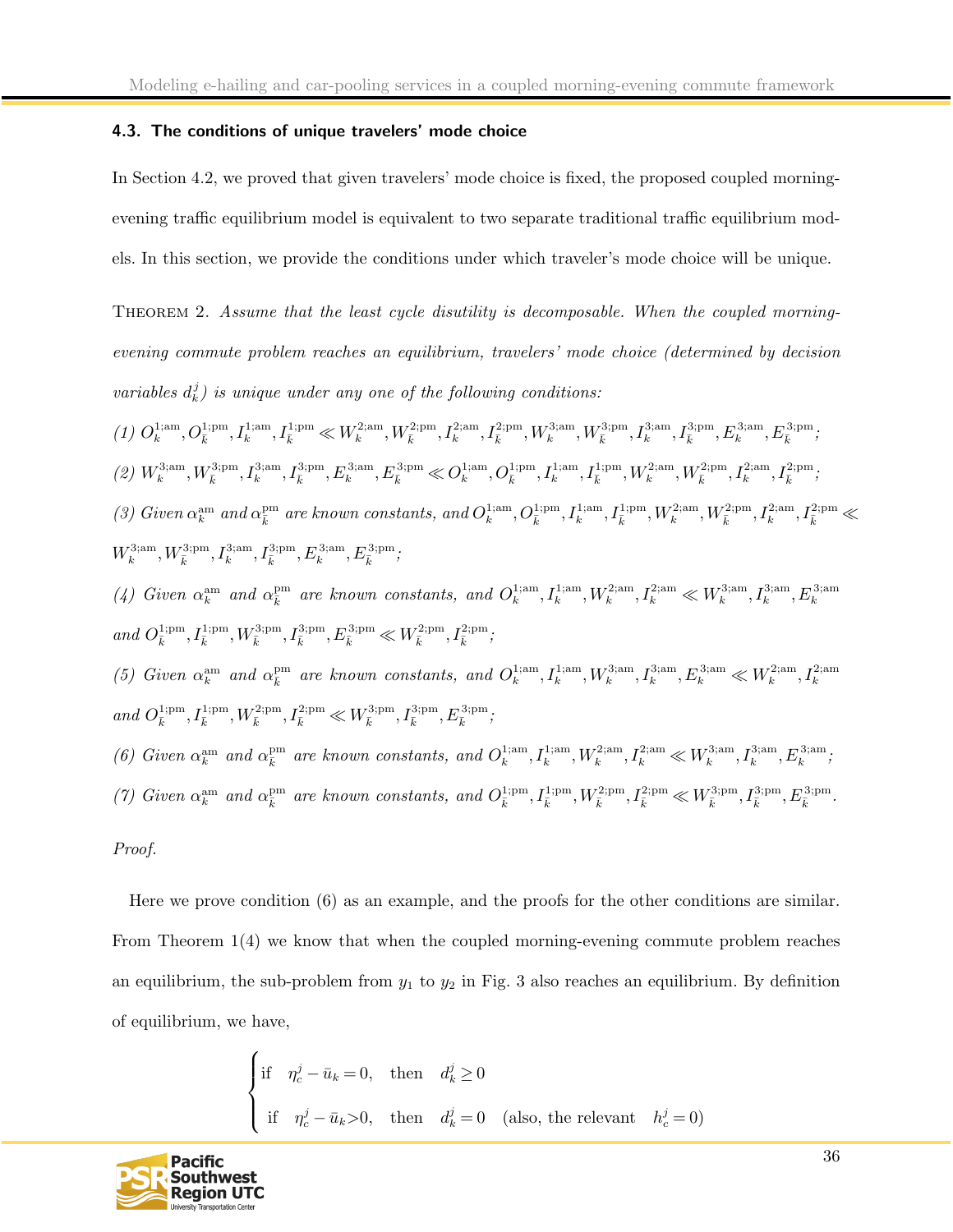Since  $O_k^{1;am}, I_k^{1;am}, W_k^{2;am}, I_k^{2;am} \ll W_k^{3;am}, I_k^{3;am}, E_k^{3;am}$ , and  $\eta_c^4, \eta_c^5$  consist of  $W_k^{3;am}, I_k^{3;am}, E_k^{3;am}$ while  $\eta_c^1, \eta_c^2, \eta_c^3$  don't, thus we have  $\eta_c^1, \eta_c^2, \eta_c^3 \ll \eta_c^4, \eta_c^5$ . According to the definition of equilibrium above, we have  $d_k^4 = d_k^5 = 0$  and  $d_k^1 \ge 0$ ,  $d_k^2 \ge 0$ ,  $d_k^3 \ge 0$ .

For each  $k \in \mathcal{K}$  and relevant  $\bar{k}$ , the linear equation system that  $\alpha_k^{\text{am}}, \alpha_{\bar{k}}^{\text{pm}}, d_k^j$  must satisfy in the proposed model is as follows:

$$
\begin{cases}\n d_k^1 + d_k^2 + d_k^3 + d_k^4 + d_k^5 = d_k \\
 \alpha_k^{\text{am}} d_k^1 - d_k^2 - d_k^3 = -\alpha_k^{\text{am}} \varepsilon \\
 \alpha_k^{\text{pm}} d_k^1 - d_k^2 = -d_k^4 = -\alpha_k^{\text{pm}} \varepsilon\n\end{cases}
$$

Since  $d_k^4 = d_k^5 = 0$ , we have

$$
\begin{cases}\n d_k^1 + d_k^2 + d_k^3 = d_k \\
 \alpha_k^{\text{am}} d_k^1 - d_k^2 - d_k^3 = -\alpha_k^{\text{am}} \varepsilon \\
 \alpha_k^{\text{pm}} d_k^1 - d_k^2 = -\alpha_k^{\text{pm}} \varepsilon\n\end{cases}
$$

Under condition (6) we have  $\alpha_k^{\text{am}}$  and  $\alpha_{\bar{k}}^{\text{pm}}$  are known constants, thus the determinant of this linear equation system is

$$
\begin{vmatrix} 1 & 1 & 1 \\ \alpha_k^{\text{am}} & -1 & -1 \\ \alpha_{\bar{k}}^{\text{pm}} & -1 & 0 \end{vmatrix} = -1 - \alpha_k^{\text{am}} \neq 0
$$

Moreover, we have

$$
d_k^1 = \frac{d_k - \alpha_k^{\text{am}} \varepsilon}{1 + \alpha_k^{\text{am}}} \ge 0
$$

$$
d_k^2 = \frac{\alpha_k^{\text{pm}}(d_k + \varepsilon)}{1 + \alpha_k^{\text{am}}} \ge 0
$$

$$
d_k^3 = \frac{(\alpha_k^{\text{am}} - \alpha_k^{\text{pm}})(d_k + \varepsilon)}{1 + \alpha_k^{\text{am}}} \ge 0
$$

Thus, the decision variables  $d_k^j$  must be unique.

In the conditions (3), (4), (5), (6), (7) of Theorem 2, we need the uniqueness of  $\alpha_k^{\text{am}}$  and  $\alpha_{\overline{k}}^{\text{pm}}$ . Below in Theorem 3, we give the conditions under which  $\alpha_k^{\text{am}}$  and  $\alpha_{\bar{k}}^{\text{pm}}$  will be unique when Theorem 2 (6) is satisfied. Similarly, we can also give the conditions under which  $\alpha_k^{\text{am}}$  and  $\alpha_{\bar{k}}^{\text{pm}}$  will be unique when we have Theorem 2  $(3)$ ,  $(4)$ ,  $(5)$ , or  $(7)$ .

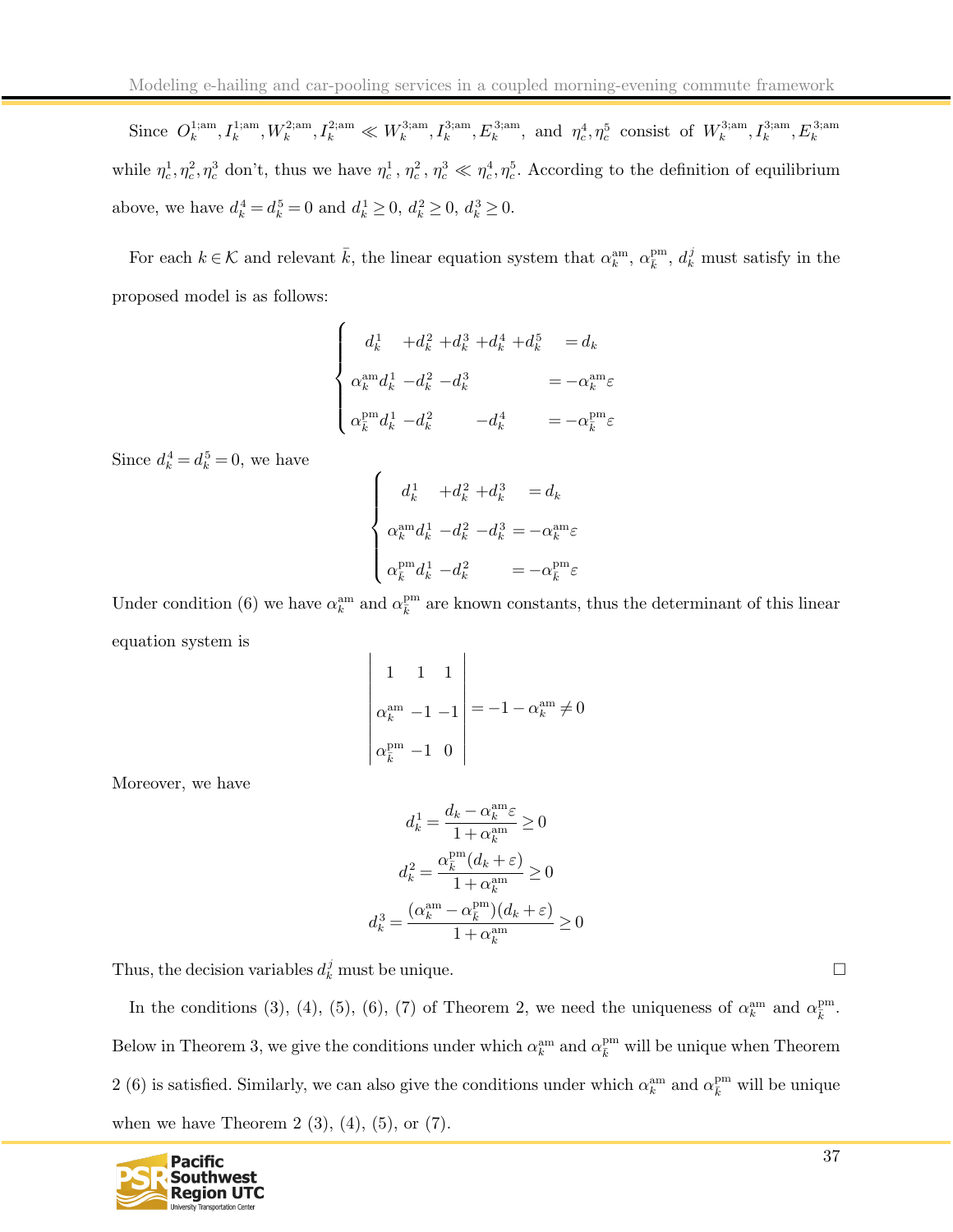Let's define the specified cost functions for commuter types (driver, rideshare passengers, and e-hailing passengers). Since the congestion cost will not influence travelers' mode choice, here we define the specified cost functions for commuter types as the cost for choosing a travel mode, which means that the congestion cost is excluded. Denote the specified cost function for commuter type i and OD pair k as  $\bar{C}_k^{i;am}$  in the morning and  $\bar{C}_{\bar{k}}^{i;pm}$  in the evening, from Section 3.3(3) and Section 3.5, we have the specified cost functions for the three commuter types as follows,

a) Drivers:

$$
\bar{C}_{k}^{1;am}(\alpha^{\text{am}}) = O_{k}^{1;am} + \left(I_{k}^{1;am} - \underline{E}_{k}^{2;am} - M \times \gamma_{k}^{2;am}\right) \times \underbrace{\alpha_{k}^{2;am}}_{\text{a variable}} + \gamma_{k}^{2;am} \times \underbrace{\left(\alpha_{k}^{2;am}\right)^{2}}_{\text{a variable}}
$$
\n
$$
\forall c \in \mathcal{C}_{k} \quad \forall k \in \mathcal{K}
$$
\n
$$
\bar{C}_{\bar{k}}^{1;pm}(\alpha^{\text{pm}}) = O_{\bar{k}}^{1;pm} + \left(I_{\bar{k}}^{1;pm} - \underline{E}_{\bar{k}}^{2;pm} - M \times \gamma_{\bar{k}}^{2;pm}\right) \times \underbrace{\alpha_{\bar{k}}^{2;pm}}_{\text{a variable}} + \gamma_{\bar{k}}^{2;pm} \times \underbrace{\left(\alpha_{\bar{k}}^{2;pm}\right)^{2}}_{\text{a variable}}
$$
\n
$$
\forall c \in \mathcal{C}_{k} \text{ and associated } \bar{k}
$$
\n
$$
(22)
$$

b) Rideshare passengers:

$$
\bar{C}_{k}^{2;\text{am}}(\alpha^{\text{am}}) = W_{k}^{2;\text{am}} + \underline{E}_{k}^{2;\text{am}} + M \times \gamma_{k}^{2;\text{am}} + (I_{k}^{2;\text{am}} - \gamma_{k}^{2;\text{am}}) \times \underbrace{\alpha_{k}^{2;\text{am}}}_{\text{a variable}}
$$
\n
$$
\forall c \in \mathcal{C}_{k} \quad \forall k \in \mathcal{K}
$$
\n
$$
\bar{C}_{k}^{2;\text{pm}}(\alpha^{\text{pm}}) = W_{k}^{2;\text{pm}} + \underline{E}_{k}^{2;\text{pm}} + M \times \gamma_{k}^{2;\text{pm}} + (I_{k}^{2;\text{pm}} - \gamma_{k}^{2;\text{pm}}) \times \underbrace{\alpha_{k}^{2;\text{pm}}}_{\text{a variable}}
$$
\n(23)

 $\forall c \in \mathcal{C}_{\bar{k}}$  and associated  $\bar{k}$ 

c) E-hailing passengers:

$$
\bar{C}_{k}^{3;am} = \underbrace{W_{k}^{3;am} + I_{k}^{3;am} + E_{k}^{3;am}}_{\text{a constant}} \forall c \in \mathcal{C}_{k} \quad \forall k \in \mathcal{K}
$$
\n
$$
\bar{C}_{\bar{k}}^{3;pm} = \underbrace{W_{\bar{k}}^{3;pm} + I_{\bar{k}}^{3;pm} + E_{\bar{k}}^{3;pm}}_{\text{a constant}} \quad \forall c \in \mathcal{C}_{\bar{k}}
$$
\n
$$
(24)
$$

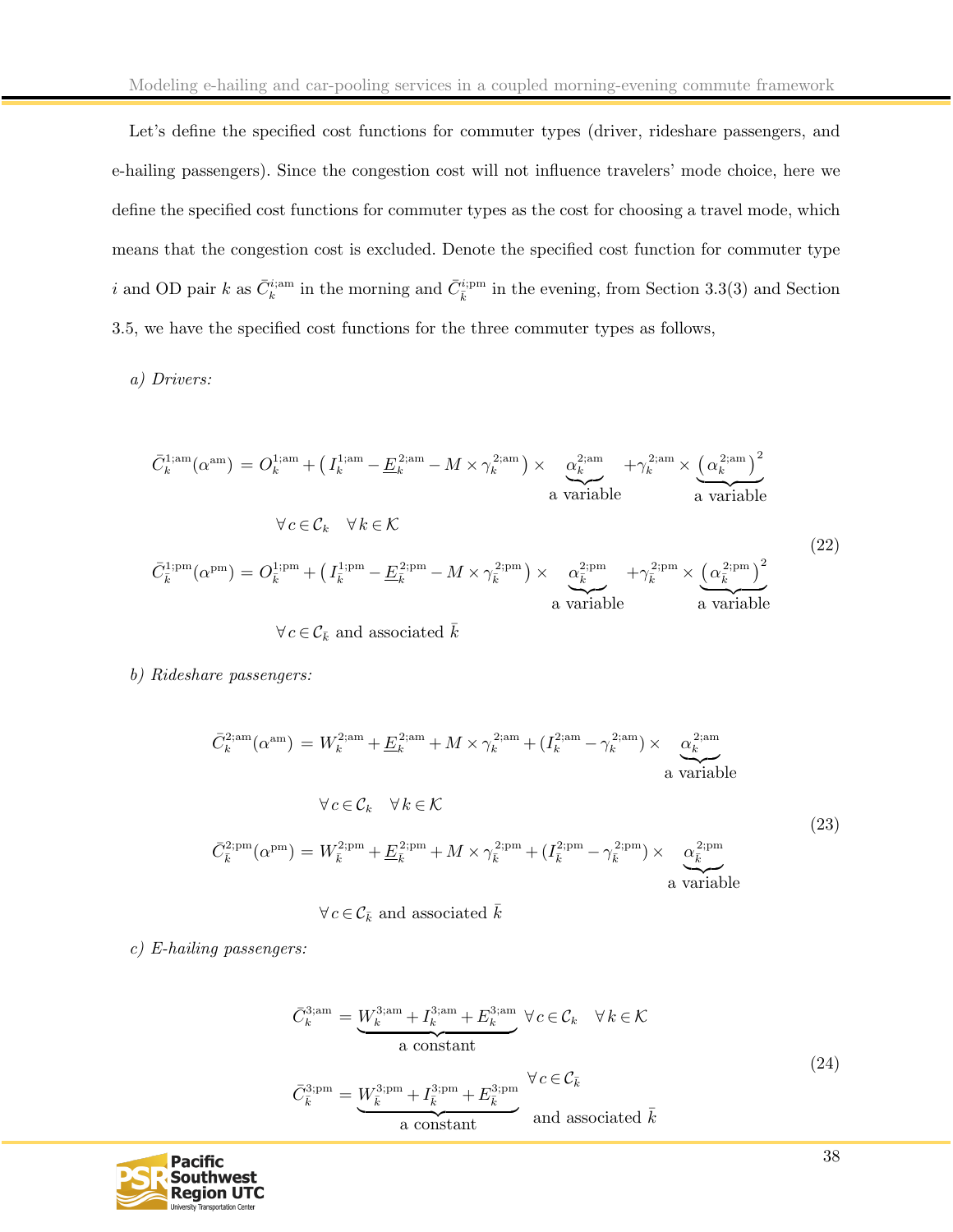Then the cost of each mode combination (the cost from  $y_1$  to  $y_2$  in Fig. 3) can be written as,

$$
\eta_c^j = \bar{C}_k^{u; \text{am}} + \bar{C}_{\bar{k}}^{v; \text{pm}} \quad \forall c \in \mathcal{C}_k, \quad \forall c \in \mathcal{C}_{\bar{k}}, \quad \forall k \in \mathcal{K} \text{ and associated } \bar{k},
$$
  

$$
\forall j \in \{1, ..., 5\} \text{ with } u = j_{\text{am}} \text{ and } v = j_{\text{pm}}
$$
 (25)

THEOREM 3. Assume that the least cycle disutility is decomposable. When the coupled morningevening commute problem reaches an equilibrium and Theorem 2 (6) is satisfied,  $\alpha_k^{\text{am}}$  and  $\alpha_{\overline{k}}^{\text{pm}}$  are unique under the following conditions:

$$
(1) \ \alpha_{\bar{k}}^{2;pm} = \frac{W_{\bar{k}}^{3;pm} + I_{\bar{k}}^{3;pm} + E_{\bar{k}}^{3;pm} - W_{\bar{k}}^{2;pm} - E_{\bar{k}}^{2;pm} - M \times \gamma_{\bar{k}}^{2;pm}}{I_{\bar{k}}^{2;pm} - \gamma_{\bar{k}}^{2;pm}} \in [0, M]
$$
\n
$$
(2) \ M \gamma_{k}^{2;am} + \underline{E}_{k}^{2;am} + I_{k}^{2;am} - I_{k}^{1;am} - \gamma_{k}^{2;am} > 0
$$
\n
$$
(3) \ O_{k}^{1;am} - W_{k}^{2;am} - \underline{E}_{k}^{2;am} - M \gamma_{k}^{2;am} + \bar{C}_{\bar{k}}^{1;pm} (\alpha^{\text{pm}}) - \bar{C}_{k}^{2;pm} (\alpha^{\text{pm}}) > 0
$$
\n
$$
(4) \ (I_{k}^{1;am} - I_{k}^{2;am} - \underline{E}_{k}^{2;am} + \gamma_{k}^{2;am})M + O_{k}^{1;am} - W_{k}^{2;am} - \underline{E}_{k}^{2;am} - M \gamma_{k}^{2;am} + \bar{C}_{\bar{k}}^{1;pm} (\alpha^{\text{pm}}) - \bar{C}_{\bar{k}}^{2;pm}
$$

Proof.

From Theorem 1(4), we know that when the coupled morning-evening commute problem reaches an equilibrium, the sub-problem from  $y_1$  to  $y_2$  in Fig. 3 also reaches an equilibrium. According to Theorem 2(6), we have  $d_k^4 = d_k^5 = 0$  and  $d_k^1 \geq 0$ ,  $d_k^2 \geq 0$ ,  $d_k^3 \geq 0$ . With loss of generality, let  $\eta_c^1 - \bar{u}_k = \eta_c^2 - \bar{u}_k = \eta_c^3 - \bar{u}_k$  we have,

$$
\eta_c^1=\eta_c^2=\eta_c^3
$$

From  $\eta_c^2 = \bar{C}_k^{2;am}(\alpha^{\text{am}}) + \bar{C}_{\bar{k}}^{2;pm}(\alpha^{\text{pm}}) = \eta_c^3 = \bar{C}_k^{2;am}(\alpha^{\text{am}}) + \bar{C}_{\bar{k}}^{3;pm}(\alpha^{\text{pm}})$ , we have  $\bar{C}_{\bar{k}}^{2;pm}(\alpha^{\text{pm}}) =$  $\bar{C}_{\bar{k}}^{3;\text{pm}}(\alpha^{\text{pm}}),$ 

$$
W_{\bar{k}}^{2;\text{pm}} + \underline{E}_{\bar{k}}^{2;\text{pm}} + M \times \gamma_{\bar{k}}^{2;\text{pm}} + (I_{\bar{k}}^{2;\text{pm}} - \gamma_{\bar{k}}^{2;\text{pm}}) \times \alpha_{\bar{k}}^{2;\text{pm}} = W_{\bar{k}}^{3;\text{pm}} + I_{\bar{k}}^{3;\text{pm}} + E_{\bar{k}}^{3;\text{pm}}
$$

$$
\alpha_{\bar{k}}^{2;\text{pm}} = \frac{W_{\bar{k}}^{3;\text{pm}} + I_{\bar{k}}^{3;\text{pm}} + E_{\bar{k}}^{3;\text{pm}} - W_{\bar{k}}^{2;\text{pm}} - \underline{E}_{\bar{k}}^{2;\text{pm}} - M \times \gamma_{\bar{k}}^{2;\text{pm}}}{I_{\bar{k}}^{2;\text{pm}} - \gamma_{\bar{k}}^{2;\text{pm}}} \in [0, M]
$$

which means that

$$
0 \le W_{\bar k}^{3;\mathrm{pm}} + I_{\bar k}^{3;\mathrm{pm}} + E_{\bar k}^{3;\mathrm{pm}} - W_{\bar k}^{2;\mathrm{pm}} - \underline E_{\bar k}^{2;\mathrm{pm}} - M \times \gamma_{\bar k}^{2;\mathrm{pm}} \le M \times (I_{\bar k}^{2;\mathrm{pm}} - \gamma_{\bar k}^{2;\mathrm{pm}})
$$

Known the value of  $\alpha^{pm}$ , from  $\eta_c^1 = \eta_c^2$  we can derive  $\bar{C}_k^{1;am}(\alpha^{am}) + \bar{C}_k^{1;pm}(\alpha^{pm}) = \bar{C}_k^{2;am}(\alpha^{am}) +$  $\bar{C}_{\bar{k}}^{2;pm}(\alpha^{\text{pm}})$ , which is a quadratic equation for  $\alpha^{\text{am}}$ . Define a quadratic function  $f_k^{\text{am}}(\alpha_k^{2;nm})$  for each OD pair  $k \in \mathcal{K}$  as follows:

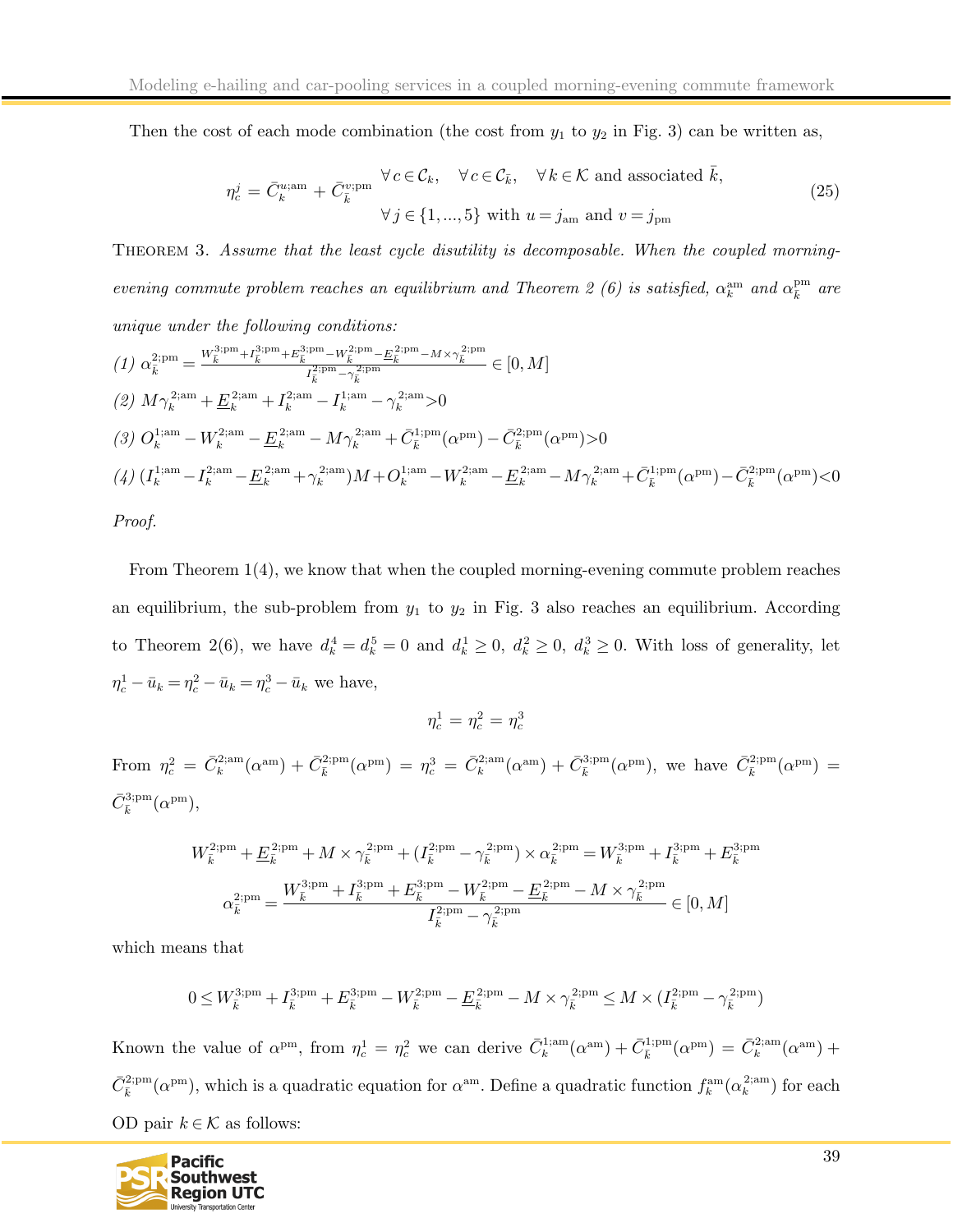$$
f_k^{\text{am}}(\alpha_k^{2; \text{am}}) = \eta_c^1 - \eta_c^2 = \bar{C}_k^{1; \text{am}}(\alpha^{\text{am}}) + \bar{C}_k^{1; \text{pm}}(\alpha^{\text{pm}}) - \bar{C}_k^{2; \text{am}}(\alpha^{\text{am}}) - \bar{C}_k^{2; \text{pm}}(\alpha^{\text{pm}})
$$
  
\n
$$
= \gamma_k^{2; \text{am}} \frac{(\alpha_k^{2; \text{am}})^2 + (I_k^{1; \text{am}} - I_k^{2; \text{am}} - \underline{E}_k^{2; \text{am}} - M\gamma_k^{2; \text{am}} + \gamma_k^{2; \text{am}})}{\text{a variable}}
$$
  
\n
$$
+ O_k^{1; \text{am}} - W_k^{2; \text{am}} - \underline{E}_k^{2; \text{am}} - M\gamma_k^{2; \text{am}} + \bar{C}_k^{1; \text{pm}}(\alpha^{\text{pm}}) - \bar{C}_k^{2; \text{pm}}(\alpha^{\text{pm}})
$$
  
\n
$$
= \gamma_k^{2; \text{am}} \left( \frac{\alpha_k^{2; \text{am}}}{\alpha_k^{2; \text{am}}} - \frac{M\gamma_k^{2; \text{am}} + \underline{E}_k^{2; \text{am}} + I_k^{2; \text{am}} - I_k^{1; \text{am}} - \gamma_k^{2; \text{am}}}{2\gamma_k^{2; \text{am}}}\right)^2
$$
  
\n
$$
+ O_k^{1; \text{am}} - W_k^{2; \text{am}} - \underline{E}_k^{2; \text{am}} - M\gamma_k^{2; \text{am}} + \bar{C}_k^{1; \text{pm}}(\alpha^{\text{pm}}) - \bar{C}_k^{2; \text{pm}}(\alpha^{\text{pm}})
$$
  
\n
$$
- \frac{(M\gamma_k^{2; \text{am}} + \underline{E}_k^{2; \text{am}} + I_k^{2; \text{am}} - I_k^{1; \text{am}} - \gamma_k^{2; \text{am}})^2}{4\gamma_k^{2; \text{am}}}
$$

 $\forall k \in \mathcal{K}$  and associated  $\bar{k}$ 

To ensure  $\alpha_k^{2;am}$  to be unique, we need the quadratic function  $f_k^{\text{am}}(\alpha_k^{2;am})$  to have only one solution within  $[0, M]$ . In order to have only one solution, the quadratic function  $f_k^{\text{am}}(\alpha_k^2)$  needs to satisfy:

$$
\frac{M\gamma_k^{2;\text{am}} + \underline{E}_k^{2;\text{am}} + I_k^{2;\text{am}} - I_k^{1;\text{am}} - \gamma_k^{2;\text{am}}}{2\gamma_k^{2;\text{am}}} > 0
$$
  

$$
f_k^{\text{am}}(0) > 0
$$
  

$$
f_k^{\text{am}}(M) < 0
$$

which means that

$$
M\gamma_k^{2;am} + \underline{E}_k^{2;am} + I_k^{2;am} - I_k^{1;am} - \gamma_k^{2;am} > 0
$$
  

$$
O_k^{1;am} - W_k^{2;am} - \underline{E}_k^{2;am} - M\gamma_k^{2;am} + \bar{C}_k^{1;pm}(\alpha^{pm}) - \bar{C}_k^{2;pm}(\alpha^{pm}) > 0
$$
  

$$
(I_k^{1;am} - I_k^{2;am} - \underline{E}_k^{2;am} + \gamma_k^{2;am})M + O_k^{1;am} - W_k^{2;am} - \underline{E}_k^{2;am} - M\gamma_k^{2;am} + \bar{C}_k^{1;pm}(\alpha^{pm}) - \bar{C}_k^{2;pm}(\alpha^{pm}) < 0
$$

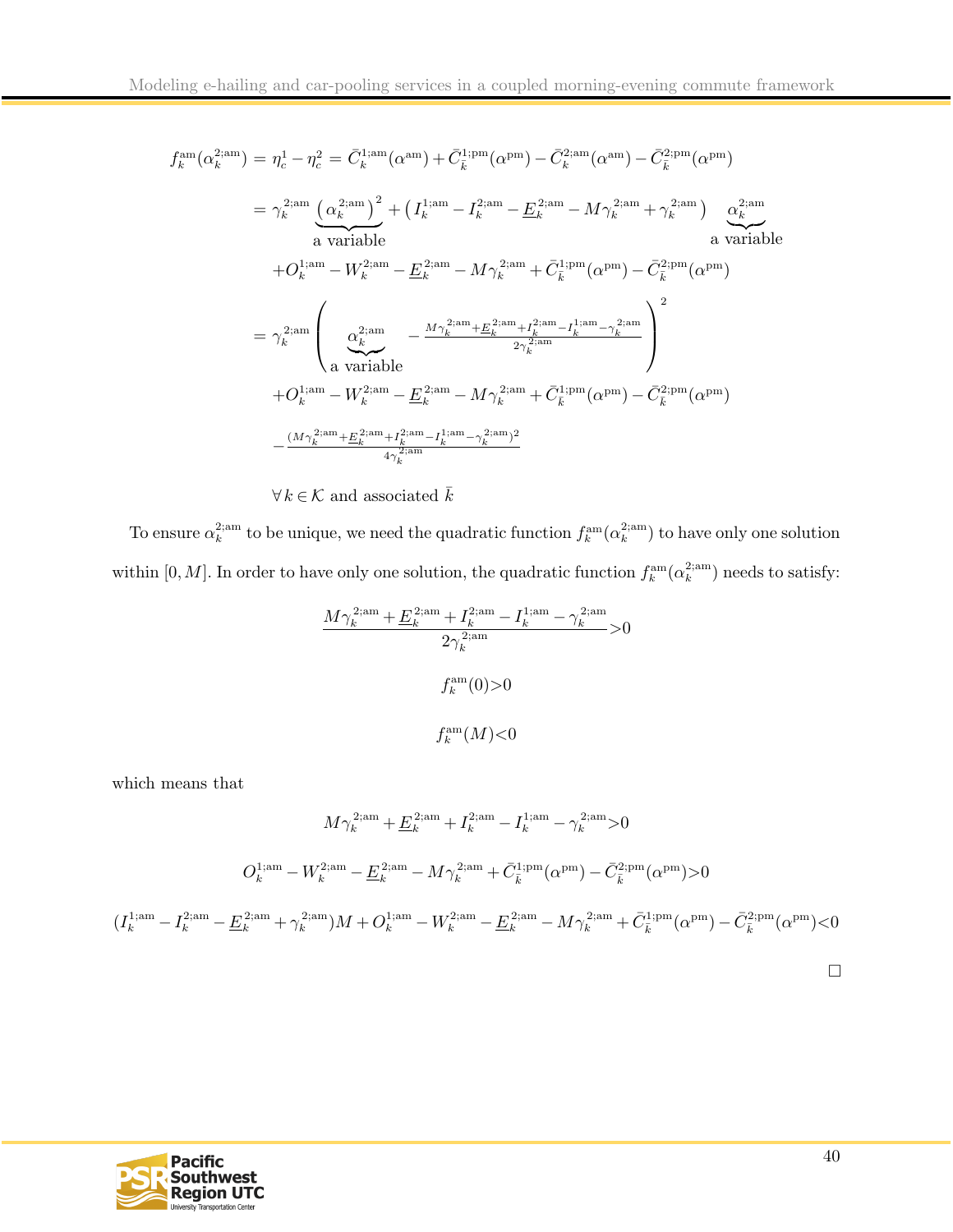# <span id="page-41-0"></span>5. Computational Results

In this section, we present computational experiments illustrating the importance of having a model that combines the morning and evening commute simultaneously. We study the sensitivity analysis of three parameters: (1)  $\{I_k^{\{2\text{,sm}\}}\}_{k\in\mathcal{K}}$ : the inconvenience for each rideshare passenger; (2)  $\{\gamma_k^{\text{2,am}};\gamma_{\overline{k}}^{\text{2,pm}}\}_{k\in\mathcal{K}}$ : the conversion factors of rideshare under-capacity to surcharge; (3)  $\{E_k^{3;am}; E_k^{3;pm}\}_{k\in\mathcal{K}}$ : unit payments for each e-hailing passenger. In addition, the outputs of the coupled model and the decoupled morning (or evening) commute model are compared. Formulated as a (mixed) complementarity problem, the proposed model is solved using the PATH solver (Ferris and Munson, 1998) coded in AMPL (Fourer et al., 2003). Two networks are used to test the model and the solution approach. One is a small network with hundreds of decision variables, while the other is the well-studied Sioux-Falls network with thousands of decision variables. Network settings in the case study are summarized in Table 3.

Table 3. Summary of the small network and the Sioux-Falls network.

|                         |    |      |    |    | $\#$ ODs $\#$ Variables $\#$ Arcs $\#$ Arcs Used Arc Capacity Demands |           |
|-------------------------|----|------|----|----|-----------------------------------------------------------------------|-----------|
| The Small Network       |    | 300  |    |    | 1000-1500                                                             | 1000-1500 |
| The Sioux-Falls Network | 25 | 1250 | 76 | 68 | 4000-20000                                                            | 1000-6000 |

#### <span id="page-41-1"></span>5.1. Results of the small network

The structure of the small network is shown in Fig. 4. There are five nodes in total, in which node 1 is home while the rest of the nodes are work places. The travel demand for each OD pair is listed in Table 4. The BPR function we use is in equation (26) below, and relevant parameters for the arcs are shown in Table 6.

$$
t_a(f_a) = t_a^0 \times \left[1 + 0.15\left(\frac{f_a}{\text{Cap}_a}\right)^4\right] \quad \forall a \in \mathcal{A}
$$
 (26)

where  $t_a^0$  represents the free flow travel time in arc a, and  $\text{Cap}_a$  is the capacity of arc a.

All other model inputs for the base case are listed in Table 5, which are determined by the following guiding principles to coincide with reality: (1) unit inconvenience for rideshare passengers

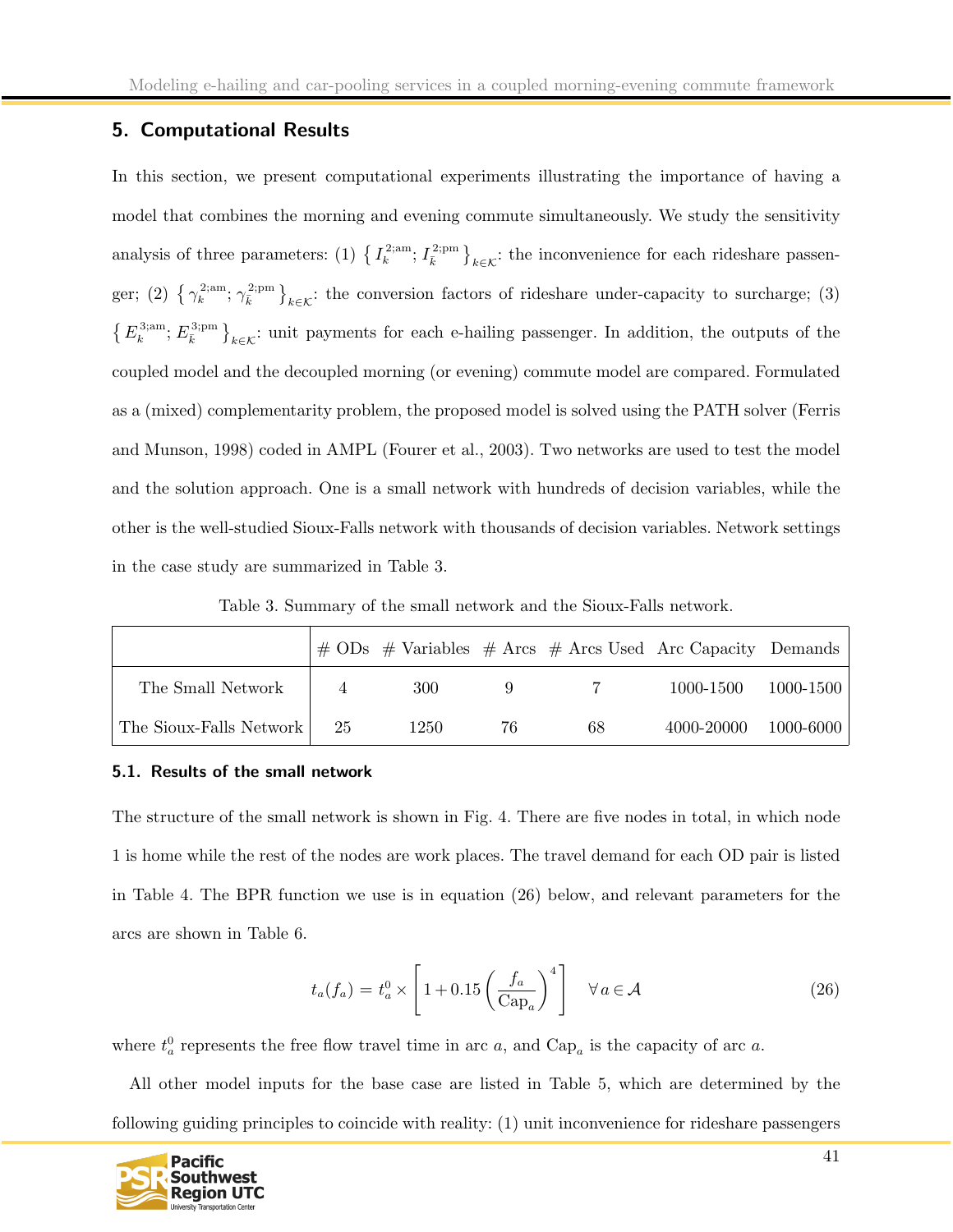is not less than unit inconvenience for e-hailing passengers; (2) waiting time for rideshare passenger is not less than that for e-hailing passenger. Also, the parameters are designed based on Theorem 2 and Theorem 3, in order to reach a unique solution. The conversion factor of time to money,  $\psi$ , is set to be one dollar per minute.



Table 4. Travel demand for each OD pair.

Figure 4. The small network.

| Parameters                                   | Value          | Units              |
|----------------------------------------------|----------------|--------------------|
| $O_k^{1;am}, O_{\bar{k}}^{1;pm}$             | 6.95           | Dollars            |
| $I_k^{1;am}, I_{\bar{k}}^{1;pm}$             | 0.5            | Dollars            |
| $W_k^{\rm 2;am}, W_{\bar{k}}^{\rm 2;pm}$     | 3              | Dollars            |
| $I_k^{\rm 2;am}, I_{\bar{k}}^{\rm 2;pm}$     | 2.3            | Dollars            |
| $W_k^{\rm 3;am}, W_{\bar{\iota}}^{\rm 3;pm}$ | $\overline{2}$ | Dollars            |
| $I_k^{\rm 3;am}, I_{\bar{k}}^{\rm 3;pm}$     | 0.8            | Dollars            |
| $E_k^{\rm 3;am}, E_{\bar{k}}^{\rm 3;pm}$     | 4.2            | Dollars            |
| $E_k^{2;am}, E_{\bar{\iota}}^{2;pm}$         | $\theta$       | Dollars            |
| $\gamma_k^{2;am}, \gamma_{\bar{k}}^{2;pm}$   | 0.2            | Dollars/Passengers |
| M                                            | $\overline{4}$ | Passengers         |

Table 5. Other parameters of the base case.

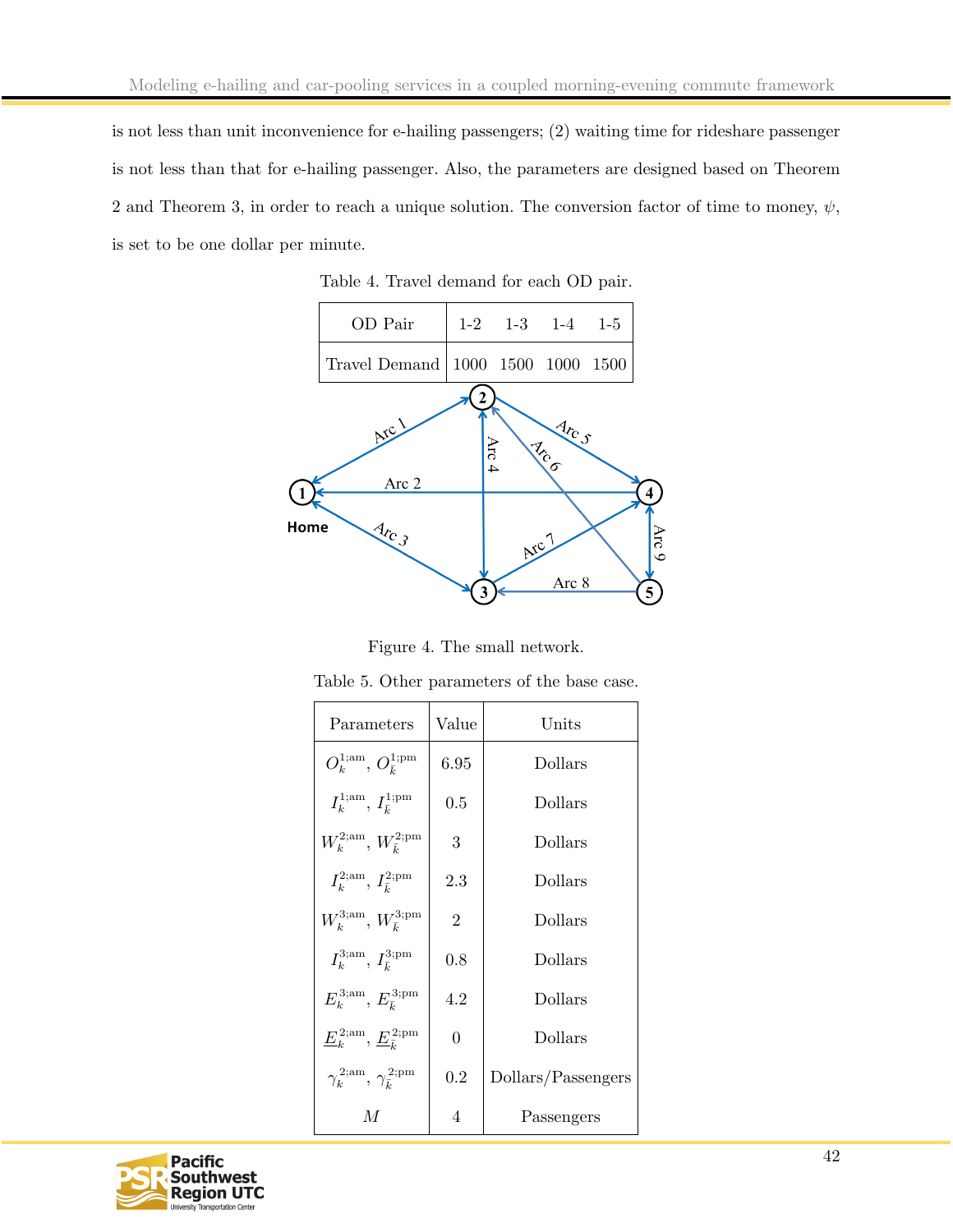| $ \text{Arc }a $ 1 2 3 4 5 6 7 8 9                                                    |                              |  |  |  |  |
|---------------------------------------------------------------------------------------|------------------------------|--|--|--|--|
|                                                                                       | $t_a^0$   3 10 5 4 6 8 5 7 5 |  |  |  |  |
| $\vert$ Cap <sub>a</sub> $\vert$ 1000 1200 1500 1000 1200 1500 1000 1200 1500 $\vert$ |                              |  |  |  |  |

Table 6. Parameters of the BPR functions.

The results of rideshare prices and travelers' mode choices when changing  $I^{2,pm}$  are shown in Table 7 and Fig. 5, respectively. As demonstrated in Fig. 5(b), when we increase  $I^{2,pm}$ , and at the same time keep all the rest of the parameters fixed to the values given in Table 5, rideshare passengers switch to e-hailing passengers during the evening commute. At the same time, the number of drivers almost remains the same. This means that there are fewer rideshare passengers in each vehicle, which leads to higher payment for each passenger, as can be seen in Table 7.

Table 7. Results of rideshare prices when changing  $I^{2,pm}$ .

| $T^{2;pm}$                                                | 2.3 2.4 2.5 2.6 2.9 3.2 |  |  | -3.5 |
|-----------------------------------------------------------|-------------------------|--|--|------|
| Rideshare Price 0.500 0.509 0.522 0.533 0.563 0.587 0.606 |                         |  |  |      |



Figure 5. Results of travelers' mode choices when changing  $I^{2,pm}$ .

As described in Section 3.5,  $\gamma^{2; am}$  and  $\gamma^{2; pm}$  are actually related to the upper bound of the rideshare prices in the morning and evening, respectively. That is, the larger  $\gamma^{2;am}$  or  $\gamma^{2;pm}$  value

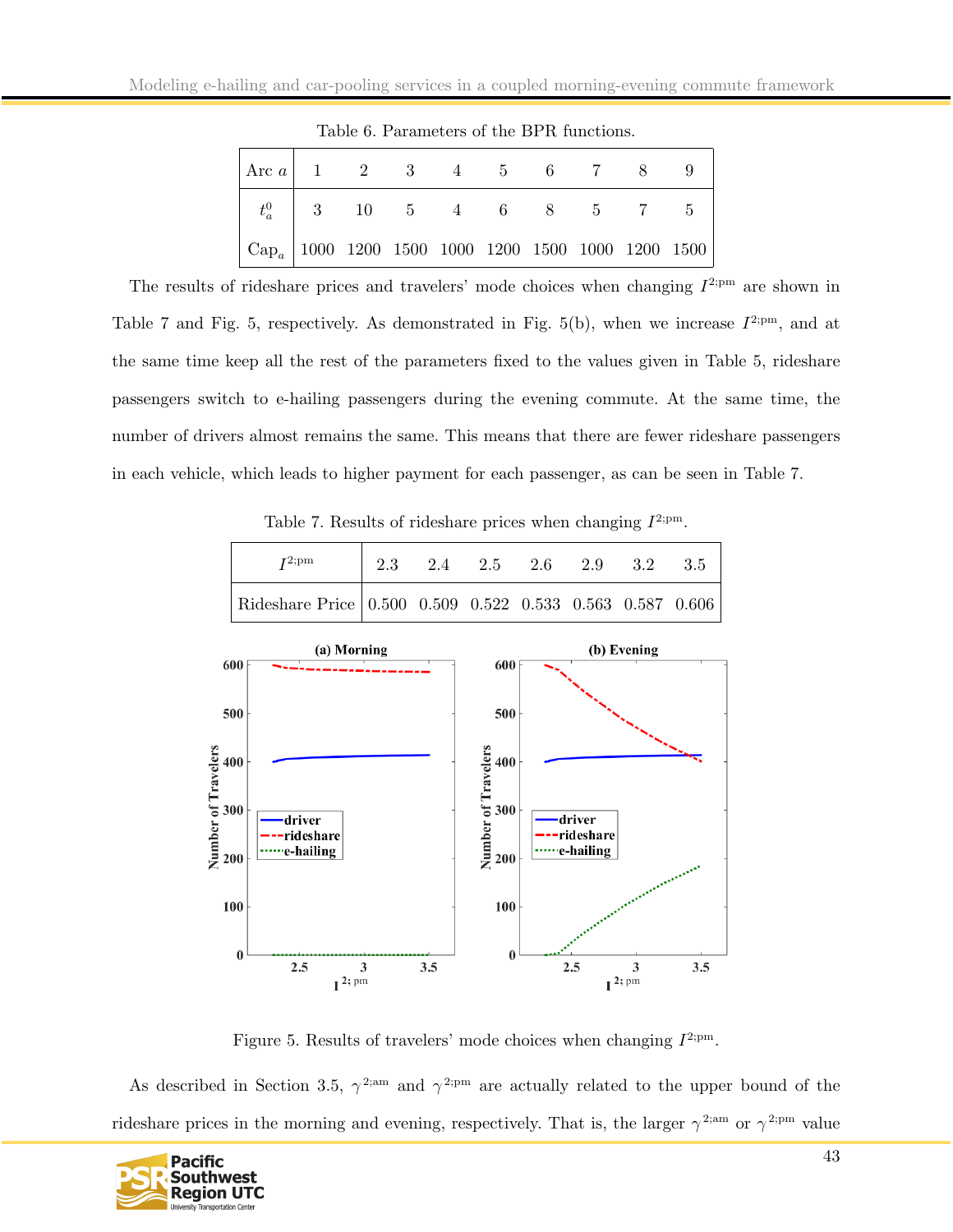gives a higher upper bound on the morning or evening rideshare price. This explains the results illustrated in Table 8, when  $\gamma^{2;pm}$  is increased, the rideshare price becomes larger, due to the higher upper bound of the rideshare price.

The results of the travelers' mode choices when changing  $\gamma^{2:pm}$  can be seen in Fig. 6. Fig. 6(b) shows that when we increase  $\gamma^{2:pm}$  (the evening rideshare price is increased at the same time), the number of rideshare passengers continues to decrease in the evening, switching to first drivers then e-hailing passengers. When  $\gamma^{2,pm}$  is larger than 0.7, the number of rideshare passengers starts to decrease rapidly. Most of them switch to e-hailing passengers, while the number of drivers slightly decreases since the market for rideshare decreases significantly and we do not need so many drivers. In addition, we can see a coupled morning-evening effect in Fig.  $6(a)$ . Since the number of drivers should be equal for the morning and the evening, the change of morning drivers coincides with that of evening drivers: it first increases then decreases. As a result, the number of morning rideshare passengers first decreases then increases, due to the conservation of total flows for morning trip demands and evening trip demands.



Figure 6. Results of travelers' mode choices when changing  $\gamma^{2,pm}$ .

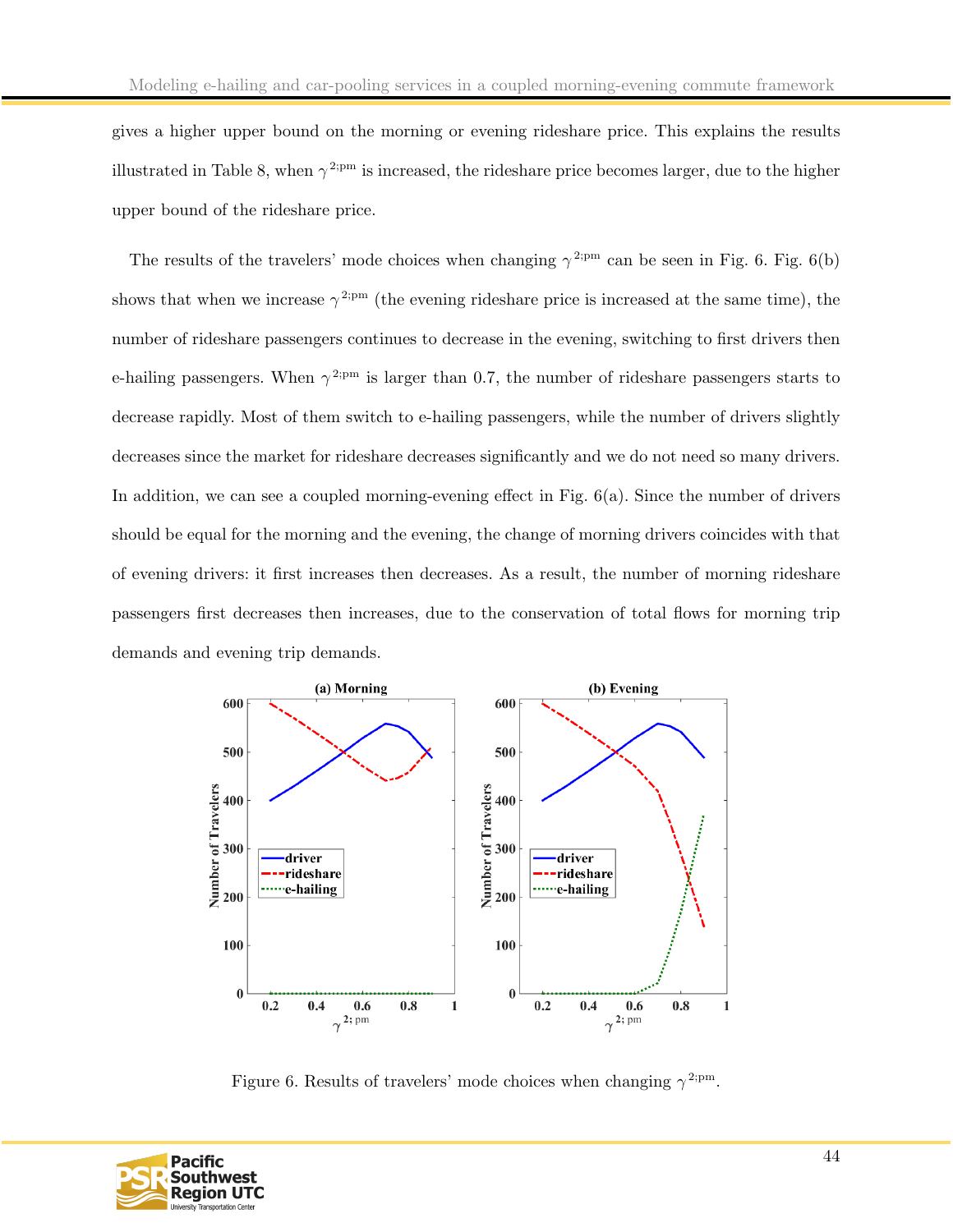| $\gamma^{2,pm}$                                                       |  | $0.2$ $0.3$ $0.4$ $0.5$ $0.6$ $0.7$ $0.75$ $0.8$ |  |  | (0.9) |
|-----------------------------------------------------------------------|--|--------------------------------------------------|--|--|-------|
| Rideshare Price 0.500 0.801 1.132 1.488 1.867 2.275 2.516 2.773 3.343 |  |                                                  |  |  |       |

Table 8. Results of rideshare prices when changing  $\gamma^{2,pm}$ .

The results of how rideshare prices and travelers' mode choices change when changing  $E^{3;pm}$  are shown in Table 9 and Fig. 7, respectively. As illustrated in Fig. 7(b), when  $E^{3;pm}$  becomes higher, e-hailing passengers switch to drivers and even much more rideshare passengers. Consequently, there are more rideshare passengers in each vehicle, which leads to a lower rideshare price for each passenger, as can be seen in Table 9.

Table 9. Results of rideshare prices when changing  $E^{3,pm}$ .



Figure 7. Results of travelers' mode choices when changing  $E^{3;pm}$ .

We next compare the equilibrium solution from the proposed coupled morning-evening model against a decoupled morning (evening) commute model when the rideshare inconvenience cost is higher during the evening commute than in the morning commute. We use the same parameters as those in Table 5, except that  $I_1^{2;pm}$  is 3.5 dollars. Recall  $I_1^{2;am}$  is 2.3. We assume that individuals

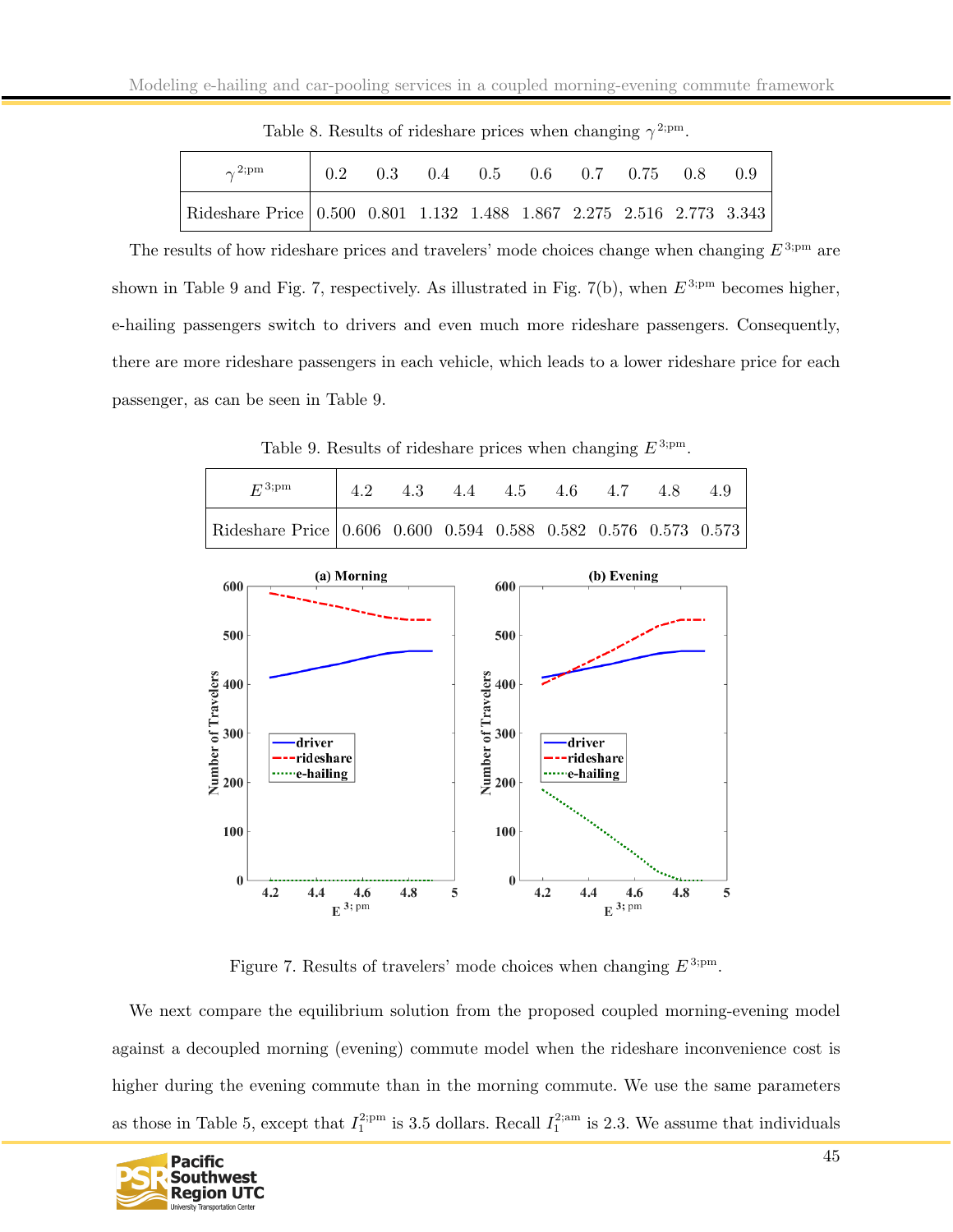will use the higher cost parameters to determine their mode choice in a decoupled model. Thus, in the decoupled model, since the rideshare inconvenience cost is higher in the evening and all other parameters are the same, an individual will determine whether or not to be a driver using the evening parameter settings. Since once someone decides to be a driver, she/he remains a driver, the results of the decoupled model are obtained as follows: we first optimize the evening commute model to obtain the evening route choice and evening mode choice including being a driver; then we fix the number of drivers, and optimize the morning route choice and morning mode choice between rideshare and e-hailing. The main quantities for comparison include Vehicle Miles Traveled (VMT), and number of each type of travelers.

The comparison between the two models is shown in Table 10. The decoupled model overestimates the number of drivers by 25.6% and the VMT by 2.7% compared with the coupled model because the coupled model is capable of capturing the mode switches between morning and evening, which leads to fewer drivers and less VMT in the system. In this case, 31.6% of the morning rideshare passengers switch to e-hailing service in the evening because of the higher inconvenience cost of ridesharing during the evening commute, may be due to some individuals needing to pick up their children at their after school activities, making the inconvenience of rideshare service higher during the evening. The decoupled model cannot capture this effect and most likely will predict that the traveler will drive to work, thus causing the overestimation of the number of drivers for these parameters setting.

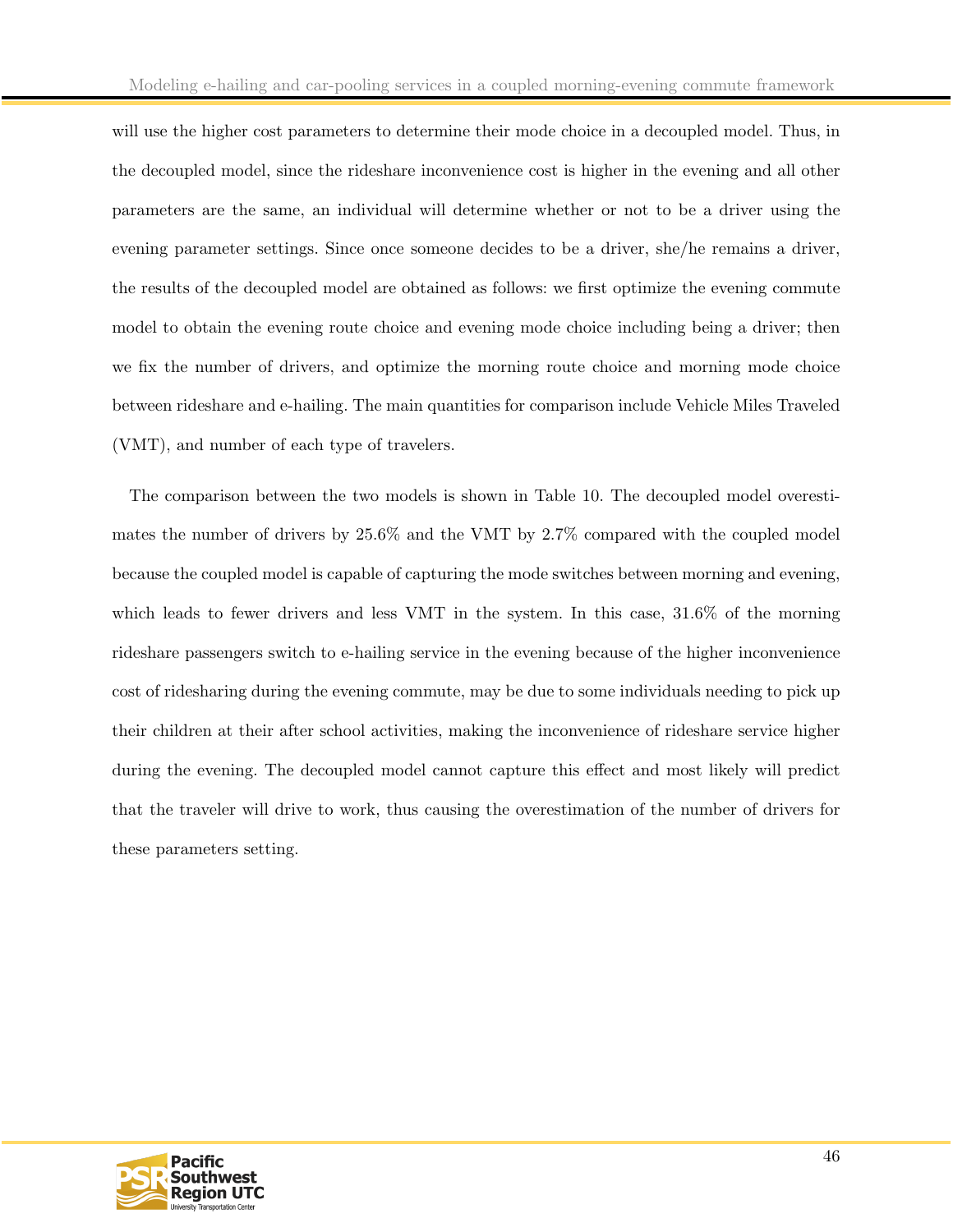|                               |                  | Coupled Model Decoupled Model |
|-------------------------------|------------------|-------------------------------|
| $VMT$ (am)                    | 1242             | 1561                          |
| $VMT$ (pm)                    | 1796             | 1561                          |
| VMT (total)                   | 3038             | 3121                          |
| $#$ Drivers                   | 414              | 520                           |
| $#$ Rideshare Passengers (am) | 586              | 480                           |
| $#$ Rideshare Passengers (pm) | 401              | 480                           |
| $#$ E-hailing Passengers (am) | $\boldsymbol{0}$ | $\overline{0}$                |
| $#$ E-hailing Passengers (pm) | 185              | $\theta$                      |

Table 10. Comparisons between coupled model and decoupled model.

#### <span id="page-47-0"></span>5.2. Results of the Sioux-Falls network

In this section, we test the proposed model and solution approach on the Sioux-Falls network, which is widely used by researchers to test their models. We follow the settings used in Ben (2020), including the geometry, travel demand for each OD pair, and parameters of the BPR function for each arc. We selected five nodes  $(1, 2, 4, 7, 9)$  as homes and another five nodes  $(13, 19, 20, 23, 19)$ 24) as work places. To increase the congestion level of the network, we use ten times the travel demands in Ben (2020). Furthermore, we set the travel demand to be a small value (i.e., ten) if it is zero in order to keep the complementarity problem square. The parameters of the travel modes in the base case can be found in Table 11 and are set using the same guiding principles as in Section 5.1. The conversion factor of time to money,  $\psi$ , is set to be one dollar per minute.

Similar sensitivity analysis results are revealed as in Section 5.1. As shown in Fig. 8(b), when we increase  $I^{2,pm}$ , rideshare passengers switch to e-hailing passengers and drivers, which leads to fewer rideshare passengers in each vehicle and eventually leads to a more expensive rideshare price as in Table 12. As can be seen from Table 13, the rideshare price is higher as  $\gamma^{2,pm}$  becomes larger, since  $\gamma^{2:pm}$  is related to the upper bound of the rideshare price. Consequently, as shown in

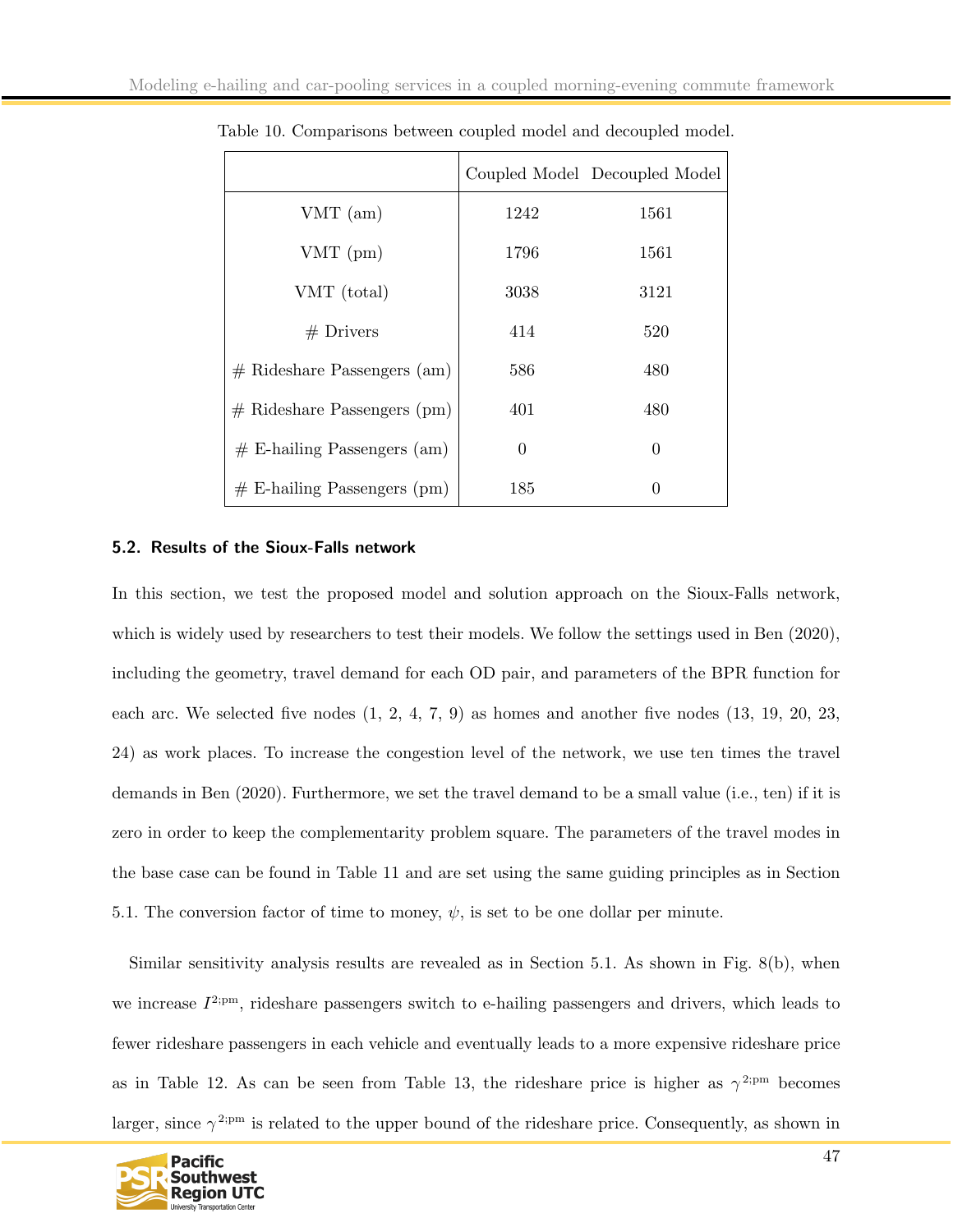Fig. 9(b), there are fewer rideshare passengers and more drivers. When  $\gamma^{2:pm}$  is larger than 1.2, the number of rideshare passengers decreases rapidly, which leads to the significant decrease of the rideshare market. As a result, the number of drivers also decreases and number of e-hailing passengers increases rapidly. Also, the coupled morning-evening effect is shown in Fig. 9(a). The number of morning drivers first increases then decreases, since it is the same as the number of evening drivers; the number of morning rideshare passengers first decreases then increases, due to the total flow conservation for morning trip demands and evening trip demands. As illustrated in Fig. 10(b), when  $E^{3,pm}$  is raised, e-hailing passengers become drivers and even more rideshare passengers. As a result, there are more rideshare passengers in each vehicle and the rideshare price decreases as in Table 14.

| Parameters                                   | Value          | Units              |
|----------------------------------------------|----------------|--------------------|
| $O_k^{1;am}, O_{\bar{k}}^{1;pm}$             | 9.95           | Dollars            |
| $I_k^{1;am}, I_{\bar{k}}^{1;pm}$             | $1.5\,$        | Dollars            |
| $W_k^{\rm 2;am}, W_{\bar{k}}^{\rm 2;pm}$     | 6              | Dollars            |
| $I_k^{\rm 2;am}, I_{\bar{k}}^{\rm 2;pm}$     | 3.3            | Dollars            |
| $W_k^{\rm 3;am}, W_{\bar{k}}^{\rm 3;pm}$     | $3.5\,$        | Dollars            |
| $I_k^{\rm 3;am}, I_{\bar{k}}^{\rm 3;pm}$     | 2.3            | Dollars            |
| $E_k^{\rm 3;am}, E_{\bar{\iota}}^{\rm 3;pm}$ | 5.7            | Dollars            |
| $E_k^{2;am}, E_{\bar{k}}^{2;pm}$             | $\overline{0}$ | Dollars            |
| $\gamma_k^{2;am}, \gamma_{\bar{k}}^{2;pm}$   | 0.2            | Dollars/Passengers |
| M                                            | 4              | Passengers         |

Table 11. Parameters of the base case.

Table 12. Results of rideshare prices when changing  $I^{2,pm}$ .

| $I^{2;pm}$                                                                    | $\begin{array}{cccccccc} \n\end{array}$ 3.3 3.5 3.8 4 4.3 4.5 4.8 5 5.1 |  |  |  |  |
|-------------------------------------------------------------------------------|-------------------------------------------------------------------------|--|--|--|--|
| Rideshare Price $\vert$ 0.500 0.516 0.539 0.553 0.571 0.581 0.596 0.604 0.608 |                                                                         |  |  |  |  |

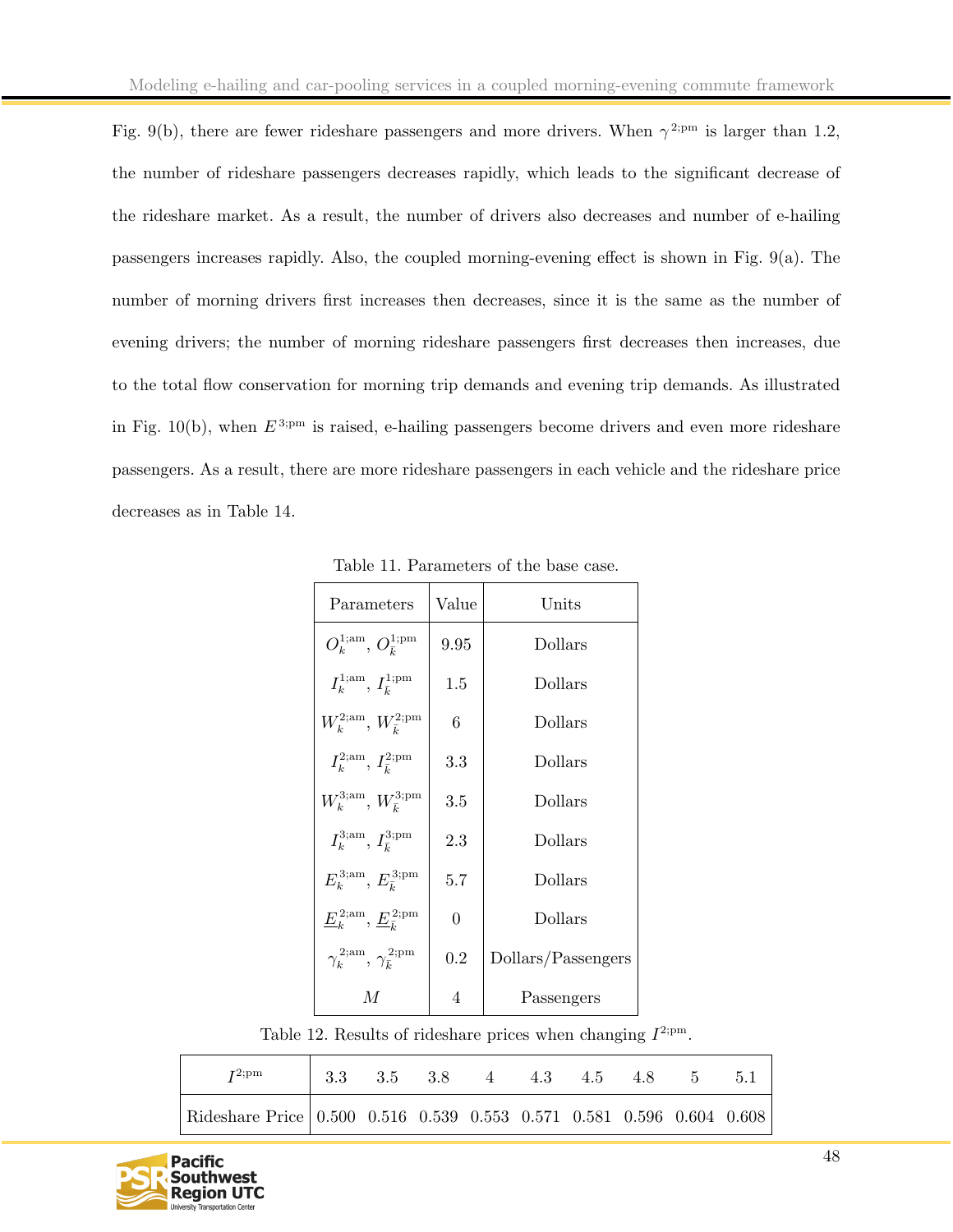

Figure 8. Results of travelers' mode choices when changing  $I^{2,pm}$ .



Table 13. Results of rideshare prices when changing  $\gamma^{2,pm}$ .

Figure 9. Results of travelers' mode choices when changing  $\gamma^{2,pm}$ .

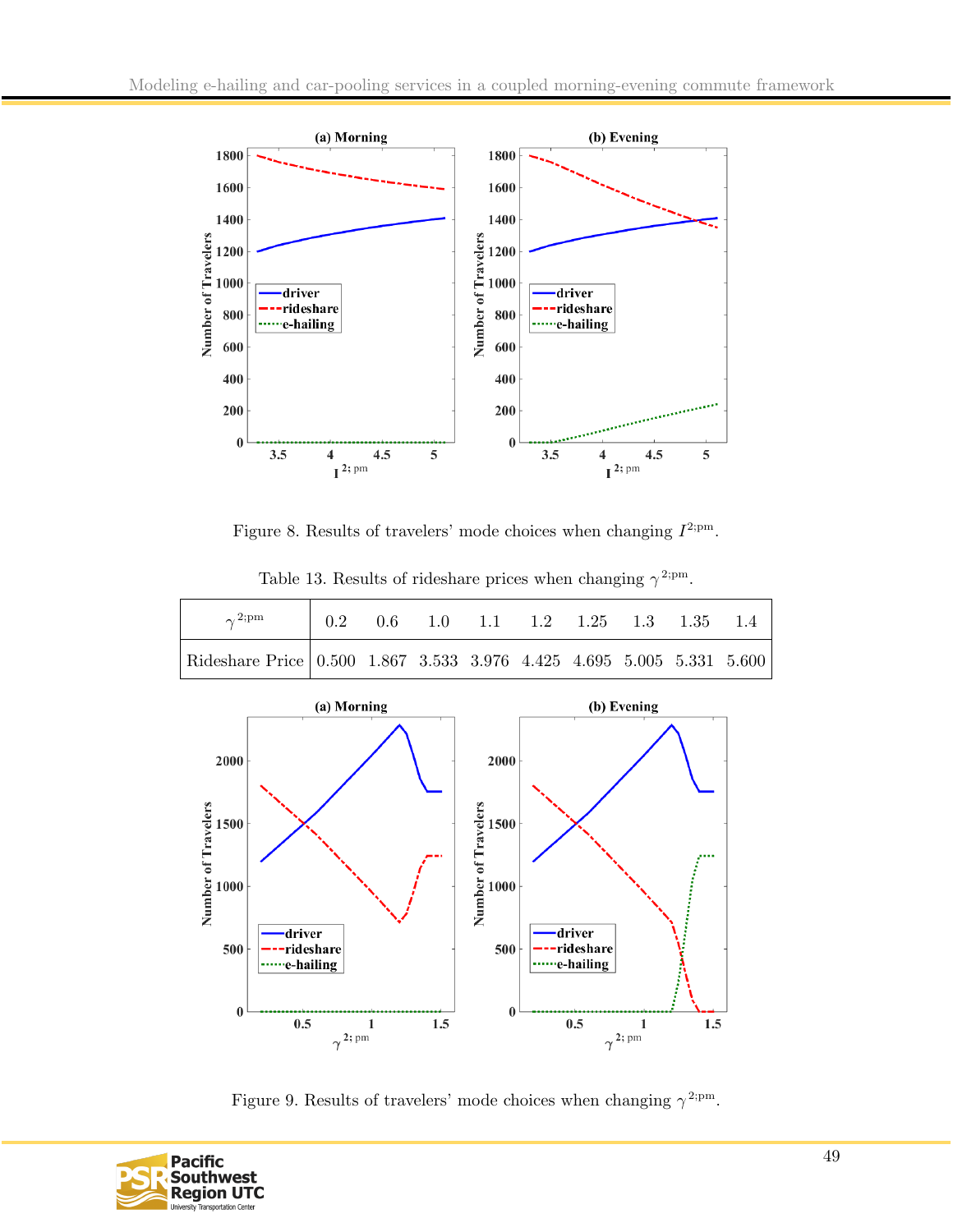

Table 14. Results of rideshare prices when changing  $E^{3,pm}$ .

Figure 10. Results of travelers' mode choices when changing  $E^{3;pm}$ .

In Table 15, similar results as Section 5.1 can also be found when we compare the coupled morning-evening model with the decoupled morning (evening) commute model. The results of the decoupled model are obtained with the same approach described in Section 5.1. The parameters are the same as those in Table 11, except that  $I_3^{2;pm}$  is 5.1 dollars. Recall  $I_3^{2;am}$  is 3.3. In this example, the decoupled model overestimates the number of drivers by 24.2% and the VMT by 8.4% for the same reasons as outlined in Section 5.1.

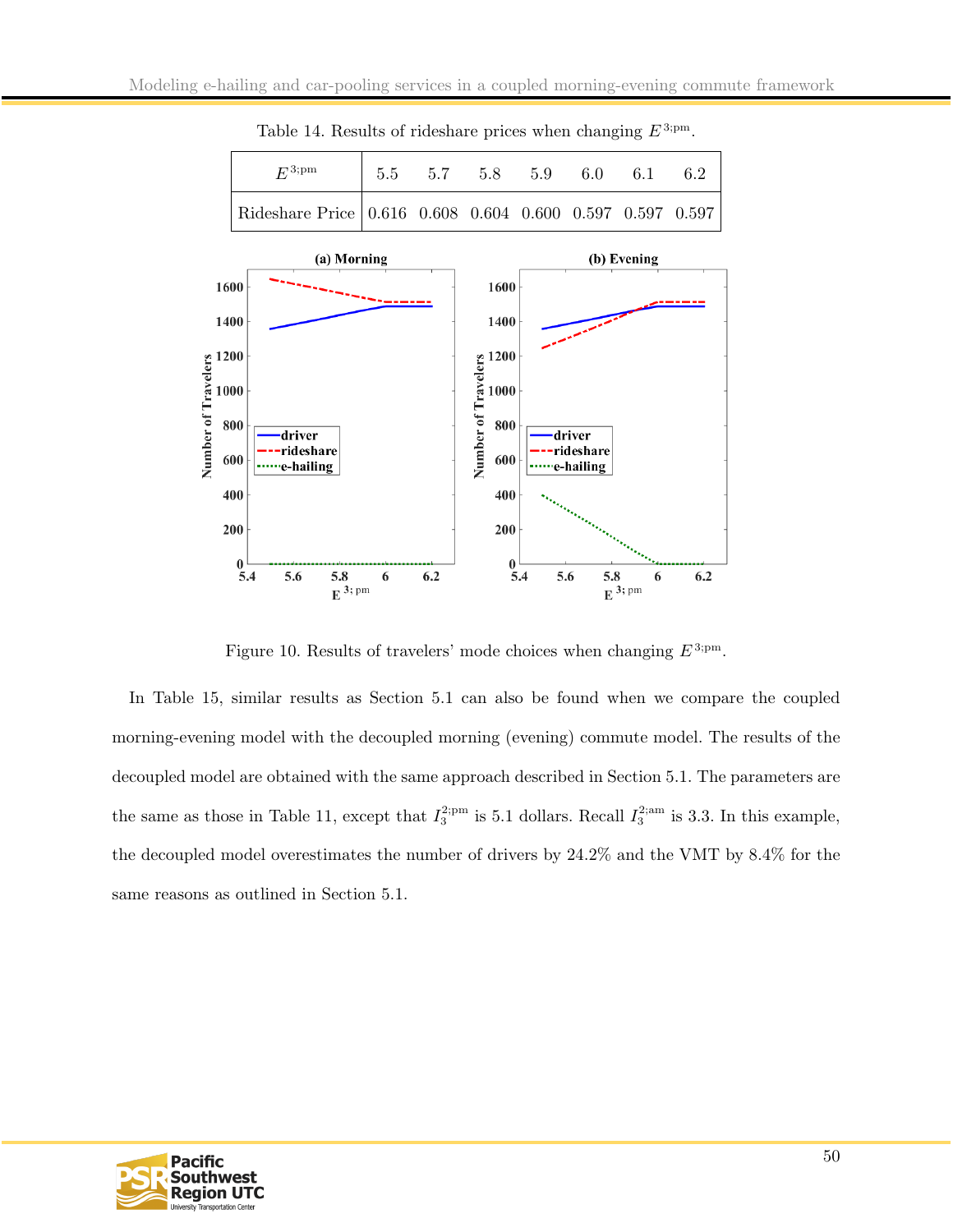|                               |          | Coupled Model Decoupled Model |
|-------------------------------|----------|-------------------------------|
| $VMT$ (am)                    | 29862    | 37102                         |
| $VMT$ (pm)                    | 38576    | 37102                         |
| VMT (total)                   | 68438    | 74204                         |
| $#$ Drivers                   | 1357     | 1686                          |
| $#$ Rideshare Passengers (am) | 1643     | 1314                          |
| $#$ Rideshare Passengers (pm) | 1247     | 1314                          |
| $#$ E-hailing Passengers (am) | $\theta$ | 0                             |
| $#$ E-hailing Passengers (pm) | 396      | 0                             |

Table 15. Comparisons between coupled model and decoupled model.

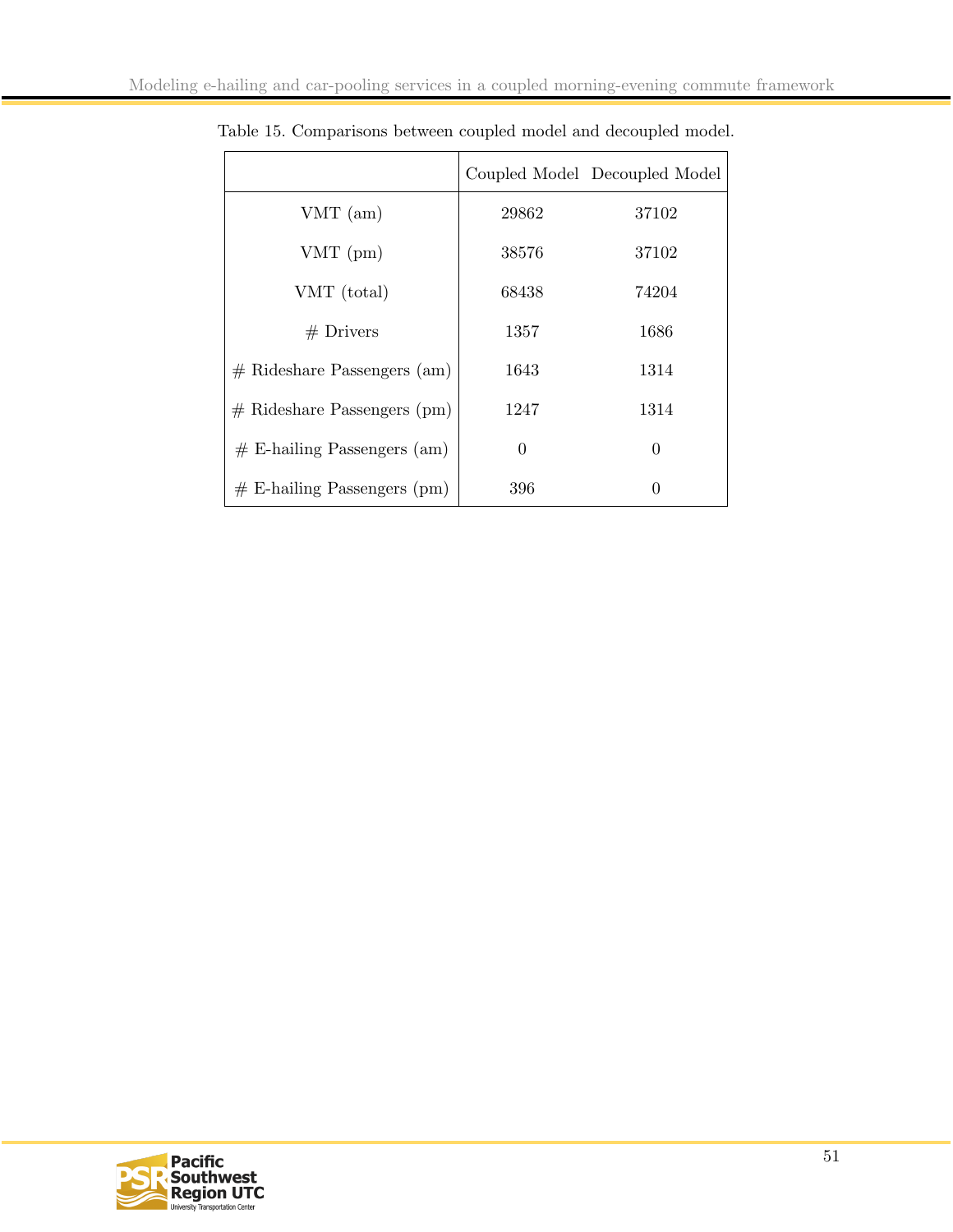# <span id="page-52-0"></span>6. Conclusions and Future Research

In this study, we include both e-hailing and ridesharing as travel modes and integrate morning and evening commute trips in a general network equilibrium modeling framework. The model is formulated as a (mixed) complementarity problem. We prove the solution existence for the proposed model, and show its relationship with some traditional traffic models. The proposed model is validated in two networks: a small network and the Sioux-Falls network. The results show that the proposed coupled morning-evening model is effective in capturing the mode switches between morning and evening, compared with a decoupled morning (evening) commute model. In particular, our numerical examples show that modeling morning and evening commutes separately tends to overestimate the number of drivers and total vehicle miles traveled (VMT) in the network when accounting for travelers' capabilities for mode switching. For example, in the Sioux-Falls network, the coupled model produces 24.2% fewer drivers and 8.4% less VMT in the system compared with the decoupled model when the inconvenience cost due to ridesharing is higher during the evening commute than in the morning commute. This is due to the fact that the coupled model can capture the behavior of travelers capability to switch to e-hailing in the evening commute when ridesharing in the morning commute. A decoupled model cannot capture this effect and most likely will predict that the traveler will drive to work. With a coupled model, transportation planners can better understand appropriate incentives to increase vehicle occupancy and reduce VMT.

Further research could focus on including other realistic elements in this modeling framework: deployment of High Occupancy Vehicle (HOV) lanes and rideshare pick-up and drop-off locations, to just name a few. These have the potential of integrating e-hailing and rideshare services seamlessly and more effectively, which could reduce solo driving, and consequently lessen traffic demand, congestion, and VMT.

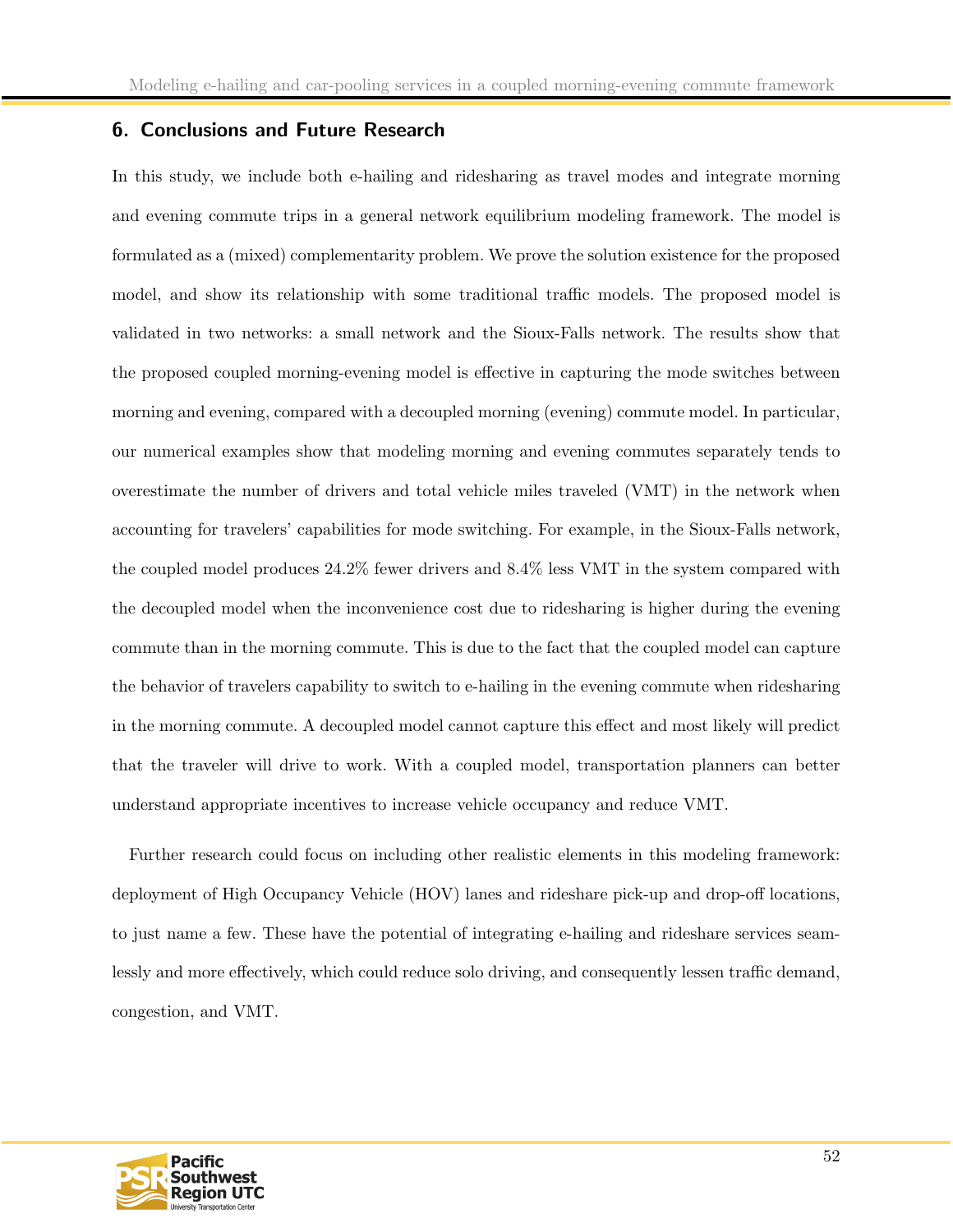# <span id="page-53-0"></span>7. References

- Ban, X. J., Dessouky, M., Pang, J. S., & Fan, R. (2019). A general equilibrium model for transportation systems with e-hailing services and flow congestion. Transportation Research Part B: Methodological, 129, 273-304.
- Ben, S. (2020). Transportation Networks for Research. Available at [https://github.com/](https://github.com/bstabler/TransportationNetworks/tree/master/SiouxFalls) [bstabler/TransportationNetworks/tree/master/SiouxFalls](https://github.com/bstabler/TransportationNetworks/tree/master/SiouxFalls)
- Ben-Akiva, M., & Lerman, S. R. (1985). Discrete choice analysis: theory and application to travel demand. Transportation Studies.
- Chen, A., Zhou, Z., Chootinan, P., Ryu, S., Yang, C., & Wong, S. C. (2011). Transport network design problem under uncertainty: a review and new developments. Transport Reviews, 31(6), 743-768.
- Cottle, R. W., Pang, J. S., & Stone, R. E. (2009). The linear complementarity problem. Society for Industrial and Applied Mathematics.
- Daganzo, C. F., & Garcia, R. C. (2000). A Pareto improving strategy for the time-dependent morning commute problem. *Transportation Science*, 34(3), 303-311.
- Di, X., & Ban, X. J. (2019). A unified equilibrium framework of new shared mobility systems. Transportation Research Part B: Methodological, 129, 50-78.
- Di, X., Ma, R., Liu, H. X., & Ban, X. J. (2018). A link-node reformulation of ridesharing user equilibrium with network design. Transportation Research Part B: Methodological, 112, 230-255.
- Facchinei, F., & Pang, J. S. (2003). Finite-dimensional variational inequalities and complementarity problems. Springer Science & Business Media.
- Farahani, R. Z., Miandoabchi, E., Szeto, W. Y., & Rashidi, H. (2013). A review of urban transportation network design problems. European Journal of Operational Research, 229(2), 281-302.
- Ferris, M. C., & Munson, T. S. (1998). PATH 4.6 user manual. University of Wisconsin at Madison.
- Fourer, R., Gay, D. M., & Kernighan, B. W. (2003). AMPL: A modeling language for mathematical programming.

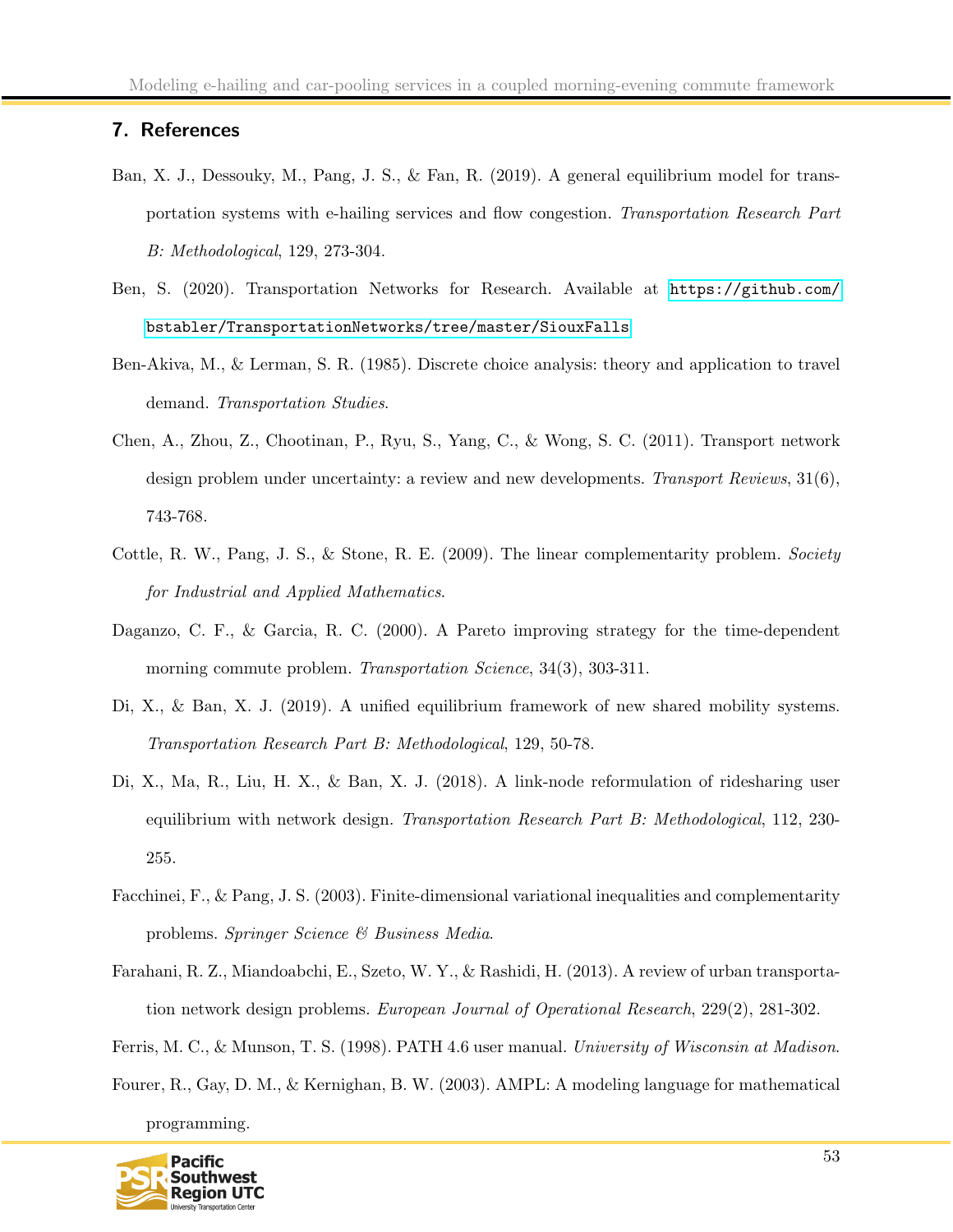- Furuhata, M., Dessouky, M., Ordóñez, F., Brunet, M. E., Wang, X., & Koenig, S. (2013). Ridesharing: The state-of-the-art and future directions. Transportation Research Part B: Methodological, 57, 28-46.
- He, F., & Shen, Z. J. M. (2015). Modeling taxi services with smartphone-based e-hailing applications. Transportation Research Part C: Emerging Technologies, 58, 93-106.
- Ke, J., Yang, H., Li, X., Wang, H., & Ye, J. (2020a). Pricing and equilibrium in on-demand ridepooling markets. Transportation Research Part B: Methodological, 139, 411-431.
- Ke, J., Yang, H., & Zheng, Z. (2020b). On ride-pooling and traffic congestion. Transportation Research Part B: Methodological, 142, 213-231.
- Iqbal, M., (2020). Uber revenue and usage statistics. Retrieved from: [https://www.](https://www.businessofapps.com/data/uber-statistics) [businessofapps.com/data/uber-statistics](https://www.businessofapps.com/data/uber-statistics)
- Li, Y., Liu, Y., & Xie, J. (2020). A path-based equilibrium model for ridesharing matching. Transportation Research Part B: Methodological, 138, 373-405.
- Li, S., Tavafoghi, H., Poolla, K., & Varaiya, P. (2019). Regulating TNCs: Should Uber and Lyft set their own rules?. Transportation Research Part B: Methodological, 129, 193-225.
- Liu, Y., & Li, Y. (2017). Pricing scheme design of ridesharing program in morning commute problem. Transportation Research Part C: Emerging Technologies, 79, 156-177.
- Liu, Y., & Nie, Y. M. (2011). Morning commute problem considering route choice, user heterogeneity and alternative system optima. Transportation Research Part B: Methodological, 45(4), 619-642.
- Ma, J., Xu, M., Meng, Q., & Cheng, L. (2020). Ridesharing user equilibrium problem under ODbased surge pricing strategy. Transportation Research Part B: Methodological, 134, 1-24.
- Ma, R., & Zhang, H. M. (2017). The morning commute problem with ridesharing and dynamic parking charges. Transportation Research Part B: Methodological, 106, 345-374.
- Mas-Colell, A., Whinston, M. D., & Green, J. R. (1995). Microeconomic theory. New York: Oxford university press.

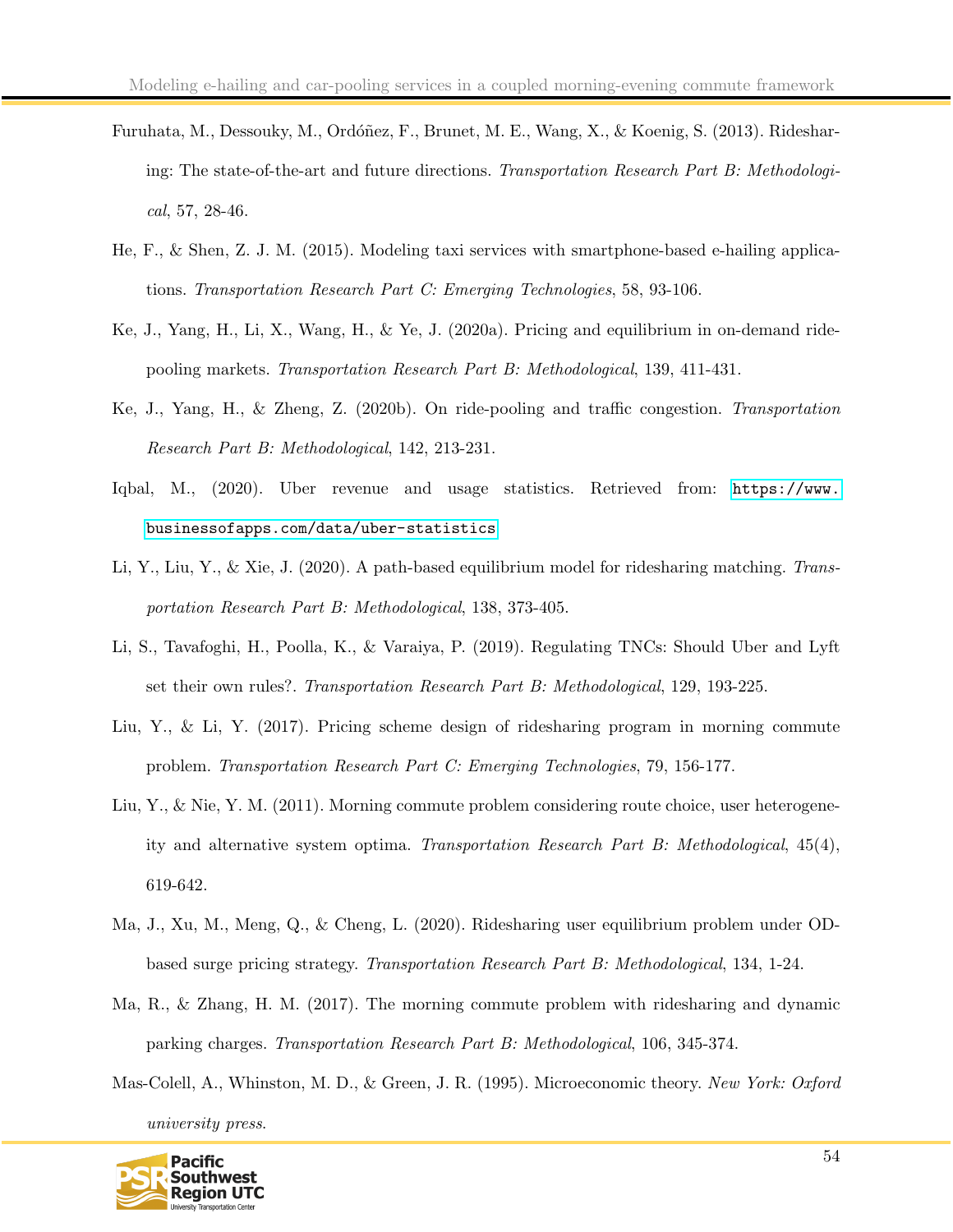- Mourad, A., Puchinger, J., & Chu, C. (2019). A survey of models and algorithms for optimizing shared mobility. Transportation Research Part B: Methodological, 123, 323-346.
- Newell, G. F. (1987). The morning commute for nonidentical travelers. Transportation Science, 21(2), 74-88.
- Newell, G. F. (1988). Traffic flow for the morning commute. Transportation Science, 22(1), 47-58.
- Nie, Y. M., & Zhang, M. H. (2009). Numerical solution procedures for the morning commute problem. Mathematical and Computer Modelling, 49(7-8), 1295-1310.
- Patriksson, M. (2015). The traffic assignment problem: models and methods. Courier Dover Publications.
- Qian, Z. S., Xiao, F. E., & Zhang, H. M. (2012). Managing morning commute traffic with parking. Transportation Research Part B: Methodological, 46(7), 894-916.
- Schaller, B. (2017). Unsustainable? The growth of app-based ride services and traffic, travel and the future of New York City. Schaller Consulting.
- Sheffi, Y. (1985). Urban transportation networks (Vol. 6). Prentice-Hall, Englewood Cliffs, NJ.
- Shen, W., & Zhang, H. M. (2009). On the morning commute problem in a corridor network with multiple bottlenecks: Its system-optimal traffic flow patterns and the realizing tolling scheme. Transportation Research Part B: Methodological, 43(3), 267-284.
- Su, Q., & Wang, D. Z. (2019). Morning commute problem with supply management considering parking and ride-sourcing. Transportation Research Part C: Emerging Technologies, 105, 626- 647.
- Tafreshian, A., Masoud, N., & Yin, Y. (2020). Frontiers in Service Science: Ride Matching for Peer-to-Peer Ride Sharing: A Review and Future Directions. Service Science, 12(2-3), 44-60.
- Train, K. E. (2009). Discrete choice methods with simulation. Cambridge university press.
- U. S. Department of Transportation. (2016) Principal Means of Transportation to Work. Retrieved from: <https://www.bts.dot.gov/content/principal-means-transportation-work>

Uber. (2018). 10 billion trips. Retrieved from: <https://www.uber.com/newsroom/10-billion>

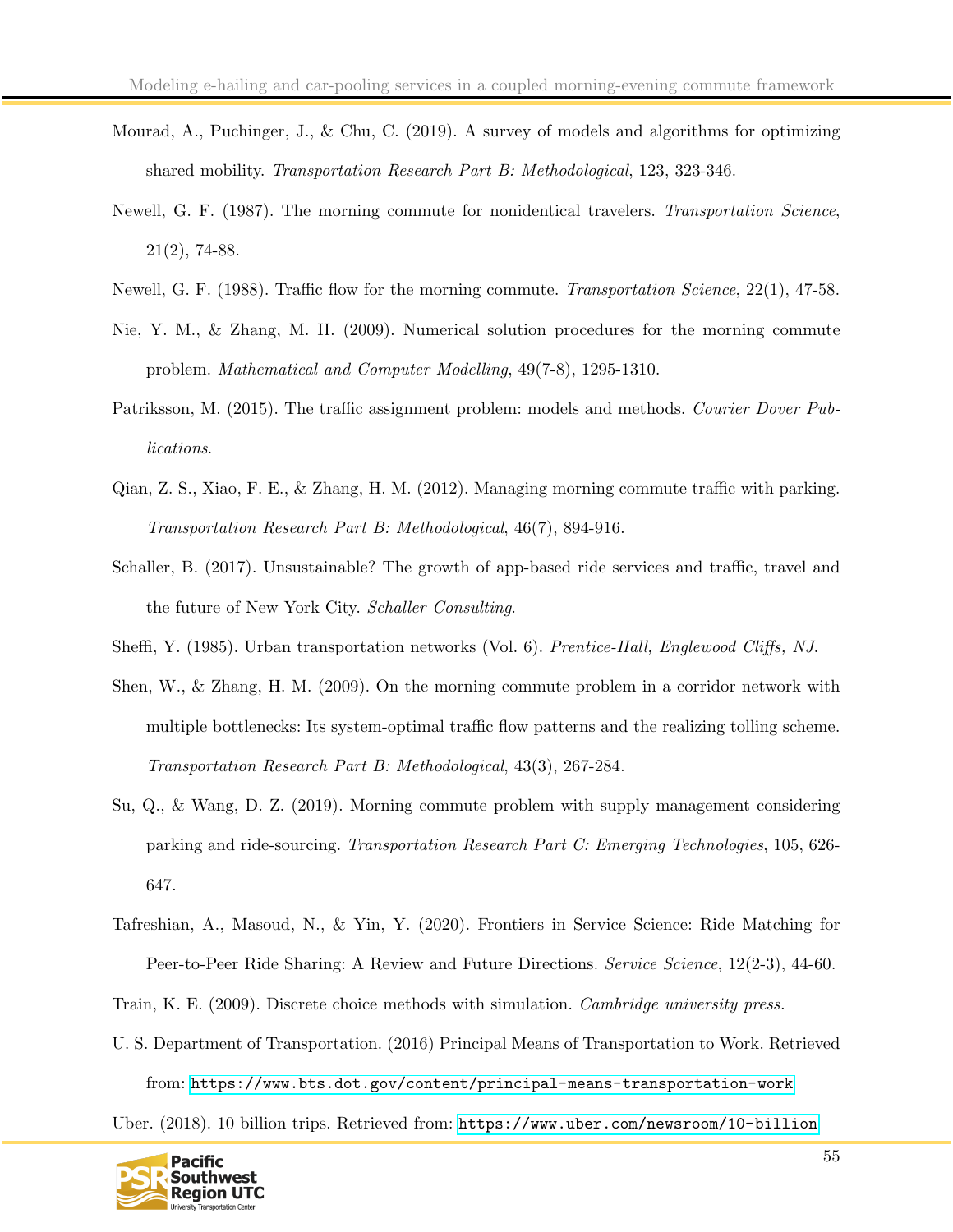- Vickrey, W. S. (1969). Congestion theory and transport investment. The American Economic Review, 59(2), 251-260.
- Wang, H., & Yang, H. (2019). Ridesourcing systems: A framework and review. Transportation Research Part B: Methodological, 129, 122-155.
- Wang, J. P., Ban, X. J., & Huang, H. J. (2019). Dynamic ridesharing with variable-ratio chargingcompensation scheme for morning commute. Transportation Research Part B: Methodological, 122, 390-415.
- Wang, X., Guo, L., Wang, J., Liu, W., & Zhang, X. (2020). A convex programming approach for ridesharing user equilibrium under fixed driver/rider demand. Available at [https://papers.](https://papers.ssrn.com/sol3/papers.cfm?abstract_id=3593084) [ssrn.com/sol3/papers.cfm?abstract\\_id=3593084](https://papers.ssrn.com/sol3/papers.cfm?abstract_id=3593084)
- Xiao, F., & Zhang, H. M. (2014). Pareto-improving and self-sustainable pricing for the morning commute with nonidentical commuters. Transportation Science, 48(2), 159-169.
- Xiao, L. L., Liu, T. L., & Huang, H. J. (2016). On the morning commute problem with carpooling behavior under parking space constraint. Transportation Research Part B: Methodological, 91, 383-407.
- Xu, H., Ordonez, F., & Dessouky, M. (2015a). A traffic assignment model for a ridesharing transportation market. Journal of Advanced Transportation, 49(7), 793-816.
- Xu, H., Pang, J. S., Ordonez, F., & Dessouky, M. (2015b). Complementarity models for traffic equilibrium with ridesharing. Transportation Research Part B: Methodological, 81, 161-182.
- Xu, X., Chen, A., & Yang, C. (2016). A review of sustainable network design for road networks. KSCE Journal of Civil Engineering, 20(3), 1084-1098.
- Xu, Z., Chen, Z., Yin, Y., & Ye, J. (2020). Equilibrium analysis of urban traffic networks with ridesourcing services. Available at [https://papers.ssrn.com/sol3/papers.cfm?abstract\\_id=](https://papers.ssrn.com/sol3/papers.cfm?abstract_id=3422294) [3422294](https://papers.ssrn.com/sol3/papers.cfm?abstract_id=3422294)
- Yan, C., Zhu, H., Korolko, N., & Woodard, D. (2019). Dynamic pricing and matching in ride-hailing platforms. Naval Research Logistics (NRL), 67(8), 705-724.

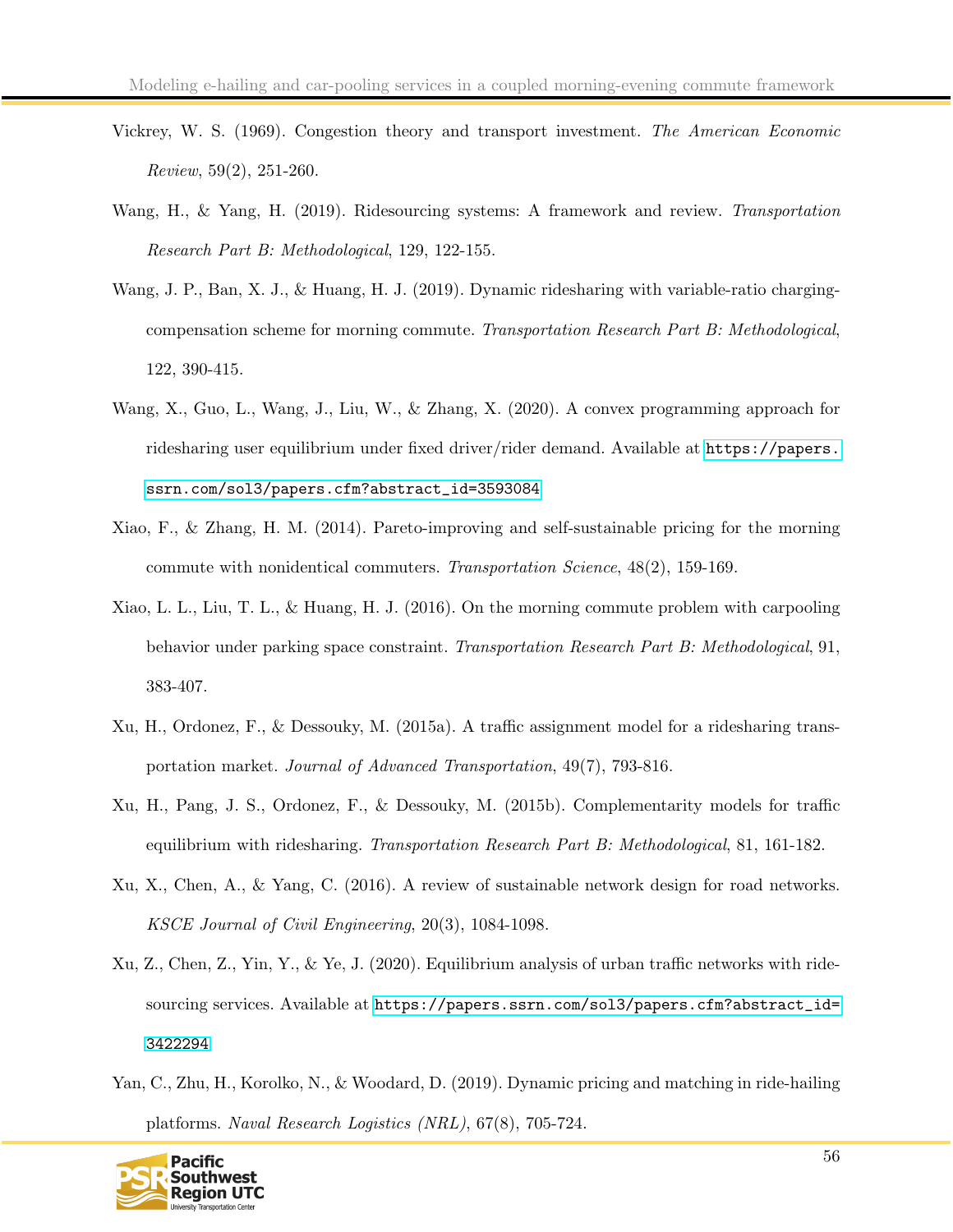- Yang, H., & H. Bell, M. G. (1998). Models and algorithms for road network design: a review and some new developments. Transport Reviews, 18(3), 257-278.
- Zhang, K., & Nie, M. (2020). To pool or not to pool: Equilibrium, pricing and regulation. Pricing and Regulation. Available at [https://papers.ssrn.com/sol3/papers.cfm?abstract\\_id=](https://papers.ssrn.com/sol3/papers.cfm?abstract_id=3497808) [3497808](https://papers.ssrn.com/sol3/papers.cfm?abstract_id=3497808)
- Zhong, L., Zhang, K., Nie, Y. M., & Xu, J. (2020). Dynamic carpool in morning commute: Role of high-occupancy-vehicle (HOV) and high-occupancy-toll (HOT) lanes. Transportation Research Part B: Methodological, 135, 98-119.

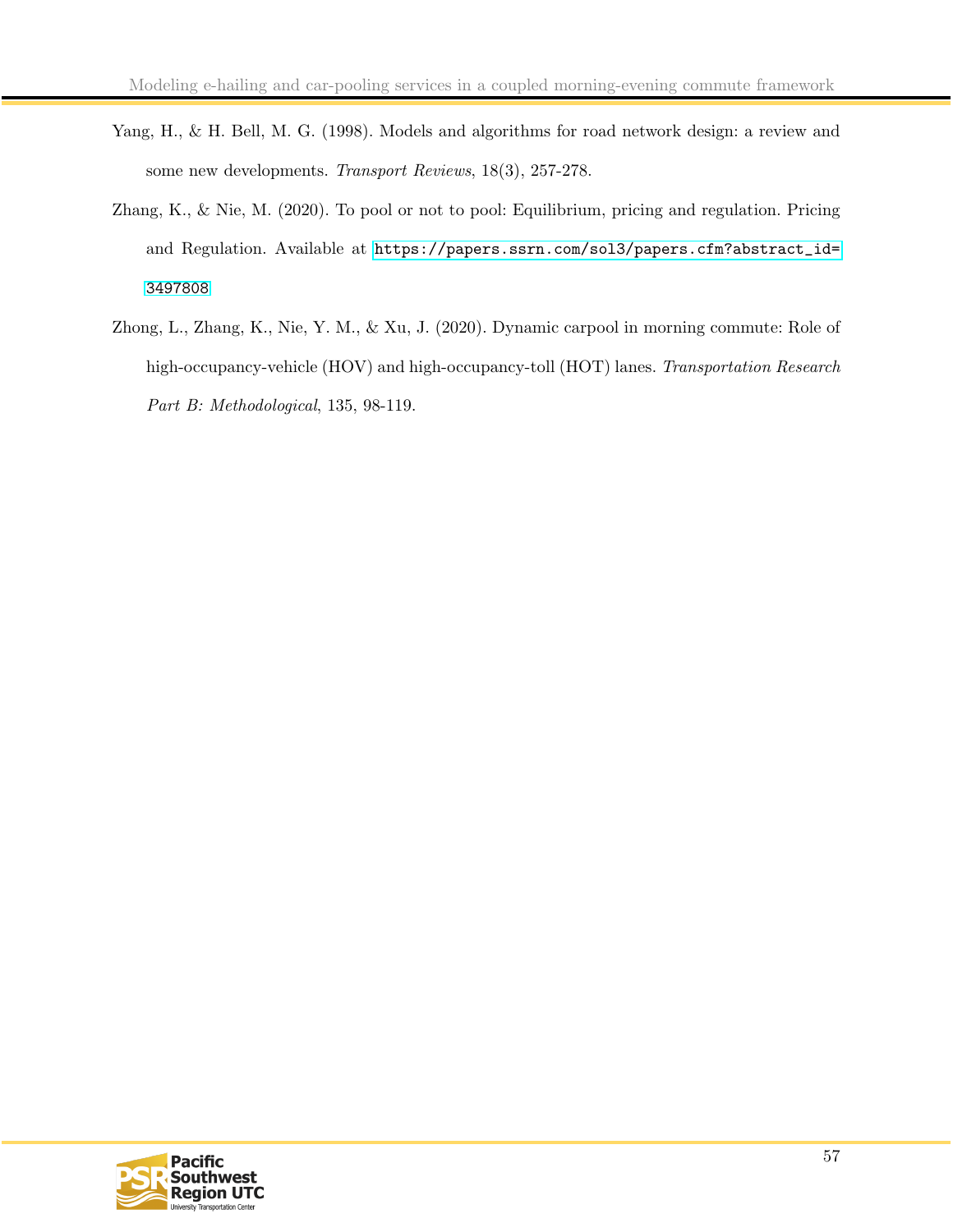# <span id="page-58-0"></span>8. Data Management Plan

### Products of Research

The main research products will be peer-reviewed journal articles, book chapters and/or conference proceedings targeted towards the transportation science research community, plus supplemental materials such as tables, numerical data used for graphs, etc. No personal data will be used in the project, so there is no threat of identity theft.

### Data Format and Content

All research products will be available online in digital form. Manuscripts will appear in a common document-viewing format, such as PDF, and supplemental materials such as tables and numerical data will be in a tabular format, such as Microsoft Excel spreadsheet, tab-delimited text, etc.

#### Data Access and Sharing

All participants in the project will publish the results of their work. Papers will be published in peer-reviewed scientific journals, books published in English, conference proceedings, or as peerreviewed data reports. Beyond the data posted on USC websites, primary data and other supporting materials created or gathered in the course of work will be shared with other researchers upon reasonable request, at no more than incremental cost and within a reasonable time of the request or, if later, the filing of a patent application covering the results of such research.

All the data used in the research are included in Tables in the final report or are publicly available. For the experiments on the small network, Figure 4 shows the network structure and Tables 4, 5, and 6 list the data parameters used in the experiments.

For the Sioux Falls experiments, the data can be found in the following link: https://github.com/bstabler/TransportationNetworks/tree/master/SiouxFalls Ben, S. (2020). Transportation Networks for Research

We follow the settings used in Ben (2020), including the geometry, travel demand for each OD pair, and parameters of the BPR function for each arc. We selected five nodes (1, 2, 4, 7, 9) as